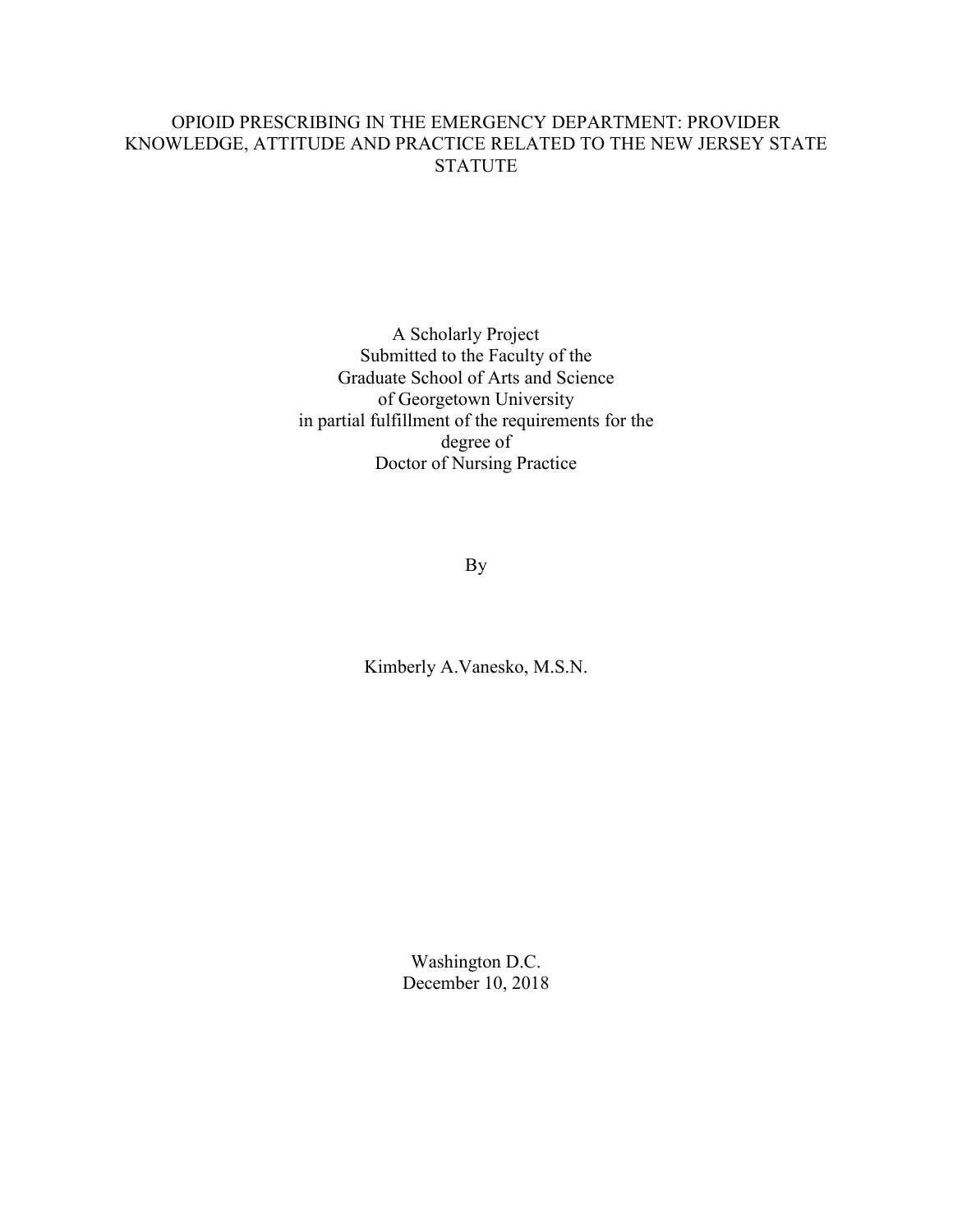Copyright by Kimberly A. Vanesko All Rights Reserved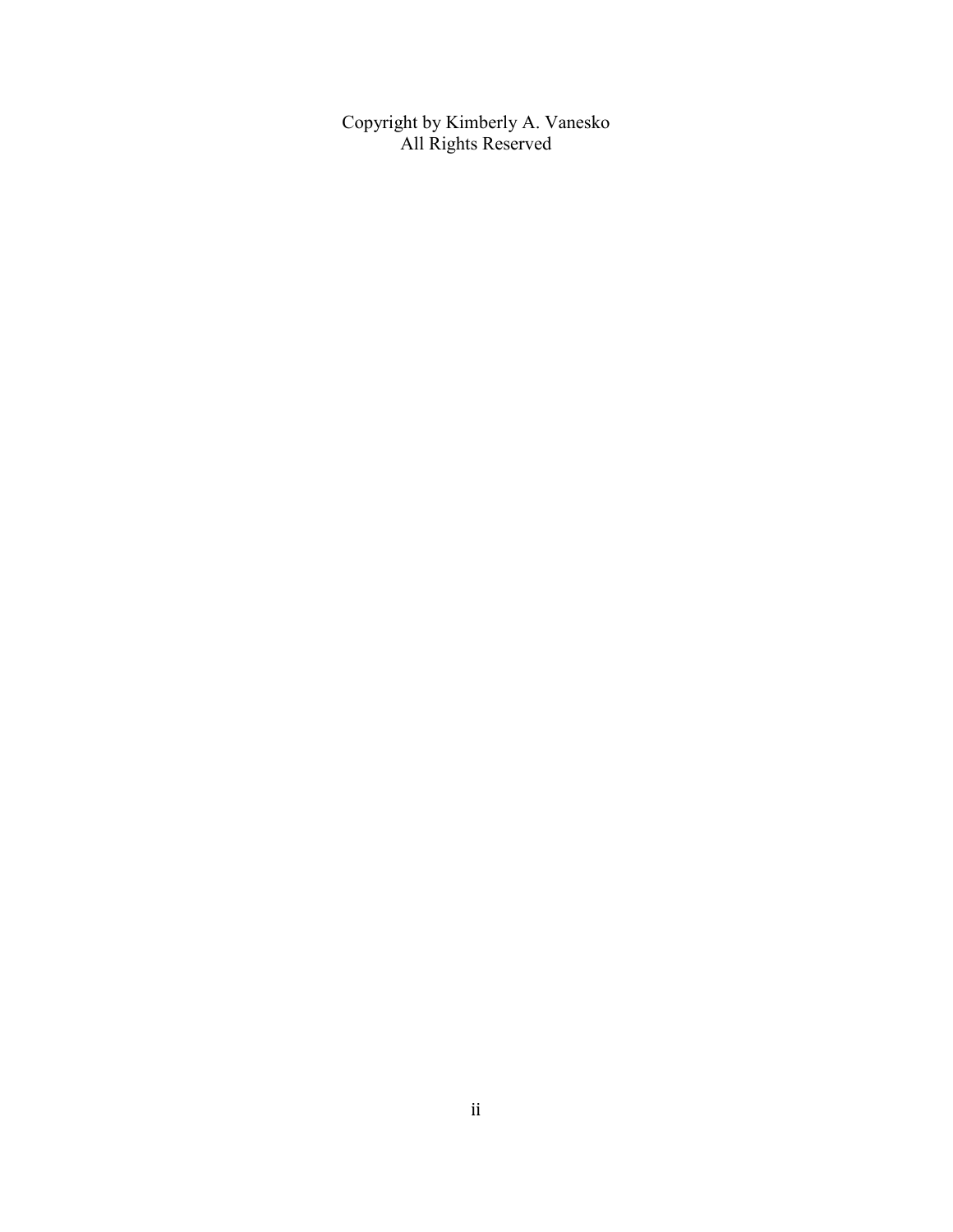## OPIOID PRESCRIBING IN THE EMERGENCY DEPARTMENT: PROVIDER KNOWLEDGE, ATTITUDE AND PRACTICE RELATED TO THE NEW JERSEY STATE STATUTE

Kimberly Vanesko, M.S.N.

Thesis Advisor: Irene Jillson, Ph.D.

#### ABSTRACT

 In response to the national opioid crisis, many states have implemented opioid prescribing statutes in the past year. Research regarding the impact of these statutes on the opioid prescribing practices of providers in an ED setting is limited. Published findings reveal varying patterns of opioid prescribing among ED practitioners and indicate decreases in opioid prescribing when prescribing guidelines are implemented. Currently, no studies delineate a causal relationship. This research describes the effects of an educational intervention related to the 2017 New Jersey state-mandated statue on opioid prescribing practices of providers in a community hospital emergency department (ED). The purpose of the intervention is to provide education on the most current state statutes on opioid prescribing while informing ED providers on appropriate management of acute pain in order to adhere to state regulations, thereby engage in safe opioid prescribing practices.

 The research design was quasi-experimental, comprising a pre-post and follow-up assessment of an educational intervention, focusing on self-reported provider knowledge, attitudes and practice (KAP) related to opioid prescribing practices. The pre-post and follow-up data collection instruments were based on both evidence (e.g., related to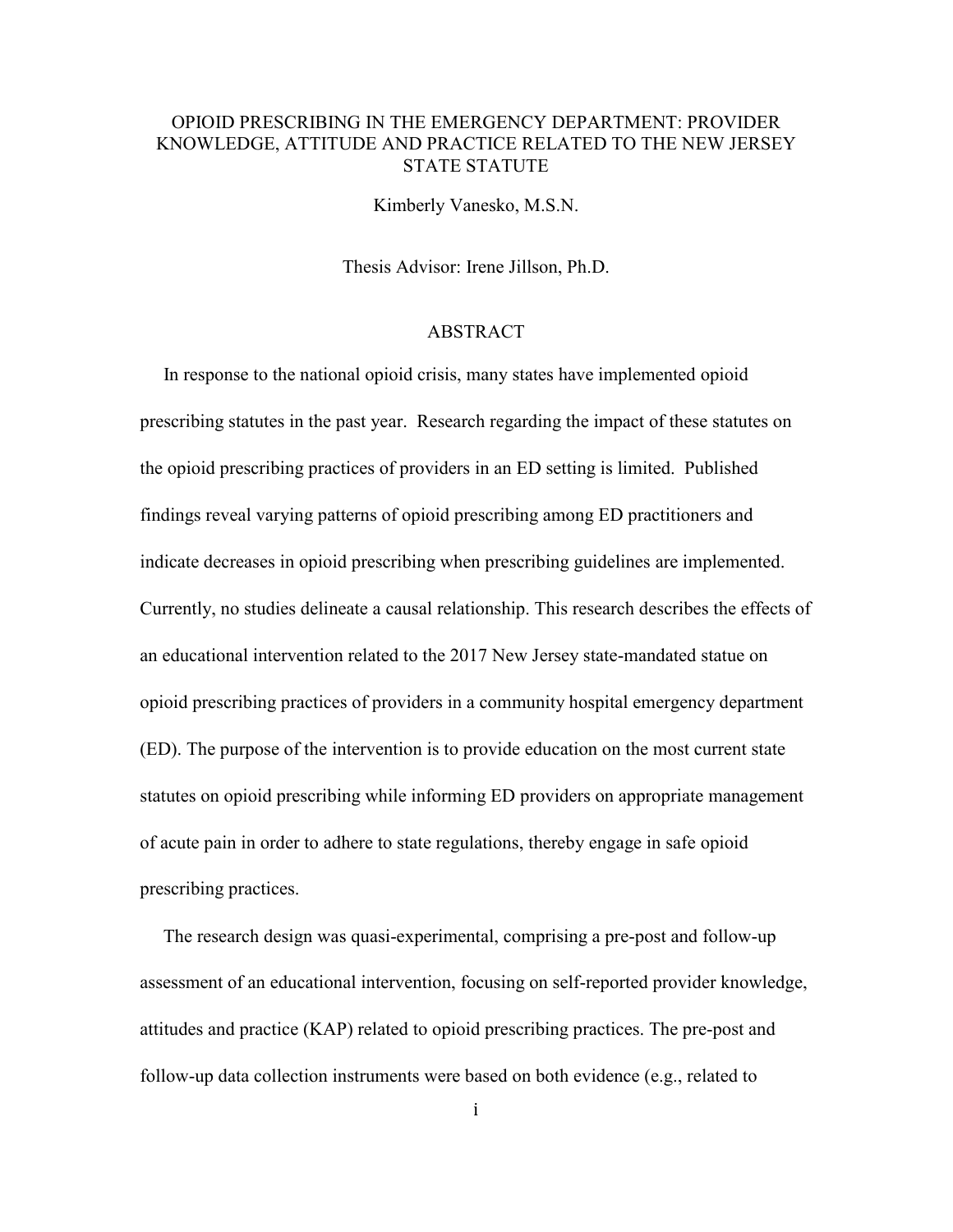knowledge of opioid addiction and the new state law) and the research questions. A targeted sample of fourteen providers who currently prescribe opioids in a community hospital ED participated in the intervention and completed the surveys. The intervention included a self-directed 10-15 minute educational PowerPoint reflecting the most current evidence based practice (EBP). The PowerPoint was developed using the most current New Jersey State Statute on opioid prescribing, guidelines from the American Academy of Emergency Medicine (AAEM) and recommendations from the Ernest Mario Rutgers School of Pharmacy.

 Descriptive analysis was used for the quantitative data. Thematic analysis was used for qualitative data, identifying categories based on responses to the open-ended questions, and themes across the questions.

 All participants acknowledged that there was an opioid addiction problem in NJ. The majority (86%) had received communication about the statute prior to this intervention. The majority (57%) reported the key requirements of the NJ opioid prescribing statute. On follow-up (7 or 70 %) participants reported both seeking continuing education and implementing opioid guidelines. 64% reported that the statute influenced their prescribing patterns and 90% agreed that the educational intervention influenced their opioid prescribing practice.

 As the opioid epidemic continues to escalate, education on the most current prescribing laws and evidence-based practice is a vital component of policies to address this urgent public health problem. ED providers report that the state statute regulation,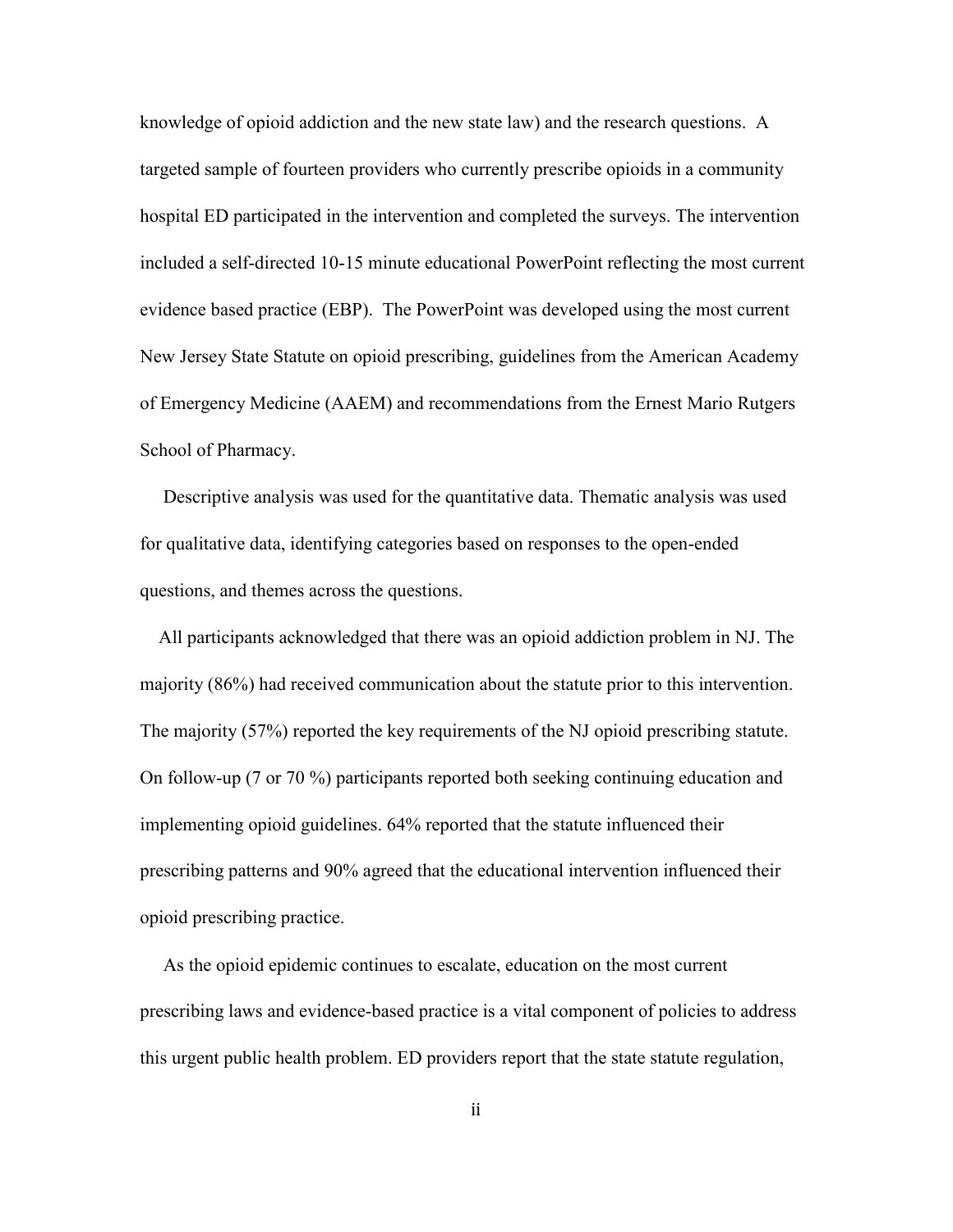and education related to it and to EBPs influence their prescribing opioids, helping to ensure adherence to the regulations and contributing to reduction of opioid addiction.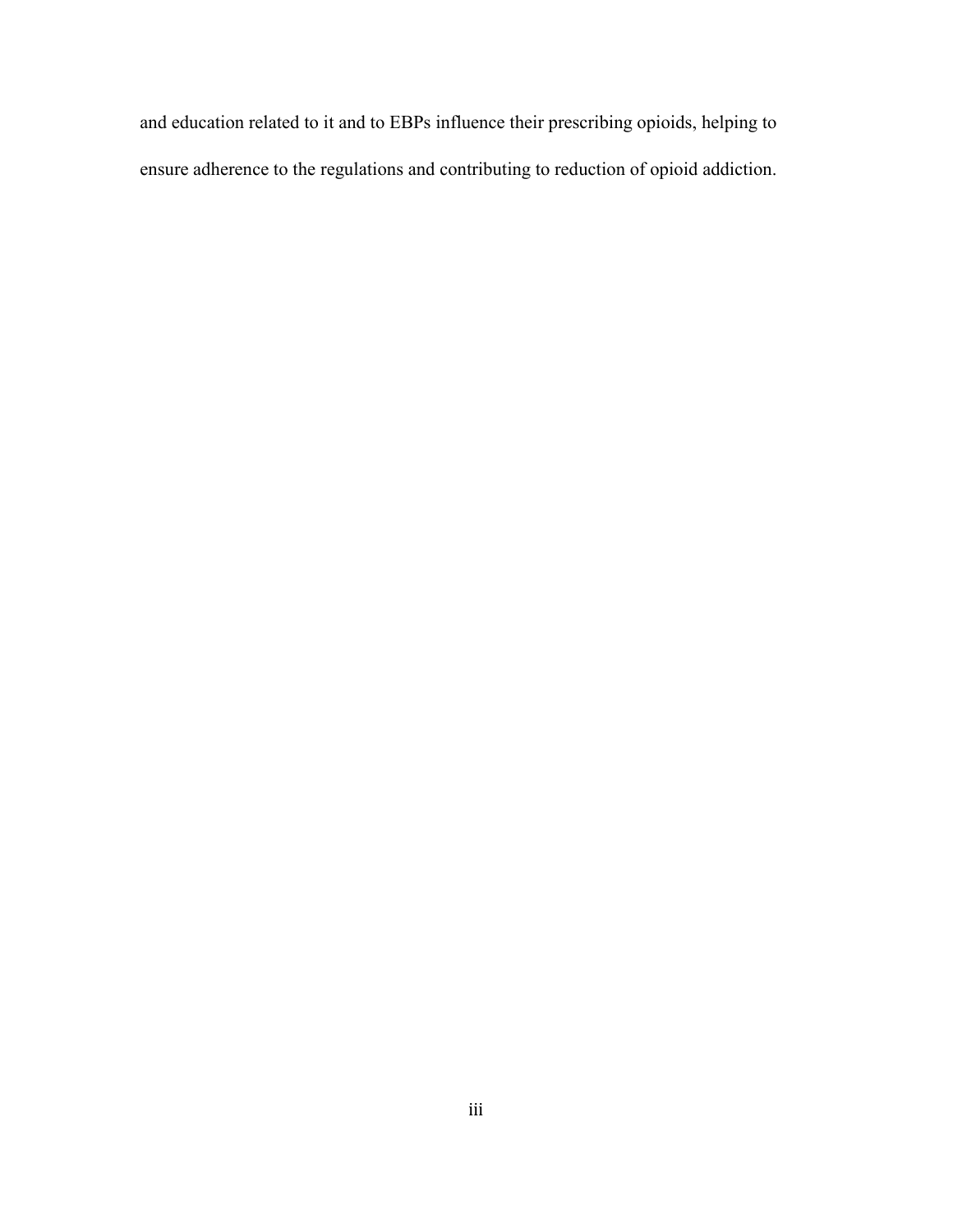#### ACKNOWLEDGEMENTS

 Foremost, I would like to thank my mentoring team for all their commitment to my personal, professional and academic success. To Dr. Irene Jillson, my mentor and now my friend, I could not have done this without your dedication, patience, motivation and support. With each challenge you grounded me and kept me focused, in particular one day I recall your calming me down by saying, "Kim, it's only a comma, don't get so upset". In the final semester, after experiencing a catastrophic event, you went above and beyond the role of mentor and again devising a plan for my success and I am forever grateful. Dr. McLaughlin, your dedication to my success included not only countless edits, but personal phone calls filled with encouragement. Dr. Valko, thank you for all your patience and encouragement that came even sometimes in the middle of a busy emergency department day. I know that the knowledge and skill this team has passed along now echoes in my work. I especially would like to thank my husband, John Vanesko, without whom I could not have done this. John you stepped up and filled both our shoes many times when I could not be there for our family, while making me smile. John you knew this was my dream and made it possible. To my three children Colin, Francesca and Gianna, all three of you understood how important this was to me and sacrificed at times for it. All three of you helped me weather the storms precipitated by printers and computer dysfunction, cleaning or laundry duties and more. So, thank you - and mommy loves you. Finally, to my mother and father, my biggest cheerleaders, who have always been ready to guide and support me through life.

Thank you

iv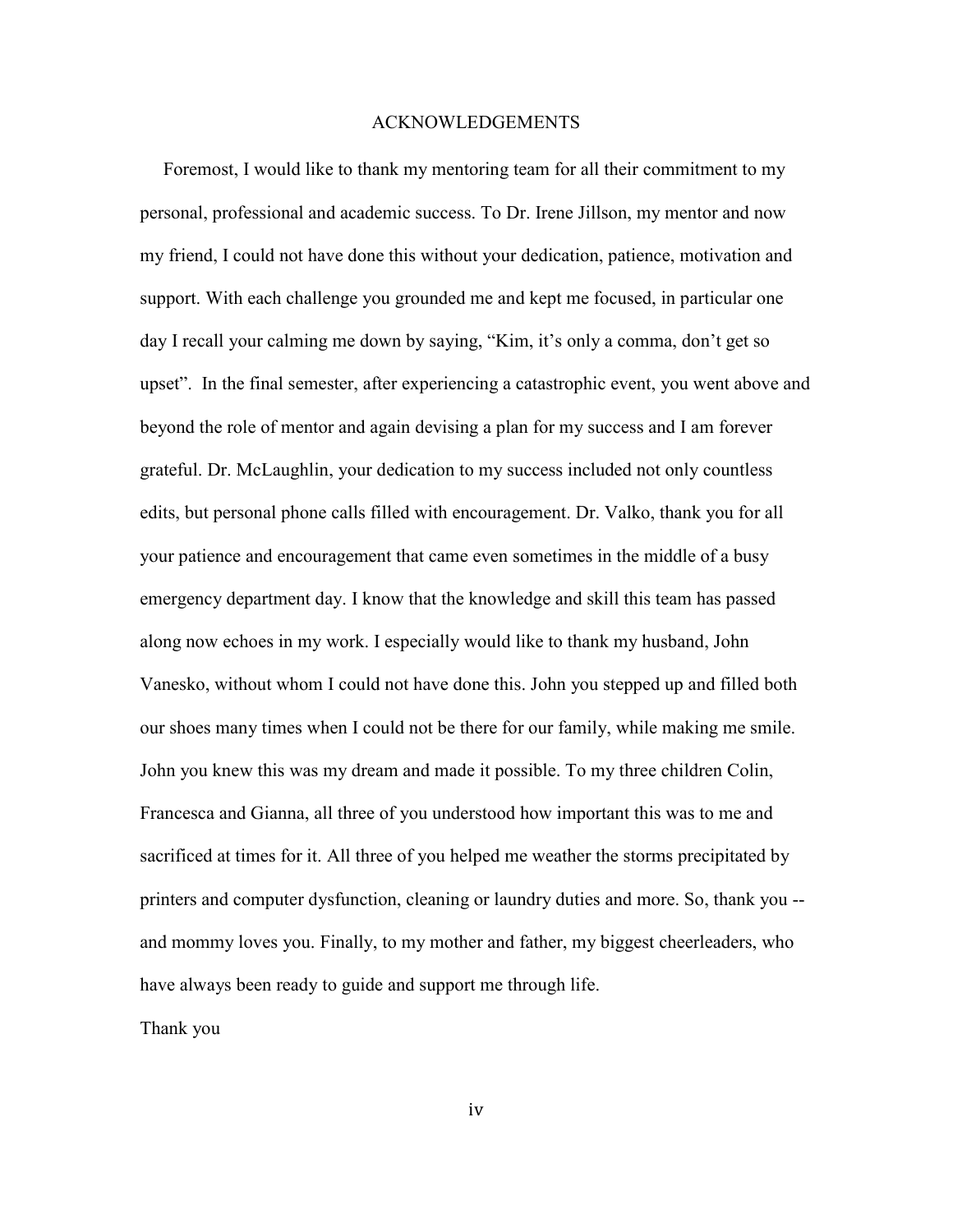## **Table of Contents**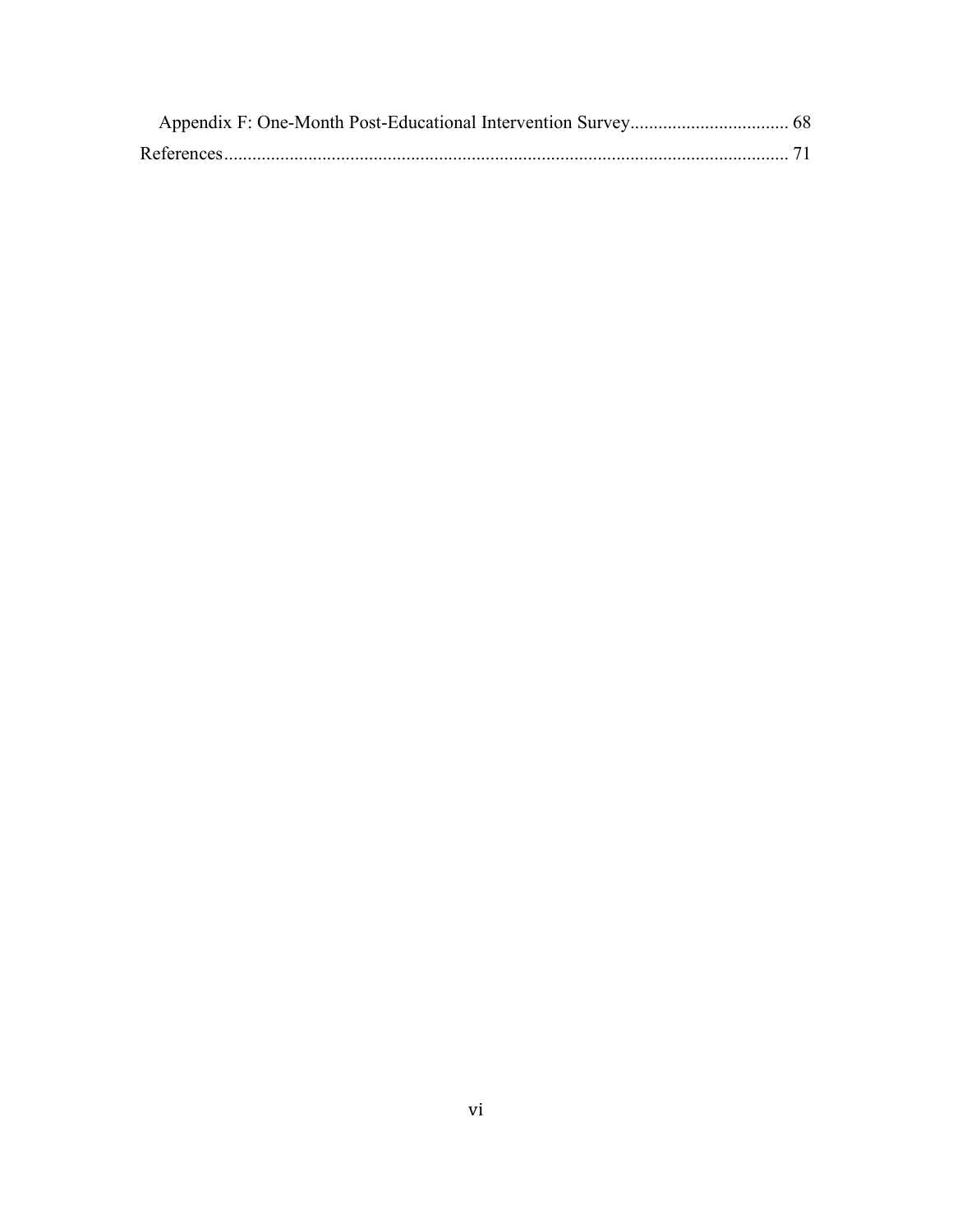# **List of Tables**

| Table 5 Pre-Intervention Knowledge of State Statute and PDMP39 |  |
|----------------------------------------------------------------|--|
|                                                                |  |
|                                                                |  |
|                                                                |  |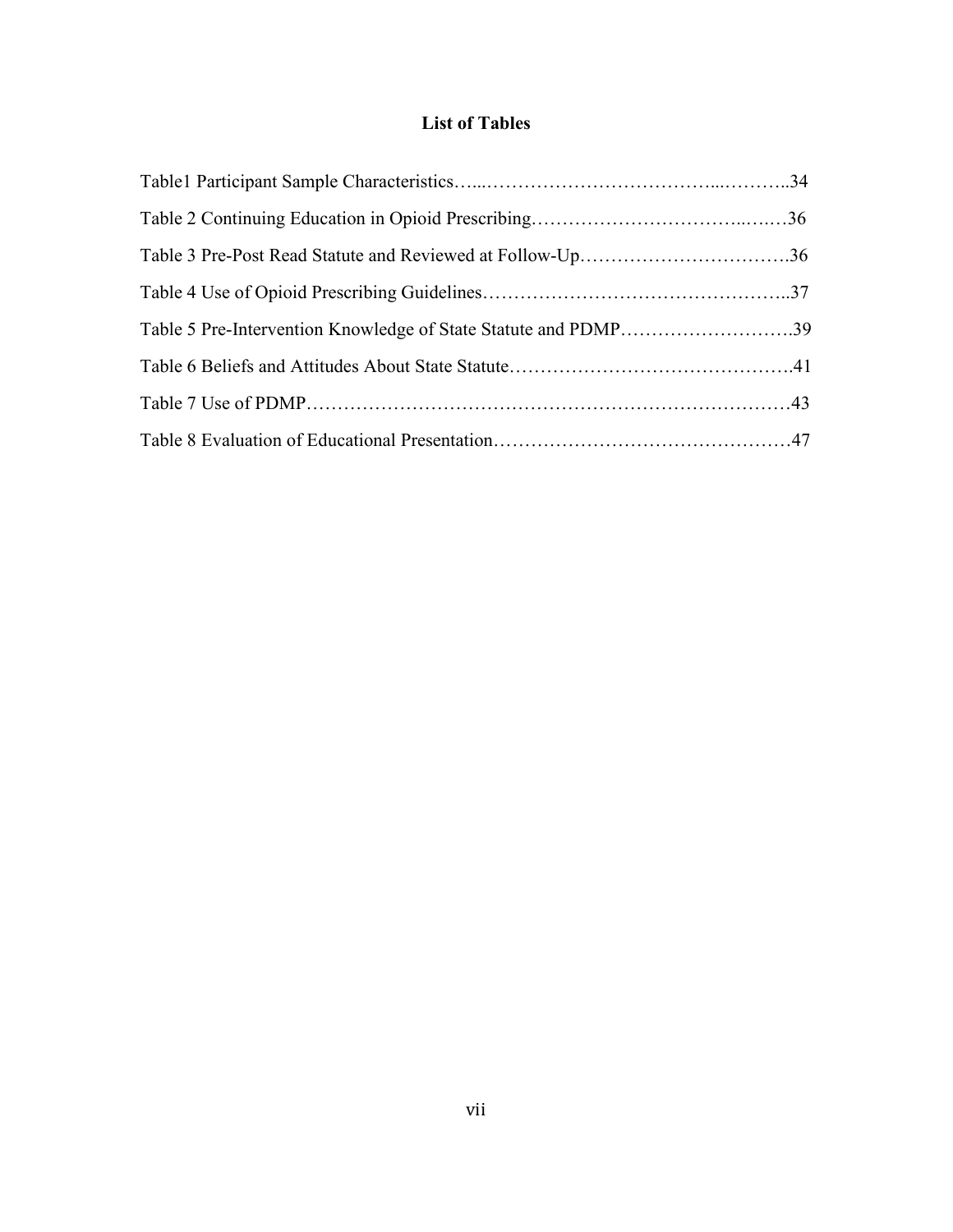#### **Chapter 1–Introduction**

 The Centers for Disease Control and Prevention (CDC, 2018) has reported that opioid prescription-related deaths have quadrupled in the United States (U.S.) since 1999. The National Institute on Drug Abuse (NIDA, 2014) reports that 26.4 million to 36 million people abuse opioids worldwide. Nationally, it is estimated that opioids attribute to 115 deaths daily with half involving opioid prescriptions (CDC, 2018). In 2016, more than 65,000 drug-overdose deaths occurred in the US, a 21% increase in one year (National Academy of Medicine, 2017). Nationally, there has been a 99.4% increase in emergency department (ED) visits related to opioid use (Weiss et al., 2017). Approximately 21-29% of those for whom opioids are prescribed misuse the prescribed drugs, with 4-6% transitioning to heroin use (NIDA, 2018).

 In 2016, the state of New Jersey (NJ) recorded 69,477 hospital admissions related to substance abuse, 40% of which were due to heroin and other opioids. Ocean County, NJ experienced 253 suspected opioid related deaths in 2016, which is approximately one death every 48 hours (NJ Cares, 2018). In 2016, the CDC released evidence-based guidelines for opioid prescribing practices. The guidelines urge Licensed Independent Practitioners (LIP) defined by Health Resources and Services Administration (HRSA, 2018) as: Physicians, Veterinarians, Dentists, Nurse Practitioners (NP) and Physician Assistants (PA), to implement clinical practice guidelines when prescribing opioids. The term LIP is used interchangeably with ED provider throughout this scholarly project. The overall aim of the guidelines provides evidence-based recommendations to improve LIP opioid prescribing practices while reducing the incidences of addiction and overdose (CDC, 2018).

1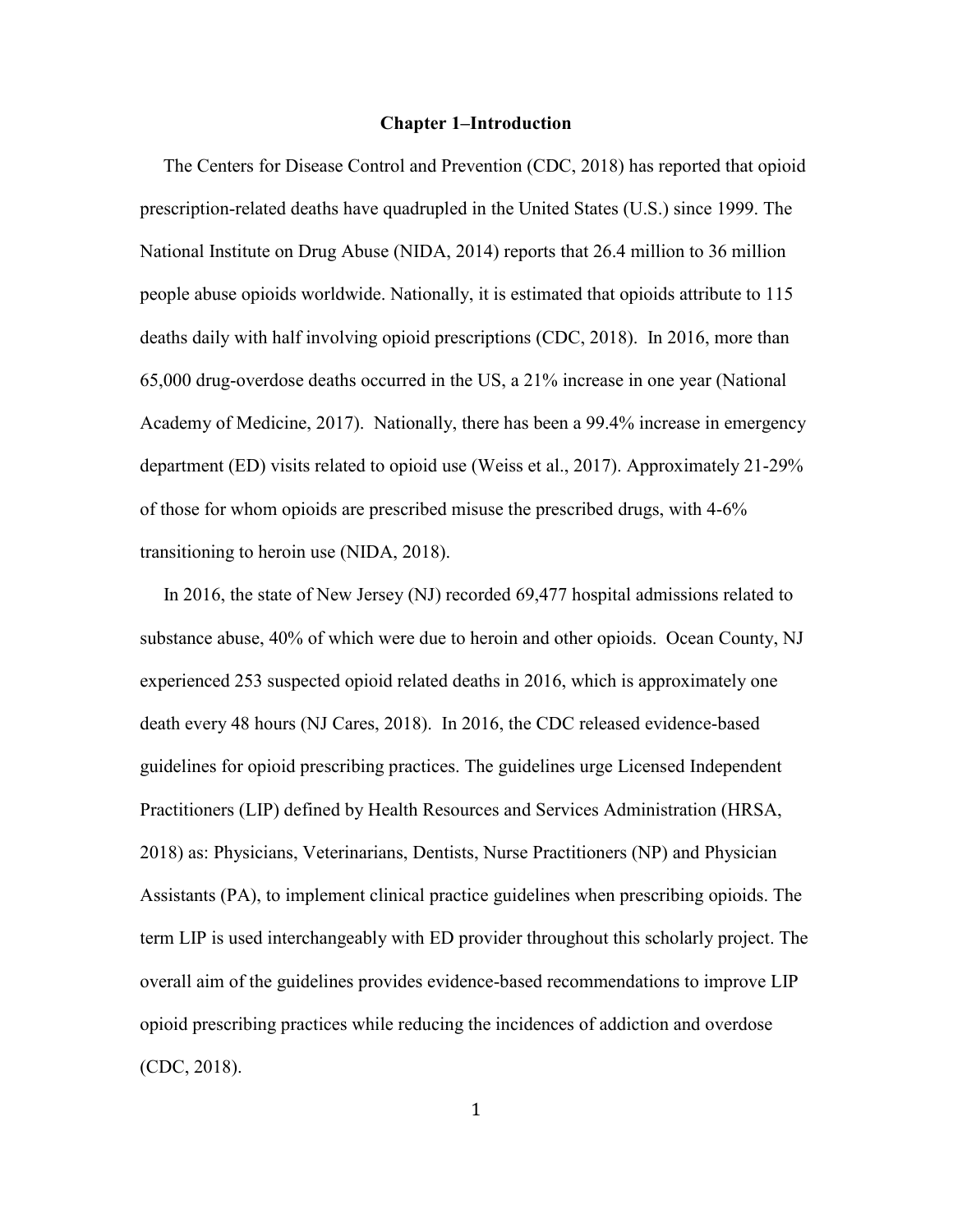#### **Statement of the Problem**

 Current literature suggests that varying patterns of opioid prescribing among LIPs in an ED creates ambiguity and that these practices contribute to the current opioid epidemic (Smulowitz, Cary, Boyle, Novack, & Jagminas, 2016). Both the volume and the frequency of opioid prescribing are important factors in the overall supply of opioids that enter into the community. The LIPs in ED settings contribute to the opioid crisis by issuing frequent opioid prescriptions with low-pill count (Smulowitz, Cary, Boyle, Novack, & Jagminas, 2016). Fox and Li (2013) demonstrated the effectiveness of implementing opioid prescribing guidelines for ED dental-pain patients, reducing rates of opioid prescribing by 17%. This result supports the need for a collaborative, uniform approach to opioid prescribing in the ED.

 In response to the current opioid crisis, on January 17, 2017, former NJ Governor Christie created a statewide drug task force by signing Executive order 219 declaring an opioid crisis in NJ (Jan & Wiggall, 2018). On May 15, 2017 a statewide government intervention that targeted opioid prescribing patterns was implemented (Jan  $\&$  Wiggall, 2018). It was one of the strictest state laws regarding prescribing practices. The law, Senate and General Assembly of the State of New Jersey: C.24: 21-15.2. Law C.24: 21- 15.2 law stipulates that an initial opioid prescription issued by a LIP for acute pain, the quantity shall not exceed a five-day supply (New Jersey Legislature, 2017). This law, which applies to all ED providers statewide, raised the question: For emergency department providers, what effect will mandated state statutes have on opioid prescribing practices?

2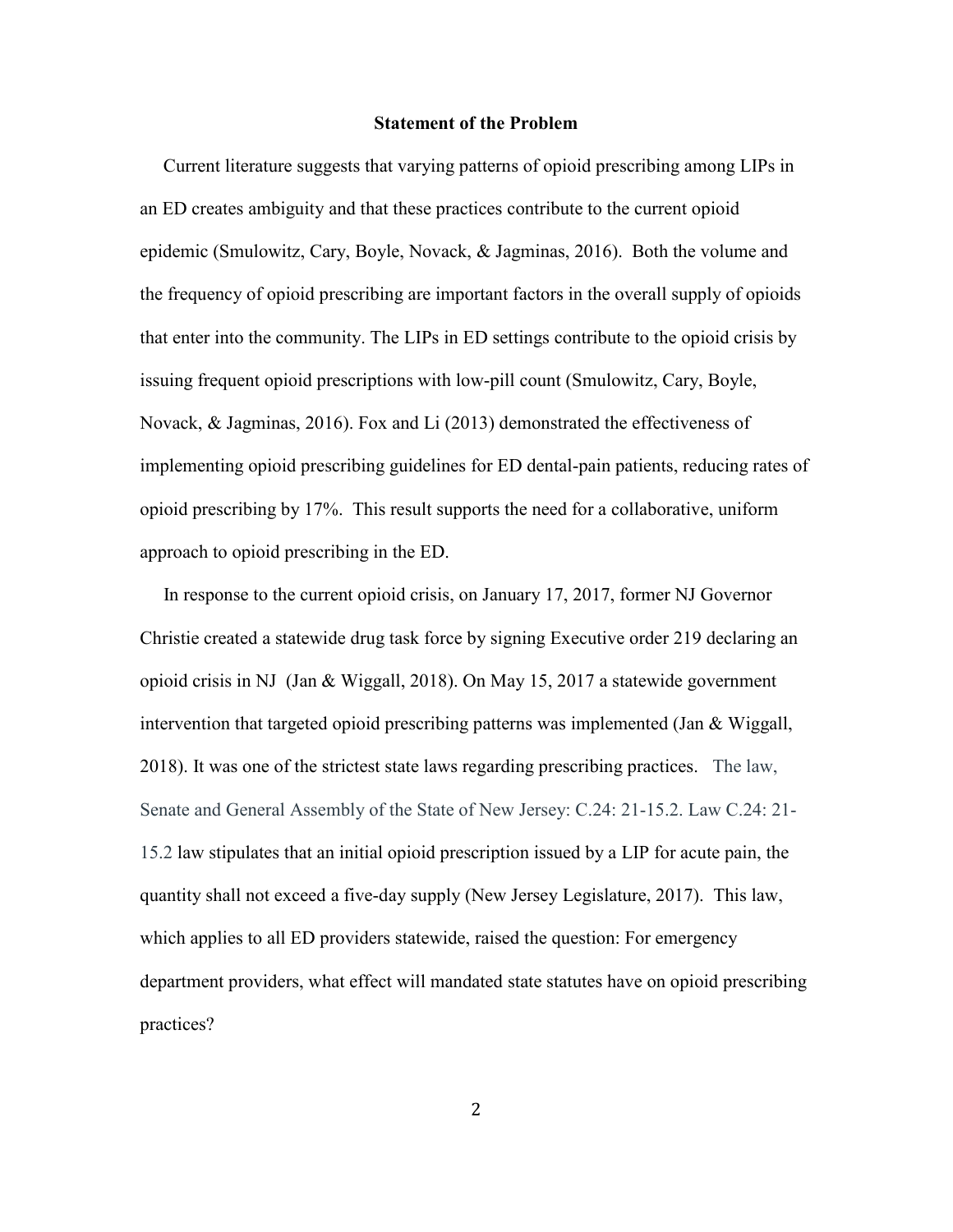#### **Background of the Problem**

 In the context of an opioid crisis, LIPs are well positioned to collaborate with policymakers, hospitals and community partners in diminishing the crisis of addiction and overdosing (National Academy of Medicine [NAM], 2017). The significant varying patterns of opioid prescribing practices in EDs, and the effect of these patterns on public health, requires significant attention in order to ensure that patients' needs are balanced against the risk of long-term addiction (McDonald, Carlson, and Izrael, 2012).

 When considering the opioid crisis through a community lens, the overall impact of the epidemic imposes a burden not only on healthcare services but extends broadly to all communities nationwide. It is estimated that nationally, opioid prescription abuse costs \$78.5 billion (CDC, 2018). This staggering price tag includes healthcare costs, substanceabuse treatment, the intercession of the criminal justice system, and the loss of labor productivity, with a combined total that creates a fiscal toll for the nation (CDC, 2018).

 With a reported 154% increase in opioid prescriptions from 1992 to 2003, the National All Schedules Prescription Electronic Act was signed into law nationally, on August 11, 2005; however due to lack of funding, full implementation did not take place until 2013 (National All Schedules Prescription Reporting Act, 2005). This act was intended to ensure that healthcare providers monitor and decrease misuse, abuse and diversion of opioid prescriptions (National All Schedules Prescription Reporting Act, 2005).

 In 2009, the Food and Drug Administration (FDA) began to address opioid risk, misuse and abuse by partnering with SAMHSA to launch a "Safe Use Initiative" highlighting the risks of opioid medications for LIPs, pharmaceuticals and the general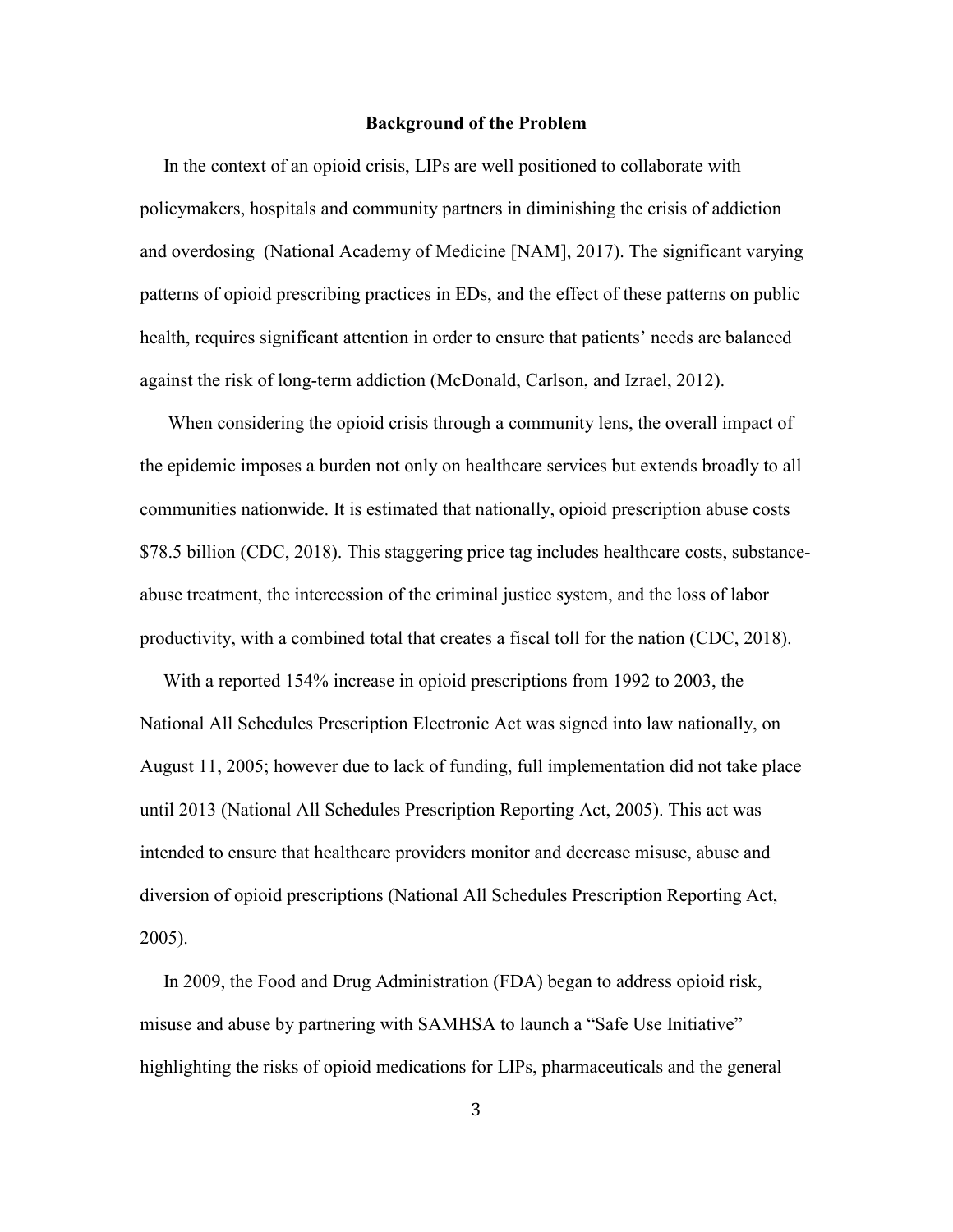public (FDA, 2017). This collaborative effort focused on identifying risks associated with opioid prescribing, while supporting engagement between Federal agencies and healthcare systems in local communities to implement and evaluate LIP safe opioid prescribing practices (FDA, 2017). Concurrently, the FDA collaborated with the U.S. Department of Justice Drug Enforcement Administration Diversion Control Division (DEA) to educate the public on safe disposal of opioids to further prevent unnecessary opioids from entering our communities (FDA, 2017).

 In 2012, the FDA implemented the Extended Release (ER)/Long Acting (LA) Opioid Risk Evaluation and Mitigation Strategy (REMS). This risk management strategy provides unlimited funding to pharmaceutical companies for the development of LIP accredited continuing education, patient education, medication guides along with risk assessment instruments and patient-prescriber agreements to ensure prescribing opioids benefits outweigh the risks of prescription misuse, abuse and addiction, overdose and death (FDA, 2017). In the same year, the American College of Emergency Physicians (ACEP) collaborated with the CDC and FDA to develop opioid prescribing guidelines that addressed acute pain, chronic pain and low back pain and to detail appropriate prescribing patterns when initiating opioids within an ED setting (FDA, 2017).

 In 2013, the FDA continued their efforts to address the opioid crisis by issuing an open letter urging LIPs to obtain FDA approved training in opioid therapy (FDA, 2017). Also, in 2013, in response to the overdose deaths worldwide, the World Health Organization (WHO), together with the American Academy of Emergency Physicians (AAEP), issued recommendations to combat opioid overdose. The recommendations urged increased access and training for LIPs with regard to the use of naloxone, an opioid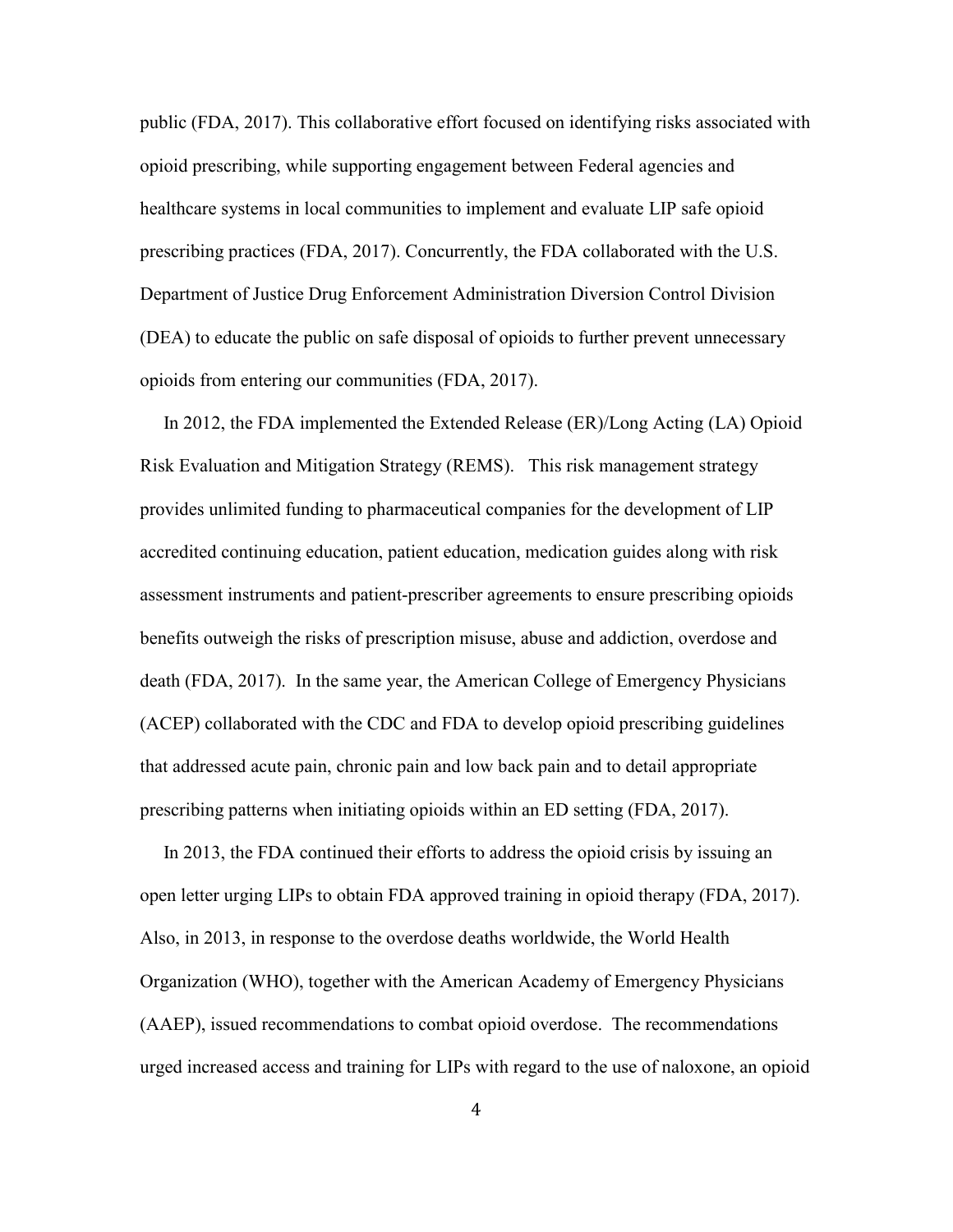antagonist used in emergent situation to resuscitate overdose victims (WHO, 2013). During the same year, the American Academy of Emergency Medicine (AAEM), acknowledging that ED providers are faced with 50% of their patients having a chief complaint of pain, issued recommendations for opioid prescribing in patients presenting to EDs with such complaints (AAEM, 2017).

 In 2015, the FDA finalized guidelines for pharmaceutical companies that produced synthetic opioids promoting abuse deterrent properties within opioid pills to prevent abuse by inhibiting chewing, crushing and snorting (FDA, 2017). To further combat opioid overdose and death, the FDA approved an intranasal route for naloxone providing a quicker response during emergencies.

 In 2016, 47 of the 50 U.S. governors met to develop a coordinated response to the opioid epidemic. The result is known as *A Compact to Fight Opioid Addiction*, a response to lead change in reducing inappropriate opioid prescribing, to understanding opioid addiction and to create policy that reduces barriers to addiction recovery services within each individual state (National Governors Association, 2016). Despite all the effort to reduce opioid misuse, abuse and addiction, overdose deaths continue to escalate.

 In response to the *Compact to Fight Opioid Addiction*, NJ, and to the expanding epidemic in NJ, Governor Christie instituted state mandated opioid prescribing legislation (May 15, 2017), one of the most restrictive in the country for prescribing opioids (New Jersey Legislature, 2017). This legislation affected all LIPs who prescribe opioids statewide.

5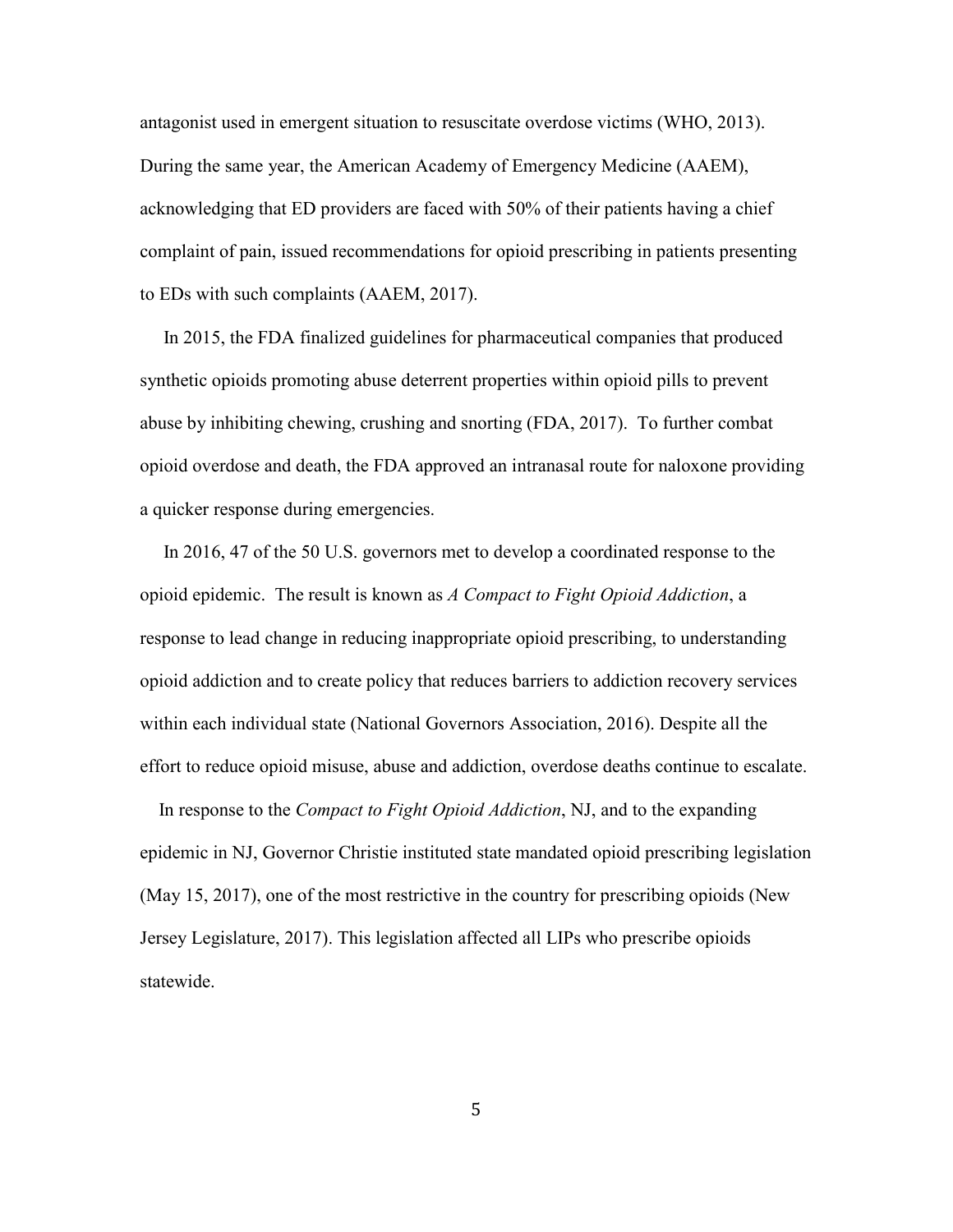#### **Organizational Needs Assessment**

 This Doctor of Nursing Practice (DNP) project focuses on a single 42-bed community-based ED located in NJ. Prior to the recent government intervention, LIPs who prescribe opioids in NJ were required to have a DEA license, Controlled Dangerous Substance (CDS) license and to complete a one-time opioid prescribing course. Additionally, NPs require a written collaborative agreement between a designated physician and the NP. Actively prescribing LIPs are also required to use the Prescription Drug Monitoring Program (PDMP) before issuing any opioid prescription.

 As of May 15, 2017, when NJ's regulation on opioid prescribing was enacted, this researcher carried out an organizational assessment of this ED in the facility, using Schein's Level of Organizational Culture to determine its readiness to implement state regulated opioid prescribing practice change. Schein uses three levels of organizational culture including artifacts, espoused beliefs, and underlying assumptions, to determine readiness for change (Schein, 2017). Understanding the dynamics of these cultural aspects of an organization creates a foundation for the successful implementation of a quality improvement change (Schein, 2017). The results of the assessment are presented by cultural domain.

#### **Artifacts**

 Scheins' (2017) cultural theory of artifacts is one of the defining features that discern organizational culture found in architecture and physical environment. Physically, the ED is spherical, with the nucleus containing the ED providers, conveying the message that the atmosphere is provider driven. The nucleus is filled with books, educational posters, and computers, followed by the next semi-circular layer occupied by nurses, technicians

6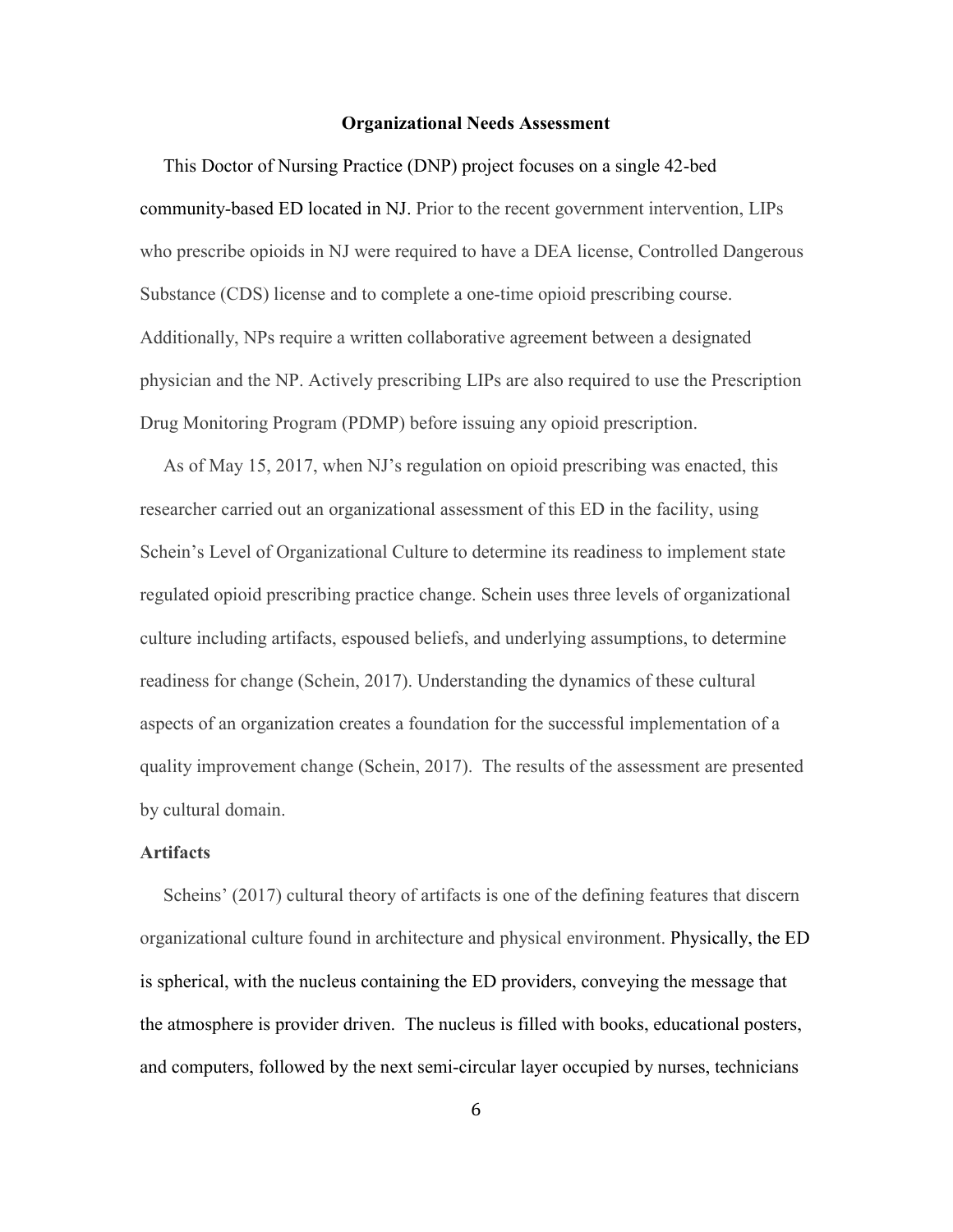and secretaries supplied with the necessary equipment (including phones, printers and fax), and finally an outer layer with patient rooms. The ED department has up-to-date applications to assist LIPs with the necessary tools to achieve optimal clinical outcomes. By utilizing the available technology, these LIPs are able to stay current with the most up to date evidence based practice (EBP), such as but not limited to, opioid prescribing guidelines.

#### **Espoused Beliefs and Values**

 Espoused beliefs and values are the philosophies, goals or strategies that ultimately create the culture accepted and that functioned within an organization (Schein, 2017). Providers participate in monthly meetings that include case review for quality improvement; at that time the most up-to-date EBP guidelines are reviewed. Exhibiting best practice behavior as a norm directly correlates with these ED providers espoused beliefs of commitment to EBP and patient centeredness. Monthly review of EBP, together with the availability of state of the art technology, demonstrates a philosophy built on EBP, highlighting readiness for change when implementing state regulations on opioid prescribing into its culture.

#### **Basic Underlying Assumptions**

 Basic assumptions are defined by group values. The same values determine how the group perceives and responds to the accepted culture that emerges from the philosophy of their espoused beliefs (Schein, 2017). The basic assumptions of this group are grounded in communication. The monthly meetings are a forum through which all of the ED providers can openly communicate, providing an atmosphere for both teaching and learning. In this ED providers' communication ranges from closed-looped, which takes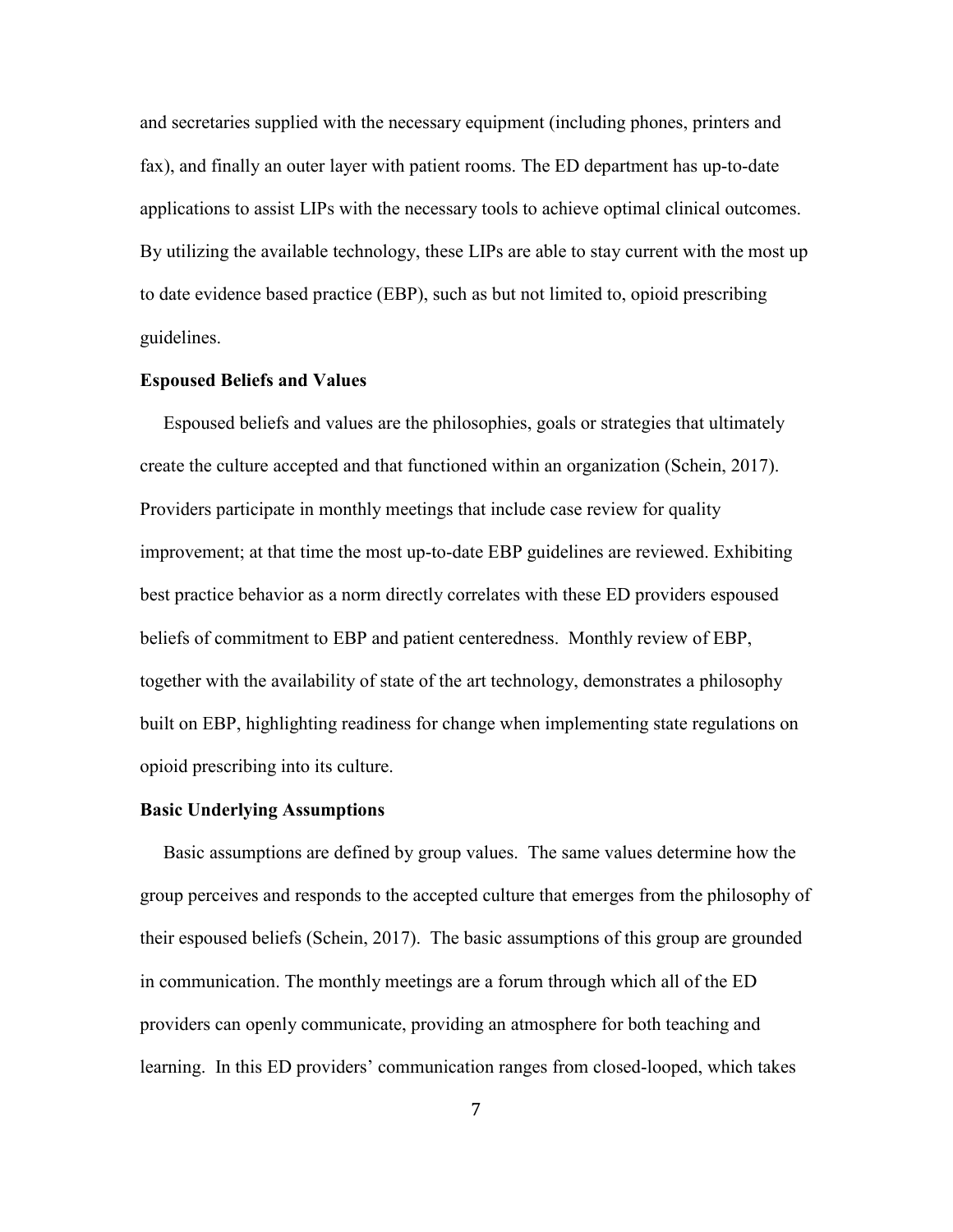place during emergent situations to collegial open discussions. Discussions are focused on EBP. This behavior meets the EDs' vision of "the best healthcare system, with values built on education, honesty, integrity, respect, compassion, balance and diversity while providing the best healthcare experience" (Southern Ocean Medical Center, n.d.).

#### **Research Question**

 The use of the PICO research question format, also known as PICOT, is the framework that develops a phenomenon of interest, comprising the formulation of a question that is based on the most relevant information captured in a review of the literature (Melnyk & Fineout-Overholt, 2015). The PICO format includes patient population (P), intervention or issue of interest (I), comparison (C) intervention and outcome (O). The PICO question for this DNP project is: For ED providers, what effect will mandated state statutes have on opioid prescribing practices?

 The PICO framework created for this DNP project includes: The population (P) is a convenience sample of ED providers, comprising 19 ED LIPs who are contracted to work at SOMC. This ED provider sample consists of five NPs, who are masters prepared with a specialty as Family Nurse Practitioners (FNP) and 14 physicians of whom nine are board- certified emergency medicine physicians and five are pediatricians. The intervention (I) will assess the impact of the NJ state-mandated statue on opioid prescribing practices by LIPs in a community based ED. The comparison (C) will address three research questions, which are:

1. What effect will state mandated statutes have on the knowledge of participating ED providers regarding current state statutes related to prescribing opioids? This will measure the impact of ED provider knowledge regarding an educational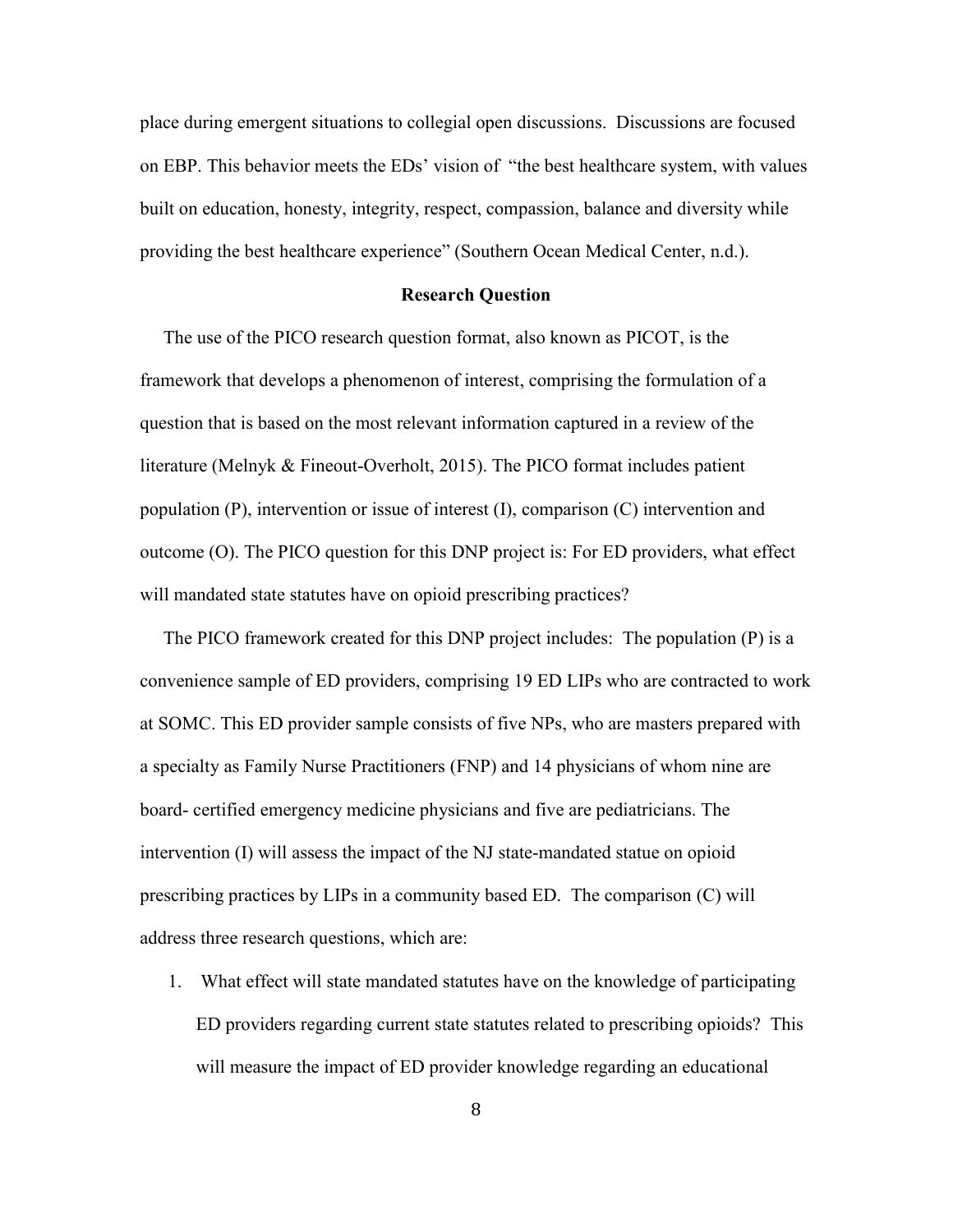intervention related to the state-mandate and self-reported impact on opioid prescribing.

- 2. What effect will state mandated statutes have on the attitudes of participating ED providers related to opioid addiction and the current state statutes related to prescribing opioids? This will measure the impact of ED providers attitude regarding an educational intervention related to the state-mandate and selfreported impact on opioid prescribing.
- 3. What effect will state mandated statutes have on the practices of participating ED providers regarding current state statutes related to prescribing opioids? This will measure the impact of ED provider practice regarding an educational intervention related to the state-mandate and self-reported impact on opioid prescribing.

#### **Theoretical Framework**

 A theoretical framework is a map that provides insight for examining outcomes being measured, which will clarify and give direction to this DNP project, while providing deeper insight to the research (Moran, 2017). The theoretical framework for this scholarly project is the PRECEDE-PROCEED model (Gren & Kreuter, 1991). The PRECEDE-PROCEED model is divided into eight domains or phases. PRECEDE is an acronym for "predisposing, reinforcing, and enabling constructs in education and environmental diagnosis and evaluation" (Gren & Kreuter, 1991, p.1). PROCEED is an acronym that describes the intervention itself, including "policy, regulatory, and organizational constructs and educational and environmental development" (Gren & Kreuter, 1991, p.1).

 The PRECEDE-PROCEED framework is a public health-based model that examines a community's overall health, while focusing on the political, epidemiological, behavioral,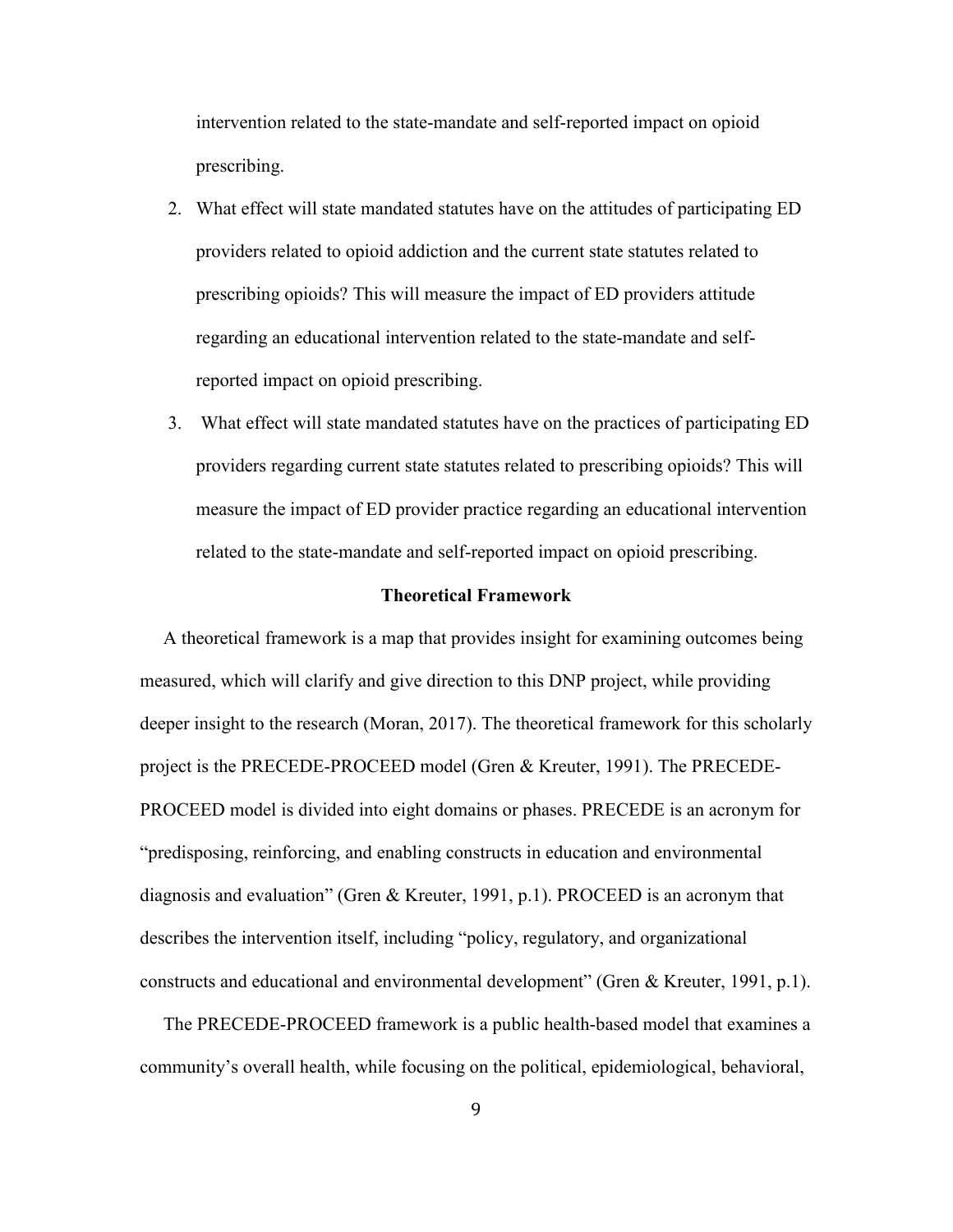environmental, educational, social, and economical factors that influence the community as a whole (Gren & Kreuter, 1991). This scholarly project focused on evaluating the educational aspects of the framework, specifically on the impact of state-regulation with regard predisposing factors of ED provider self- perceived knowledge, attitude and practice (KAP). The PRECEDE-PROCEED model provides the framework for interventions that require collaborative efforts among healthcare organizations and policymakers, which impact the community at large and promotes a multidimensional approach to problems that are multifactorial and creates direction and focus that sustains changes in health promotion such as opioid misuse, abuse and addiction (Gren & Kreuter, 1991).

 PRECEDE begins by determining the desired outcome for the community. As it relates to this scholarly project, when examining the correlation of government intervention and its effects on opioid prescribing in the ED, the overall desired effect is to reduce the amount of opioid prescriptions being introduced into the community (Gren  $\&$ Kreuter, 1991). This approach specifically targets LIPs in the ED who engage in opioid prescribing that directly affects opioid misuse, abuse and death within the community.

 The PROCEED framework allows for implementation and evaluation of the policy providing a period of discovery that supports a specific populations health needs (Gren  $\&$ Kreuter, 1991). Simultaneously, the framework allows constant evaluation of the process creating change through assessment, implementation and evaluation.

#### **Phase 1**

Phase 1 defines the ultimate outcome: it identifies a social problem with a targeted population (Gren & Kreuter, 1991). This project aims to identify the effects of state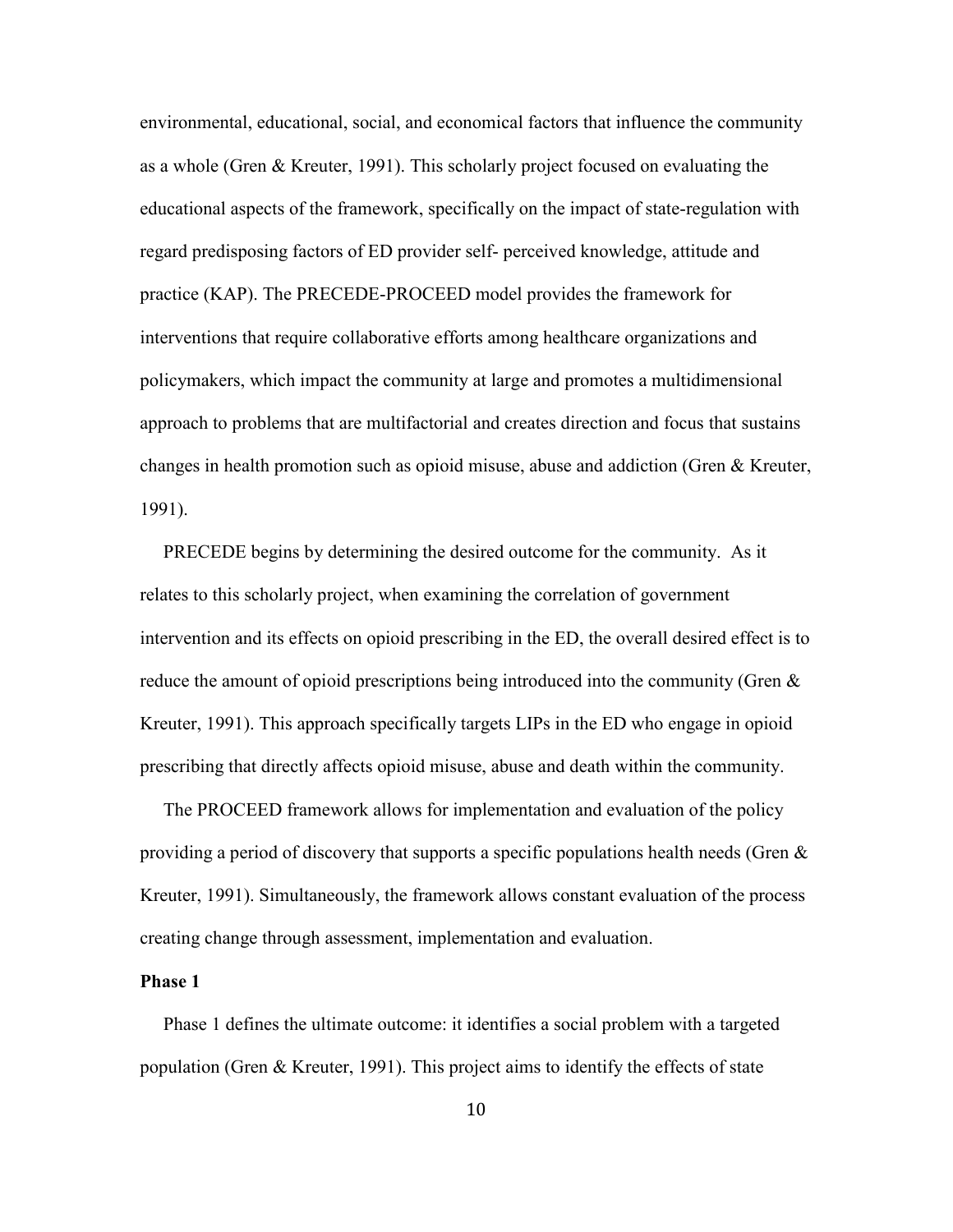mandated statues on opioid prescribing based on the KAP of LIPs practicing in an ED. This evaluation targets the impact that LIPs in the ED have on opioid prescribing and its contribution to the national opioid epidemic.

## **Phase 2**

 Phase 2 identifies the specific issues that contribute to the overall problem a community or specific population may be challenged with (Gren & Kreuter, 1991). This phase of the scholarly project examined the role that opioid prescribing in the ED contributes to the overall epidemic plaguing our nation. This was a measure of ED provider KAP when prescribing opioids, while maintaining adherence to the state statute.

## **Phase 3**

 The third phase examined the factors that influence lifestyle-behavior responses to the environment, those internal and external factors that influence the needed changes in the identified phenomenon of interest (Gren & Kreuter, 1991). Published findings reveal varying patterns of opioid prescribing among ED providers and indicate decreases in opioid prescribing when prescribing guidelines are implemented. During this phase of the project, ED providers' KAP was assessed using self-reported surveys in order to identify any barriers to opioid prescribing as it relates to the NJ prescribing statute. Using this method identified the likelihood that ED providers will adopt the current NJ Opioid Prescribing Statue and implement it into clinical practice.

#### **Phase 4**

 The fourth phase identifies best practices and other sources of guidance for intervention design, including initiative, regulation, and policy issues that might influence the implementation of the intervention (Gren & Kreuter, 1991). During this phase,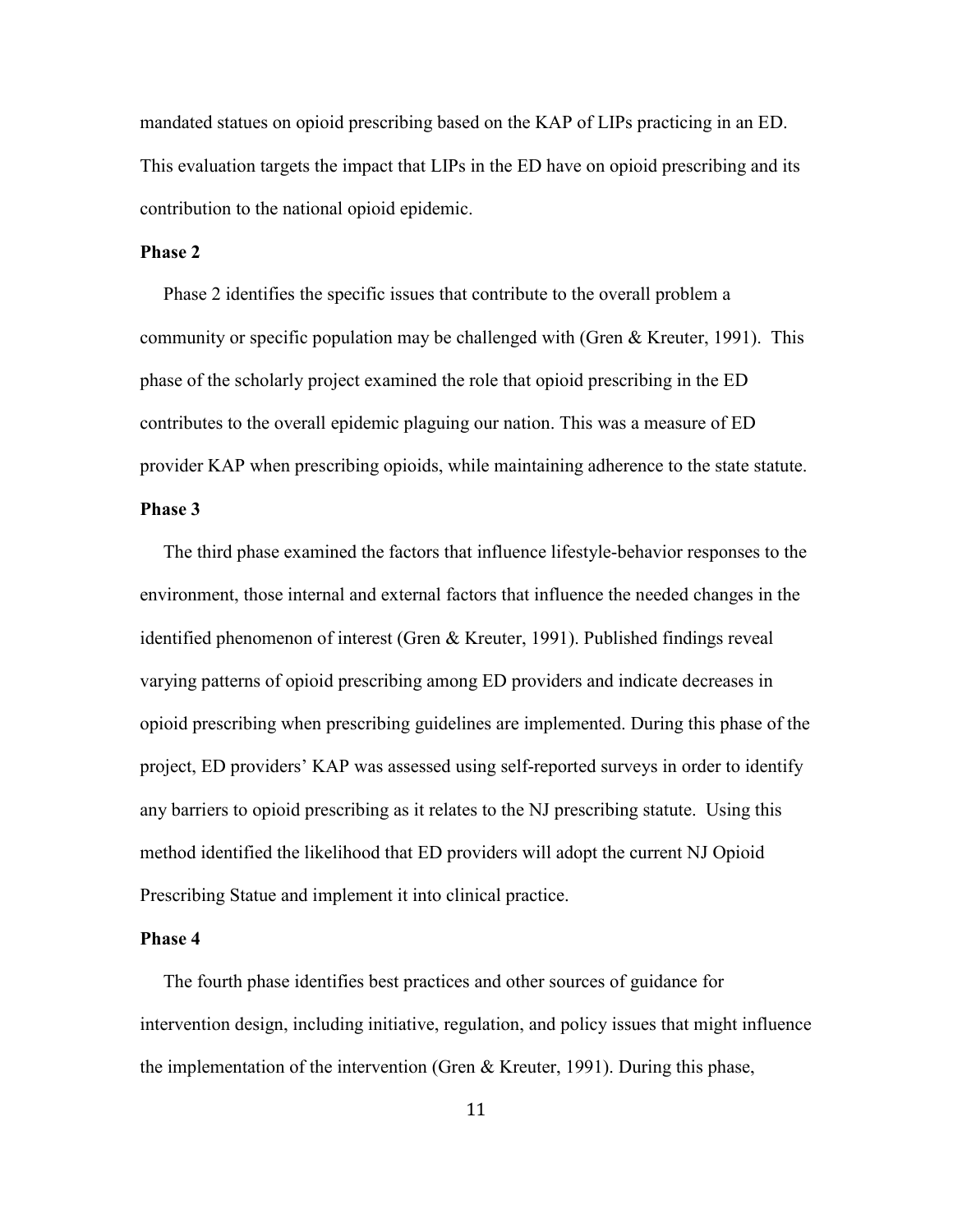internal and external policies/regulations that might affect the intervention are evaluated. Internally, the ED providers the NJ state statute C.24: 21-15.2. Law C.24: 21-15.2 law was adopted for best practice will be evaluated. Externally, NJ integrated the PMDP as part of the law, involving DEA surveillance. On a national level, government agencies such as the FDA and DEA along with professional organizations that include ACEP, AAEM and the American Nurses Association (ANA) have adopted similar opioid prescribing guidelines to counter the opioid epidemic.

#### **Phase 5**

 This phase evaluates the impact of current practice on newly created policies and the overall effect they have on the health of the community (Gren  $\&$  Kreuter, 1991). Specifically, this scholarly project evaluates the KAP of ED providers when implementing state-mandated opioid prescribing regulation, which affects providerprescribing patterns across the state. The intervention used a self-directed 10-15 minute educational PowerPoint on the NJ Opioid Prescribing Law accessed online through Survey Monkey©. This intervention provided education on the most current NJ state statutes on opioid prescribing and to inform ED providers on appropriate management of acute pain in order to adhere to state regulations and thereby engage in safe opioid practices.

#### **Phase 6**

 The sixth phase is an evaluation of the implementation process, assessing for effectiveness (Gren & Kreuter, 1991). This scholarly project used pre- and post- selfreported KAP surveys measuring providers in a community based ED. The self- reported surveys were comprised of a three-step process: Time 1 (T1), a pre-educational survey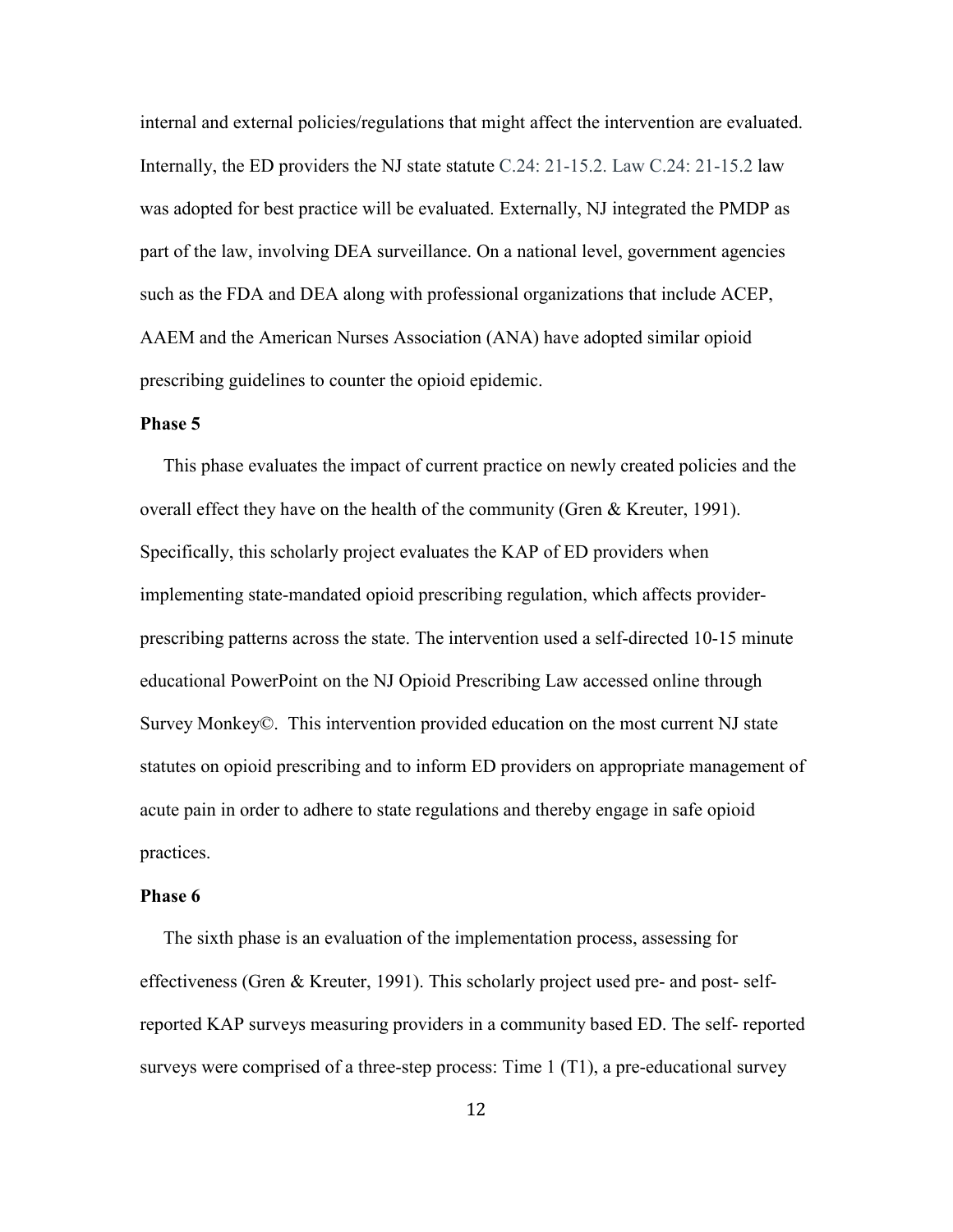prior to the educational intervention; Time 2 (T2), a survey taken immediately after the self-directed educational PPT intervention; and Time 3 (T3), a one month follow up survey to measure ED provider impact and sustainability of the educational intervention. **Phase 7** 

 Phase 7 evaluates the impact of the intervention; to determine if the desired effect was achieved (Gren & Kreuter, 1991). The process was to evaluate the implementation of opioid prescribing mandated state statutes and identify if the process changes contributes to increased opioid prescribing stewardship within the designated ED (Gren & Kreuter, 1991). This project evaluated pre- and post- self-reported KAP surveys of providers who prescribe opioids in this ED. Surveys with both closed and open-ended survey were used to assess self-perceived KAP regarding opioid prescribing and the government mandate placed on prescribers in New Jersey. Descriptive analysis was used to determine both the demographic and knowledge portions of the self-reported survey to assess for any differences in ED provider KAP. Analyze of one-month follow up self- reported surveys measuring the educational sustainability of the educational intervention. Open-ended qualitative questions were cross-tabulated using thematic analysis to identify categories based on responses, and themes across questions.

#### **Phase 8**

Phase 8 evaluated the outcome of the intervention by measuring: 1) the desired effect, and 2) if the intervention of applying state-mandated regulations on opioid prescribing changed the prescribing patterns of LIP's in the ED. In this phase of evaluation, gaps were identified, as well as the need for assessment or implementation of further education and training.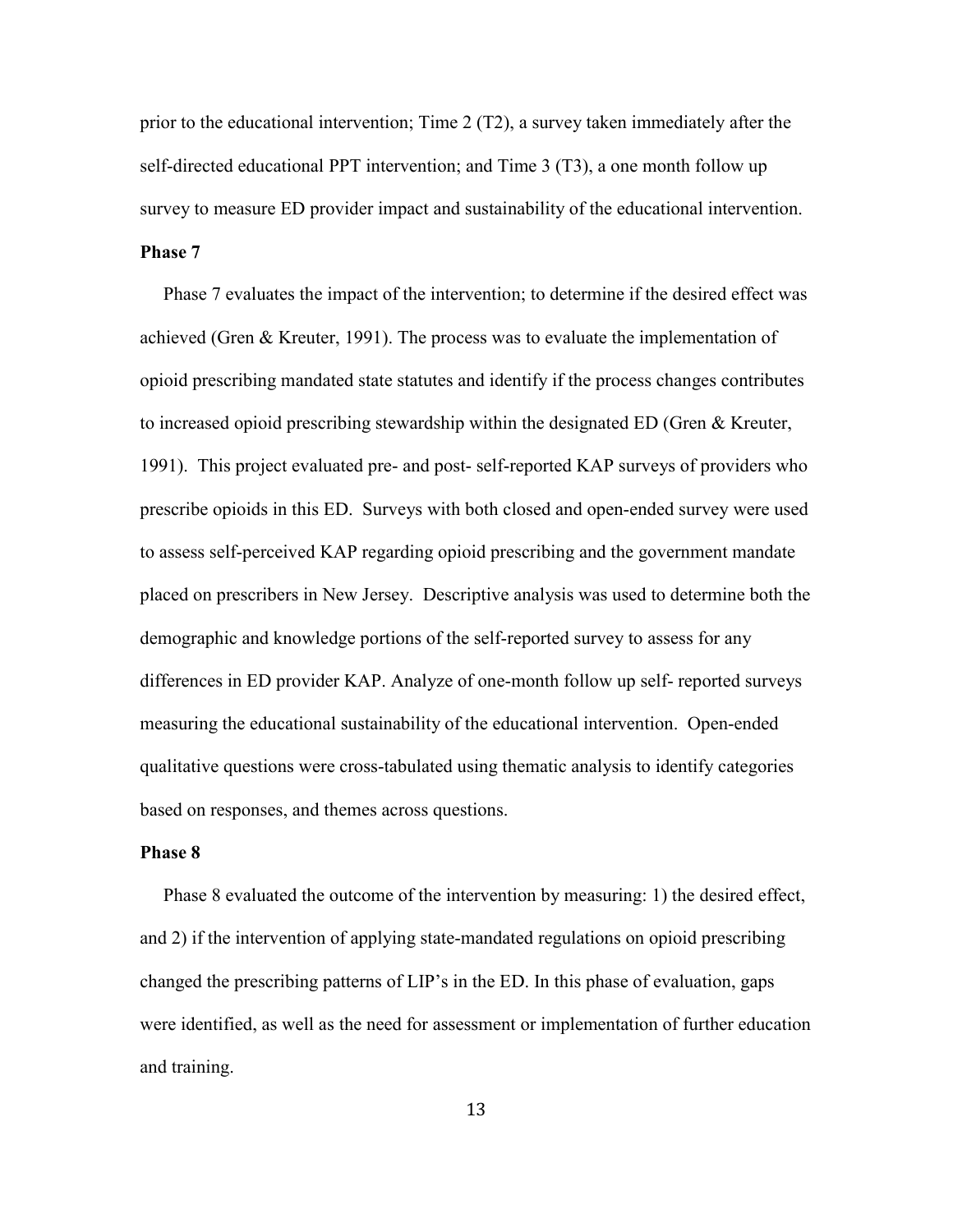#### **Definition of Terms**

#### **Licensed Independent Practitioners**

 LIPs are registered or certified individuals allowed by law to independently provide patient medical services within the scope of their practice, which includes prescriptive privileges (HRSA, 2013).

#### **Opioid**

 Opioids are a class of drugs known as opioid antagonist, designed to decrease painful stimuli by interfering with opioid receptors in the spinal cord, brainstem, thalamus, limbic system and reticular activating system (Edmunds & Mayhew, 2009). Providers who are licensed to prescribe opioids obtain opioid prescriptions legally. The most common types of synthetic opioids prescribed include oxycodone, hydrocodone, codeine, morphine, and tramadol (Edmunds & Mayhew, 2009).

#### **Prescription**

 An instruction written by a LIP that authorizes a patient to be provided a medicine or treatment.

#### **Prescriber**

 A LIP who is licensed to write an order for a prescription drug. Each state law designates who has the authority to write prescriptions (Edmunds & Mayhew, 2009). In the state of New Jersey, prescriptive authority is allowed after formal education and national certification are completed, all prescribers must have a current license to practice, engage in the active practice of the profession, has not committed an act that would constitute grounds for the denial, suspension or revocation of the license and satisfies any continuing education requirements. Specifically for opioid prescribing, a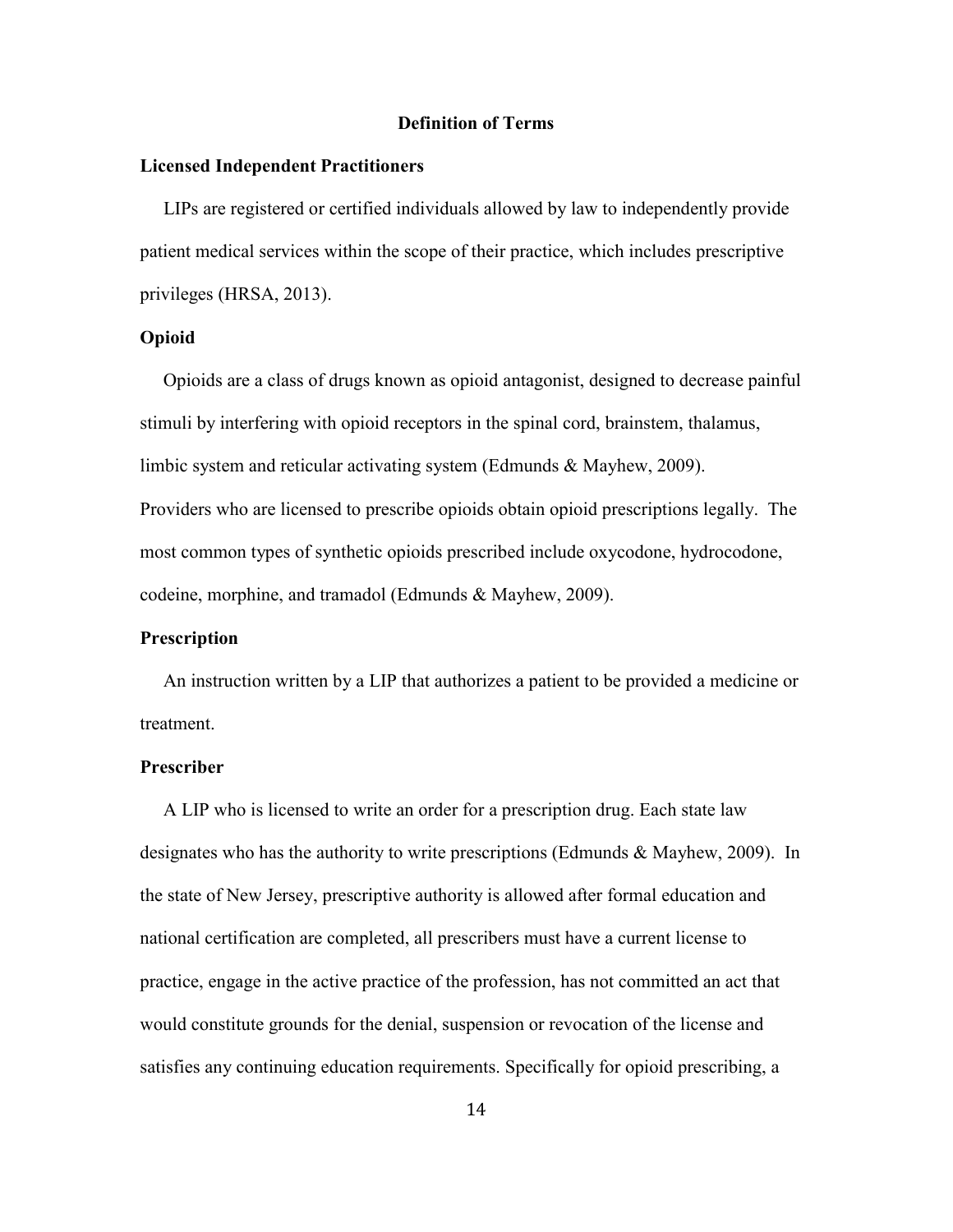one-time five-hour opioid prescribing course is required. Upon fulfilling these requirements each prescriber obtain a DEA license for a federal number to be used on all prescriptions for controlled substances (Edmunds & Mayhew, 2009). After meeting all requirements and receiving a license from the DEA, a prescriber may issue prescriptions. In the state of New Jersey prescribers include Physicians, Veterinarians, Dentists, Nurse Practitioners (with a collaborating physician) and Physician's Assistants supervised by a physician.

#### **Schedule II Controlled Substance**

 The Drug Enforcement Administration (DEA) divides prescription drugs into five schedules based on their likelihood of causing addiction when used inappropriately according to the Controlled Substance Act. Schedule II Controlled Substances have a strong indication for both physical and psychological dependence. Schedule II Controlled Substances (opioids) include: hydromorphone , methadone , meperidine , oxycodone, fentanyl, morphine, opium, codeine, and hydrocodone (DEA, 2018).

State Mandated Regulations- Government intervention at the state level to implement policy and produce desired outcomes (Getzen, 2013). The regulations are designed to both protect and improve the health and safety of society (Getzen, 2013).

#### **Conclusion**

 Chapter one introduced the significance of our nation's opioid crisis and the call for front-line clinician leadership to counter the opioid epidemic (NAM, 2017). As primary "gatekeepers" of opioid prescribing, LIPs are well positioned to advance this campaign when prescribing opioids within an ED setting. This scholarly project measures the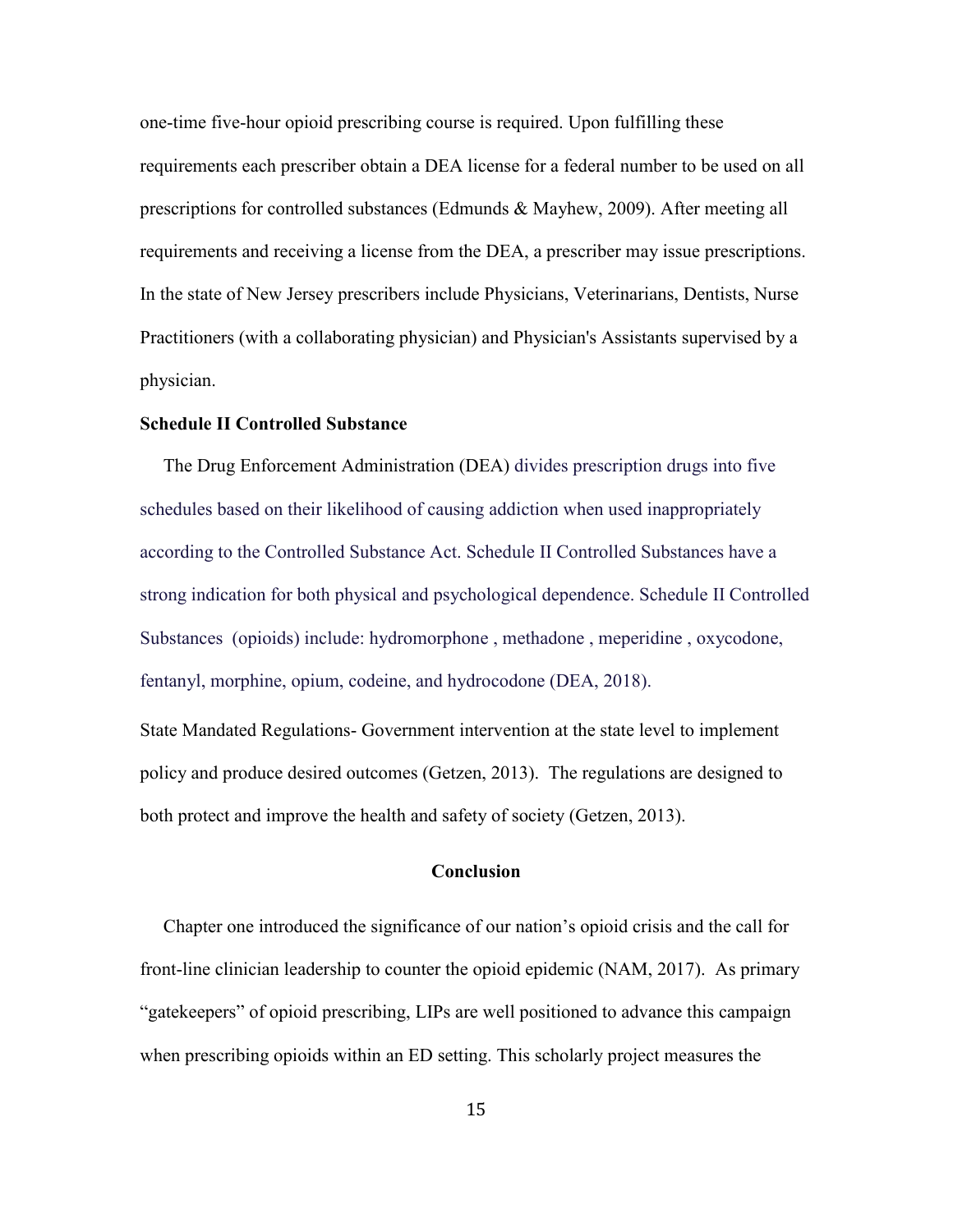effects of an educational intervention related to the 2017 NJ state-mandated statue on opioid prescribing practices of providers in a community hospital ED. Overall, the scholarly project addresses clinical practice that affects patient outcomes by decreasing opioid misuse, abuse and death that is directly affected by targeting opioid prescribing stewardship.

# **Chapter 2–Review of the Literature**

## **Introduction to Research Criteria**

 In response to the national opioid crisis, many states have implemented opioid prescribing statutes in the past year. Research regarding the impact of these statutes on the opioid prescribing practices of providers in an ED setting is sparse. Published findings reveal varying patterns of opioid prescribing among ED practitioners and indicate decreases in opioid prescribing when prescribing guidelines are implemented. Currently, no studies delineate a causal relationship.

 In 2017, this researcher reviewed the literature using the databases PubMed, Ovid, and PsycINFO, carried out for this doctoral study; this was updated in 2018. The following PubMed, Ovid, and PsycINFO Using the Medical Subject Headings (MeSH) terms narcotics, emergency room, guidelines, policy and prescribing the search yield a total of 188 studies. Only peer-reviewed studies from scholarly journals were screened using titles and abstracts related to the key search terms. Only studies in English that were published between 2012 and 2018 with abstracts that met the inclusion criteria were reviewed. Inclusion criteria included scholarly peer-reviewed journals that reported studies (conducted in the ED) related to opioid, narcotic, prescribing, and legislation/ policies. Exclusion criteria included countries other than the US, more than one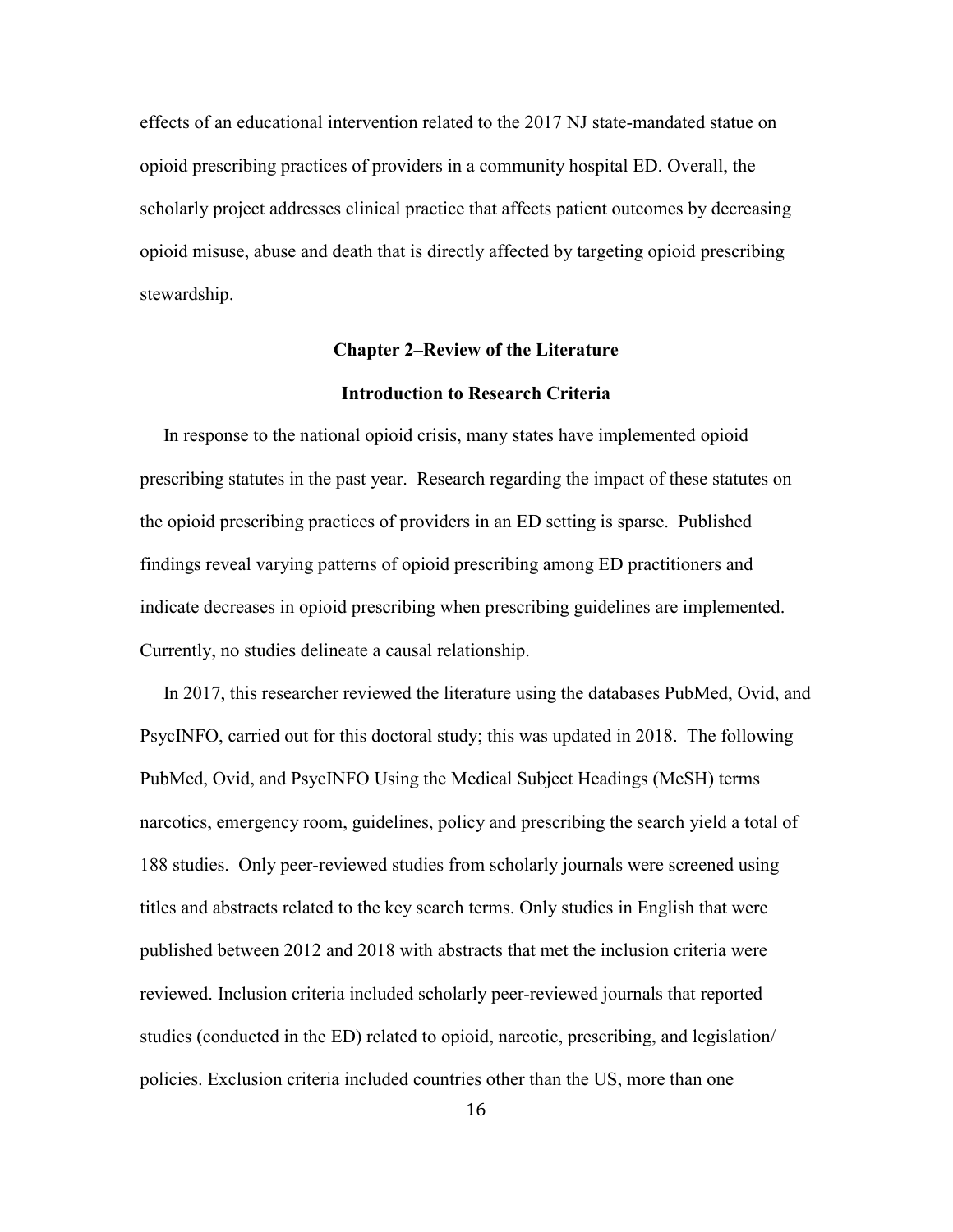classification of medications other than opioids, and studies that focused on how prescribing guidelines were developed. After applying the inclusion/exclusion criteria 23 studies were retained. The evidence was then appraised to ensure review of high-quality literature; it was selected using a rigorous systematic approach and specifically the Let Evidence Guide Every New Decision (LEGEND), which served as the framework for identifying and classifying the selected articles. Following appraisal, nine studies yielded a high and/or a moderate level of evidence with heterogeneity in population and intervention that were retained.

 Specifically, the OVID database cited 21 articles, five of which were relevant by title and abstract; after using the appraisal tool, three were retained. The database PubMed cited 91 articles -- with the inclusion of publication within the past five years, 89 studies were found most relevant. Using the inclusion/exclusion criteria for relevance, 16 articles were then appraised yielding 7 relevant studies. A search of the PsycINFO database yielded 76 studies, including peer-reviewed scholarly journals published within the past five years; after evaluation, two studies were retained with one remaining after appraisal. The final results of the review discussed include nine primary research articles--eight quantitative and one qualitative, with one secondary systematic review.

 Additionally, publications from Rutgers Ernest Mario School of Pharmacy, and professional organizations such as AAEM were incorporated when developing the educational program based on the NJ state statute and opioid prescribing requirements for the LIPs in the ED. These publications are the most up-to-date recommendations for opioid prescribing within the state of NJ.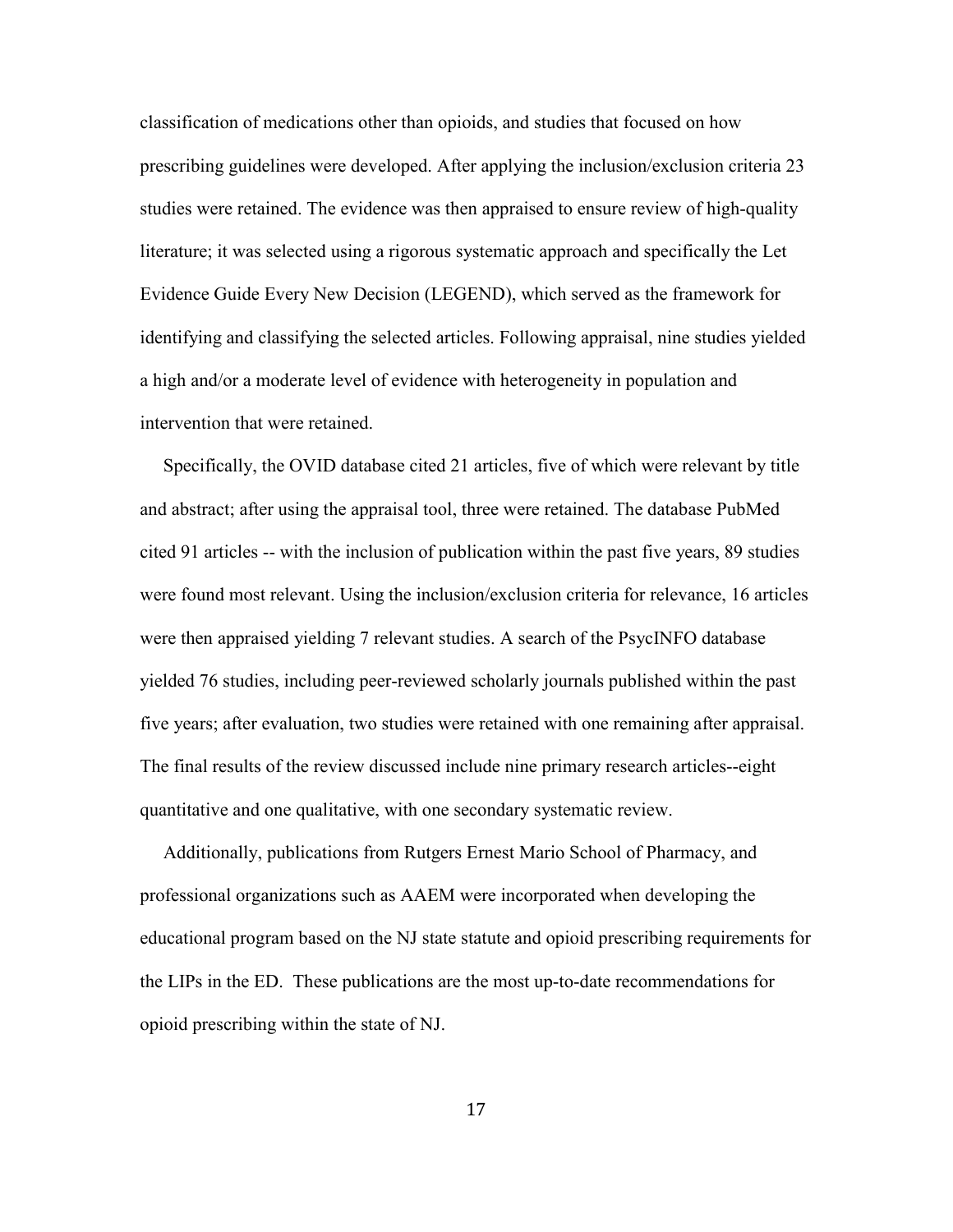#### **Critique and Synthesis of Previous Evidence**

 The current literature for opioid prescribing in the ED is comprised mainly of retrospective studies such as Del Portal et al., (2016), Fox & Li (2013), Ganem et al, (2015), Osborn et al. (2016) and Smulowitz et al. (2016). All focused on implementing guidelines for opioid prescribing in the ED. The systematic review by Jordan, Blackburn, DesJarlais, & Hagan (2017) focused on the prevalence of opioid abuse, while Lee, Choi, & Pransky, (2015) investigated the long term effects of opioids used as first-line treatment and addiction in the ED. In an attempt to understand LIP prescribing habits, McDonald, et al. (2012), investigated geographical differences in opioid prescribing. Surratt et al, (2014), demonstrated a decrease in opioid distribution at the state level once mandates on pain management clinics were implemented in Florida. While, Harocopos et al., (2015) used a qualitative approach examining the role prescriptions opioids had in the initiation of heroin use.

 Collectively, the evidence demonstrates that when restrictions on opioid distribution are implemented at both a departmental and state level there is a decline in opioid distribution. All the investigations measured the effects of opioid prescribing by LIPs using multifactorial variables. Del Portal et al., (2016), Ganem et al., (2015), Osborn et al., (2016) and Smulowitz et al., (2016) examined the effects of implementing guidelines at the ED Departmental level. Fox  $& Li(2013)$  and Ganem  $& Varney(2015)$  both used the most common diagnosis of dental pain or chronic pain to implement and evaluate their guidelines. While, Del Portal et al., (2016) and Osborn et al. (2016) compared ED provider prescribing pre-and post- implementation of department opioid prescribing guidelines. Smulowitz et al., (2016) investigated ED provider patterns without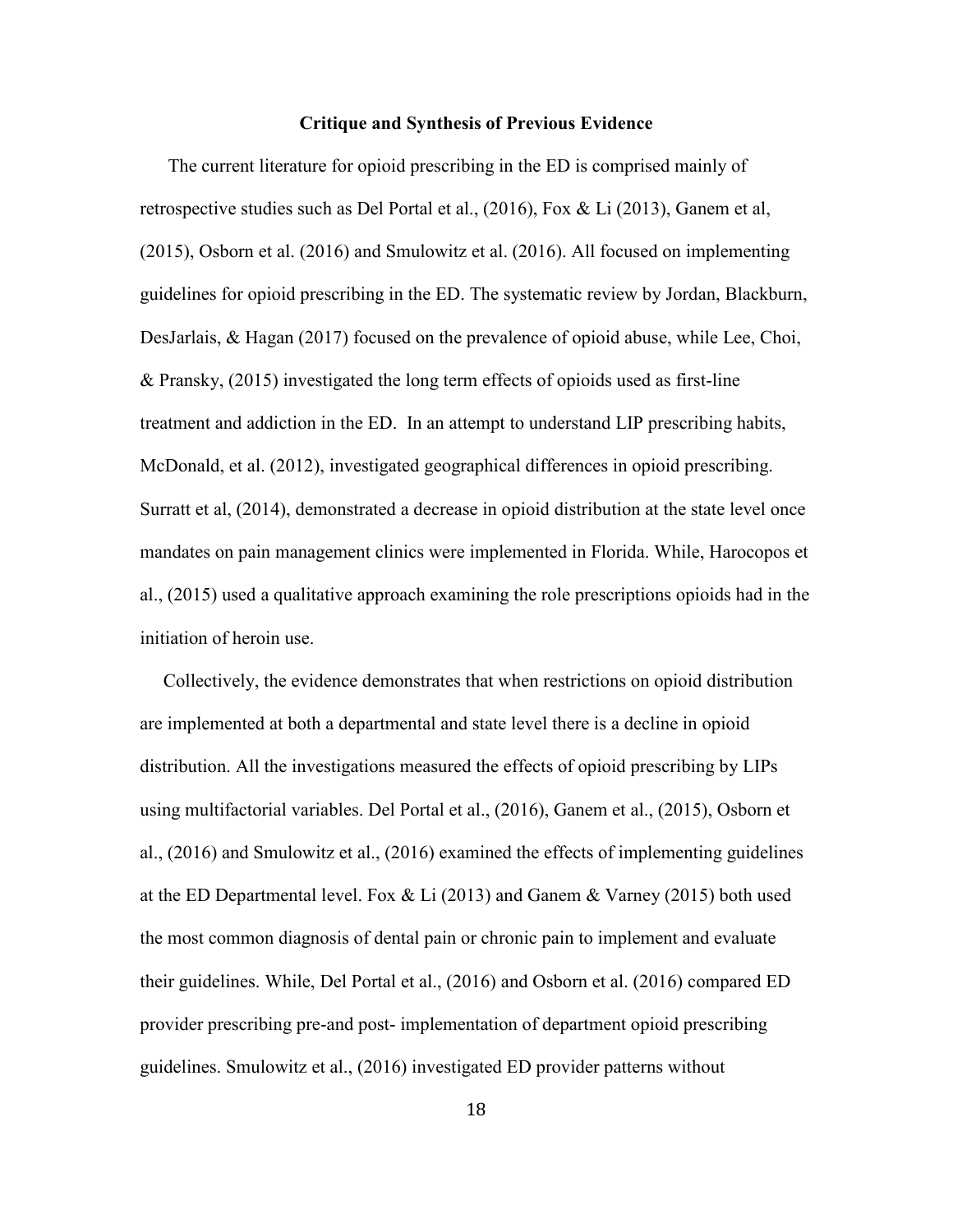prescribing guidelines in an attempt to identify variation in prescribing patterns among the various LIPs in the ED. McDonald et al., (2012) in a large-scale investigation used 135 million opioid prescription records from retail pharmacies across the nation to demonstrate variations in opioid prescribing while hypothesizing that LIPs establish their own prescribing patterns based on their personal KAP. Jordan, Blackburn, DesJarlais, & Hagan (2017) continued to support the effects of opioid prescription misuse. This systematic review supported the literature demonstrated an increased prevalence of opioid prescription misuse among 11-30 year olds. Harocopos et al., (2015) continued to identify the role opioid prescription use can lead to addiction and heroin use, this study focused on participants in a drug treatment programs.

 Findings from both Harocopos et al (2015) and Jordan, Blackburn, DesJarlais, & Hagan (2017) support the evidence that the opioid epidemic continues to escalate and opioid prescriptions have a role in bridging individuals to heroin use abuse and death. Del Portal et al., (2016), Ganem et al., (2015), Osborn et al., (2016) and Smulowitz et al., (2016) acknowledge that implementing opioid prescribing guidelines in the ED have a positive effect, but were unable to capture the ED provider's individual contribution in opioid prescribing. While Suratt et al., (2014) highlighted the effects of state legislation in pain management clinics, however, this legislation did not capture all LIPs that prescribed opioids. In reviewing the literature considering the multifactorial problem of opioid abuse the literature was sparse in capturing the KAP of ED providers when prescribing opioids as suggested by McDonald et al., (2012). Notably, there was also a gap in capturing the effects of state legislation that directly targets LIP opioid prescribing practice specifically, ED providers.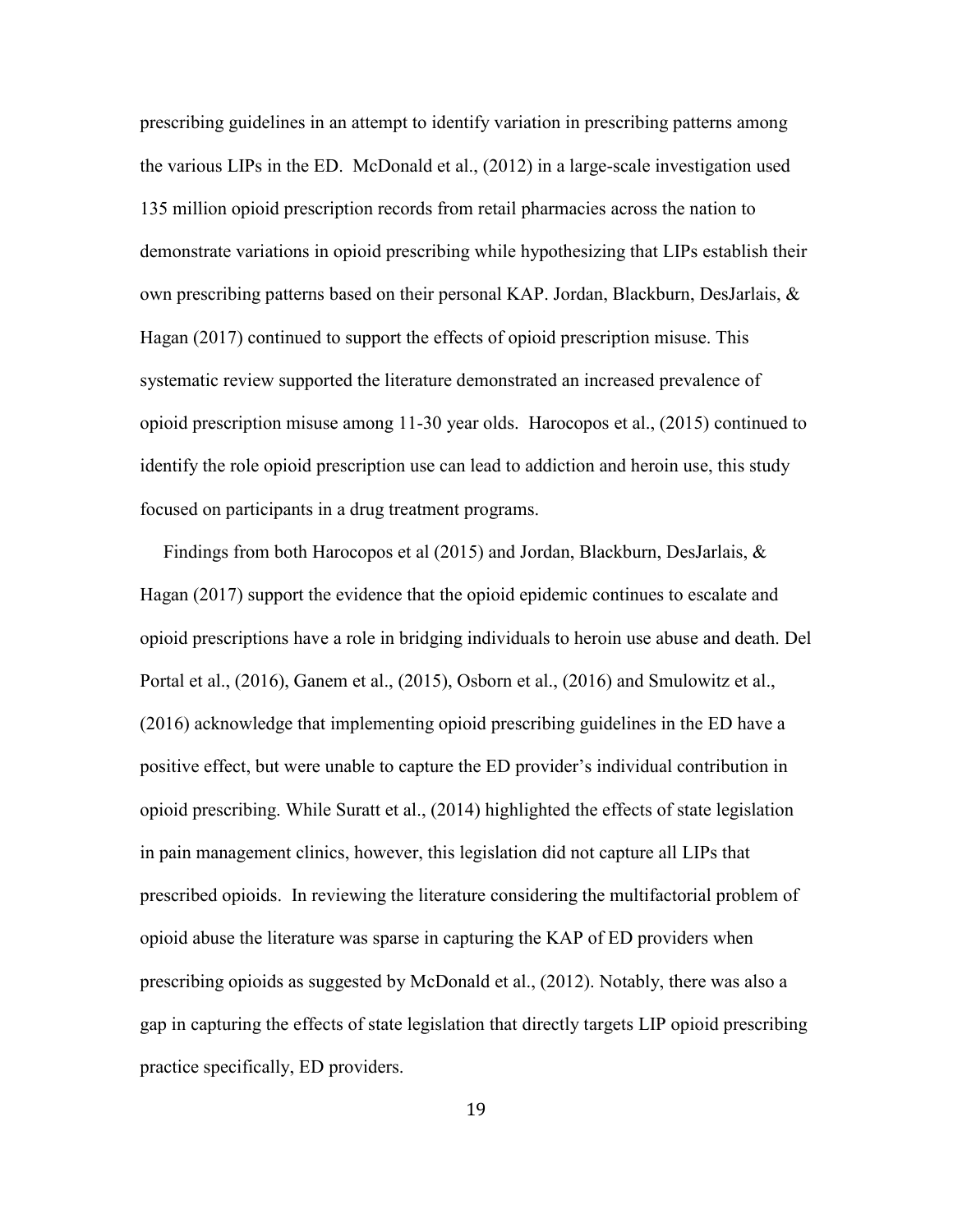The following is a detailed appraisal of the literature was used to support this scholarly project:

 Del Portal et al, (2016), investigated the impact of guidelines on opioid prescribing patterns in an urban ED that averaged 75,000 visits. The study was a retrospective observational cohort study. Data collection included a chart review over a two-year period. The authors reviewed 13,178 charts that included 31 LIP's in the ED. The investigation reports an 18.9% decrease in opioid prescribing. This decrease was sustained over 18 months after implementing the guidelines.

 Fox & Li (2013) evaluated the effects of implementing of a performance-improvement program that implemented opioid prescribing guidelines for treating ED dental-pain patients. This was a retrospective cohort study that included chart review over a 19 month period. The sample size was 16 emergency room physicians in two rural community hospitals. The research findings concluded that opioid prescribing rates were reduced by 17%, which supports the effectiveness of a collaborative, uniform approach to opioid prescribing in the ED (Fox & Li, 2013).

 Ganem et al., (2015), evaluated opioid prescribing patterns in the ED they focused on complaints and diagnosis related to chronic pain. This was a retrospective descriptive cohort study of 1322 charts, 433 of which included the issuance of opioid prescriptions; it was conducted over a three-year period. The study concluded that patients in the ED with a discharge diagnosis of chronic pain are 33% more likely to be issued an opioid prescription in conjunction with varying prescribing patterns among the LIP's. It also reported that active duty physicians prescribed 8% of the opioid prescriptions while physician assistants prescribed 23% of the opioid prescriptions.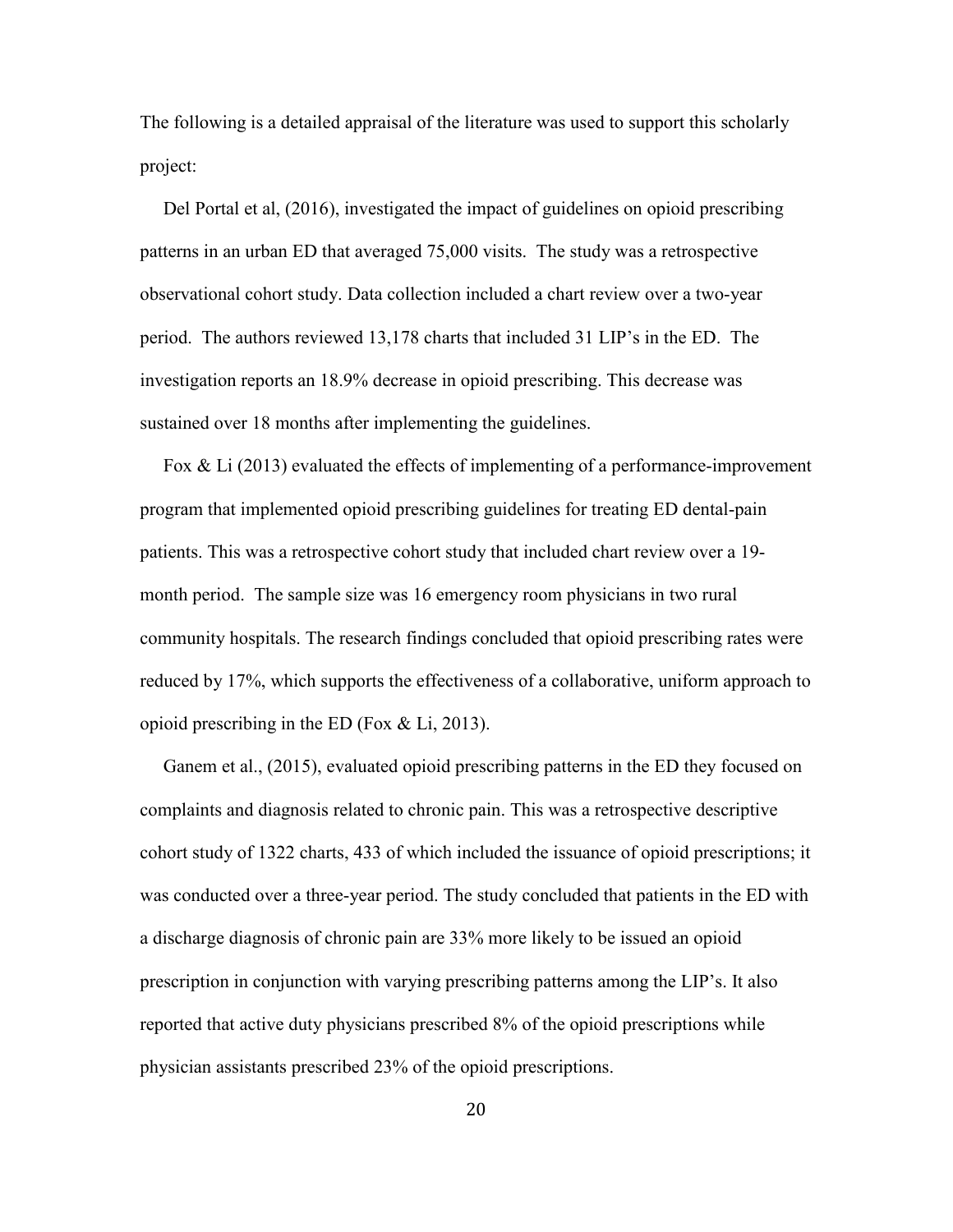Osborn et al. (2016) examined the effectiveness of implementing opioid prescribing policies in an ED. A prospective/ retrospective cohort study using chart review over a 7 year period evaluated 34 ED LIPs from a non-university teaching hospital. Data analysis was a pre- post- intervention comparison using descriptive statistics, t-test and X2-test. This investigation concluded that after implementing opioid prescribing guidelines in the ED there was 39.6% overall declines in opioid prescribing, with an absolute decrease in prescribing of 10.2%.

 Smulowitz et al. (2016) evaluated opioid prescribing patterns of LIPs in the ED. This evaluation was a retrospective cohort study that included a chart review of 21 LIPs that 127/1000 opioid prescriptions were prescribed, 12% of the time patients were discharged with an opioid prescription over 8 months. Results concluded that ED providers issue frequent opioid prescriptions with low pill-count.

 Jordan, Blackburn, DesJarlais, & Hagan (2017) performed a systematic review of the current literature evaluating the prevalence of prescription opioid misuse among individuals ages 11-30. Results yield 19 investigations that demonstrated the prevalence of prescription opioid misuse among individuals 11- to 30-years of age. The review highlighted that the trend of misuse has increased 40% since 2002.

 The negative effects of initiating opioid medications in the ED were demonstrated by Lee, Choi, & Pransky, (2015), who investigated the effects of opioids used as the firstline treatment for pain initiated in the ED. This was a retrospective cohort study that comprised a 2-year chart review with a sample size of 2,887. This study concluded that occupational low-back pain contributed to increased long-term opioid use coupled with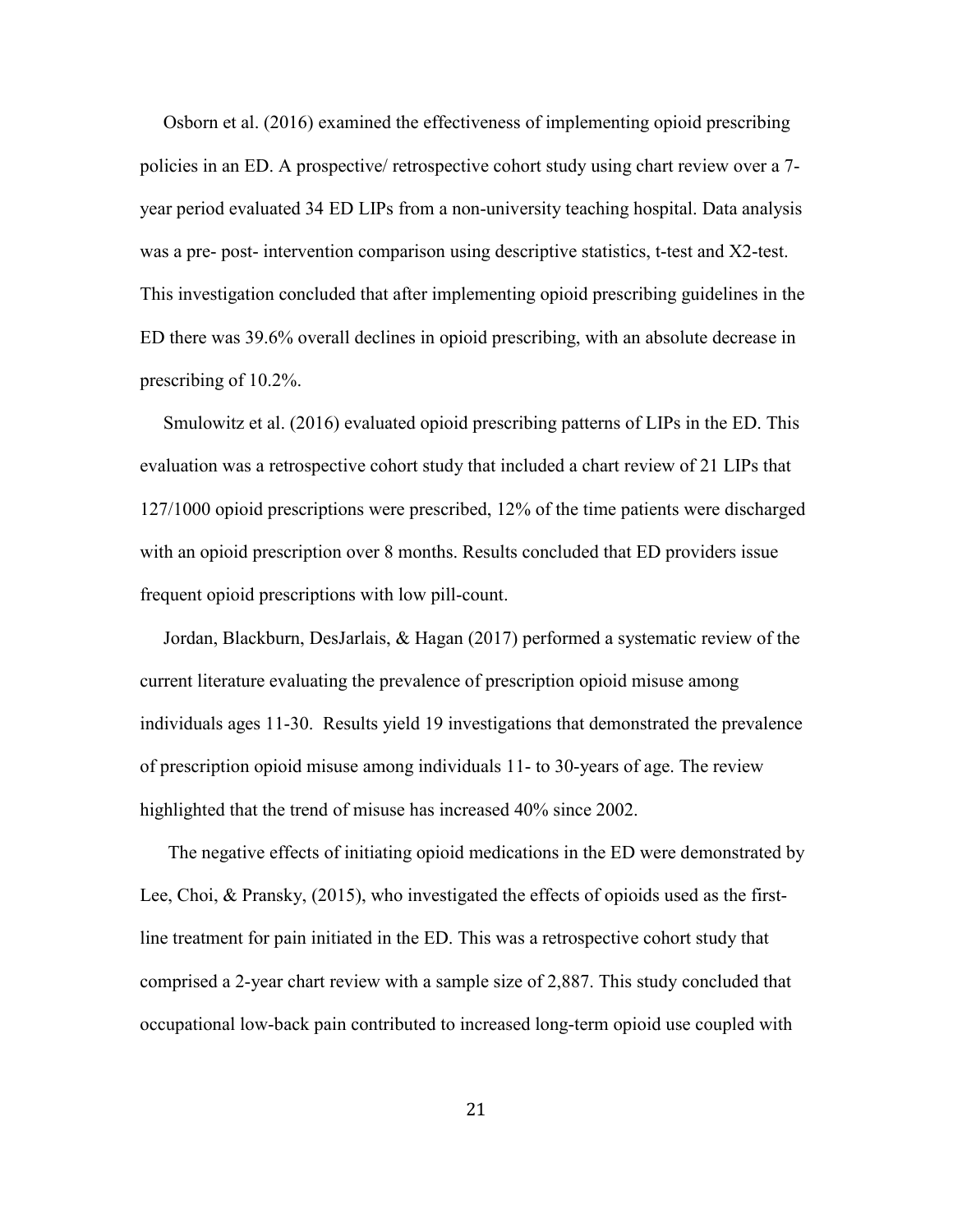increased medical costs by 12%. This large sample with longitudinal data related to in patient outcomes when initiating opioid therapy in the ED, leading to long-term use.

 McDonald., et al. (2012), investigated geographical differences in opioid prescribing across the US, with a particular focus on the correlation of socio-economic factors that contributed to LIP prescribing patterns. This investigation was a retrospective cohort study that measured 135 million opioid prescriptions dispensed from 37,000 retail pharmacies, written by 907,782 prescribers in the U.S. The study results demonstrated a substantial variation in LIP opioid-prescribing patterns; however, no correlation was found that indicated a socio-economic factor that influenced prescribing. This study was critical in demonstrating the need for continued research into LIPs prescribing practices that "strike the right balance between the benefits and risks of opioids", (McDonald et al., 2012).

 Surratt et al., (2014), evaluated the effects of opioid diversion after the implementation of state legislation in Florida that required pain management clinics to be registered with the state and not allowed to dispense opioid pills without being registered. Using systematic longitudinal data collection, reports were obtained from local police departments, sheriff departments, state agencies, and drug task-force quarterly reports. The reports were examined from 2010 to 2011, and after the implementation of state legislation. The intervention targeted pain management clinics, while using a statewide PDMP. The study concluded there was a significant decline in mortality rates related to opioids drugs with government intervention. This investigation supports the need for uniform guidelines regulating opioid prescribing patterns. This investigation

22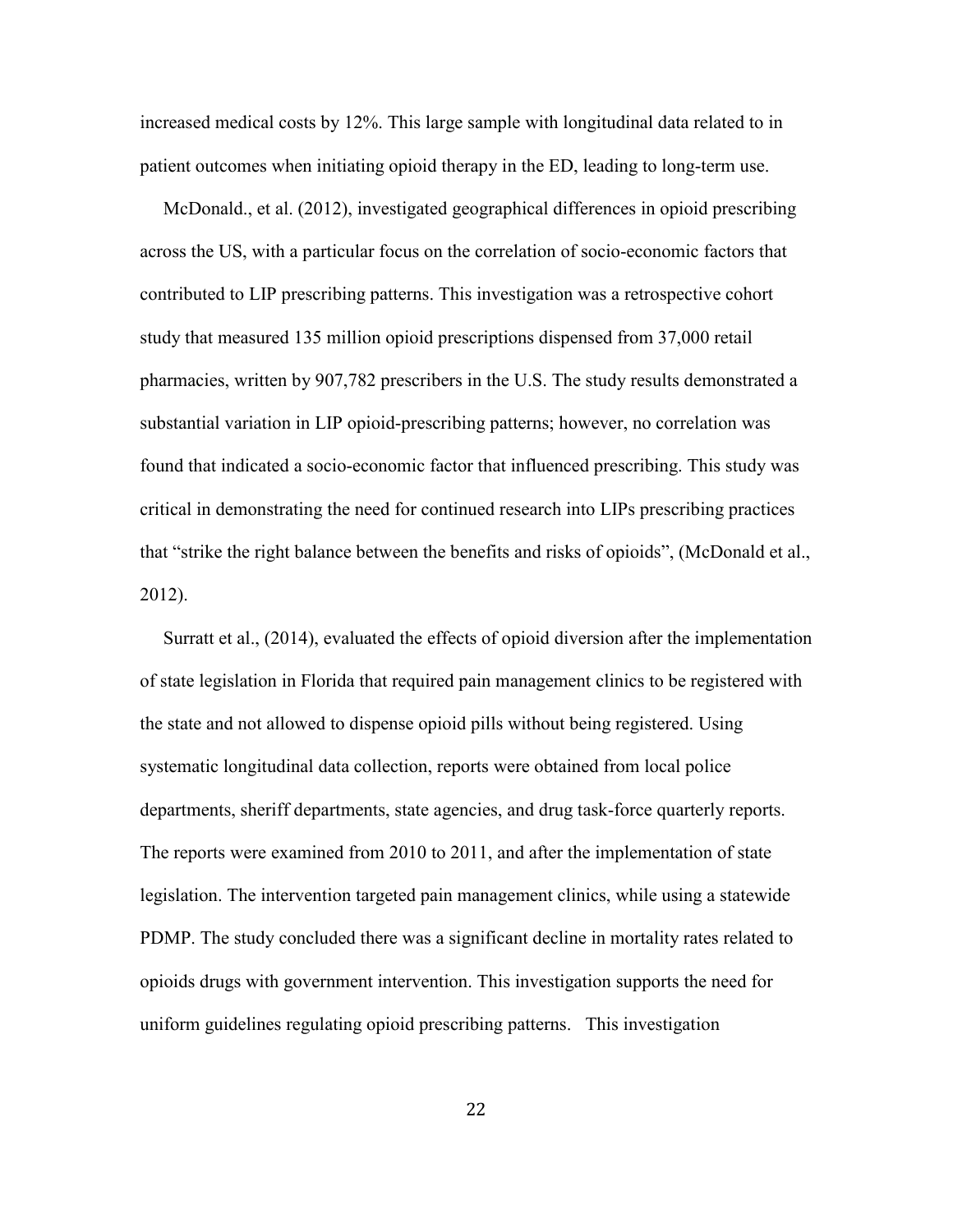demonstrated how state legislation with a multi-disciplinary approach could reduce the incidence of opioid misuse, abuse and death.

 Harocopos et al., (2015) examined the situational and social context of heroin initiation among a subset of cohorts that misused opioid pills. This was a qualitative study using a thematic qualitative method. The sample comprised 31 purposively selected participants recruited at a community-based outpatient treatment program in New York City. Data collection comprised in-person interviews that were audio recorded. The study demonstrated that the transition from opioid pills to heroin use varies with no distinct pattern. However, all participants' reported physical dependence to opioid pills prior to heroin initiation. This investigation focused on the effects of aberrant opioid prescribing and the need to bridge the gap that leads to opioid addiction, while demonstrating that heroin abuse begins with opioid prescription pill addiction.

#### **Rationale for Project**

 The literature review and appraisal demonstrates the need for legislation/policies in opioid prescribing for LIPs in the ED. Strong indisputable evidence demonstrates that ED LIPs have varying patterns of opioid prescribing (Smulowitz et al, 2016). However, when prescribing guidelines are implemented there is a reduction in opioid prescriptions (Del Portal et al., 2016; Fox & Li, 2013; Ganem et al., 2015; Osborn et al., 2016 and Smulowitz et al., 2016). All the aforementioned investigations collectively contribute to the evidentiary need for further research on opioid prescribing. There is no evidence to suggest the effects state mandated statues have on the KAP of participating LIPs in the ED regarding current state statutes related to prescribing opioids. This overall body of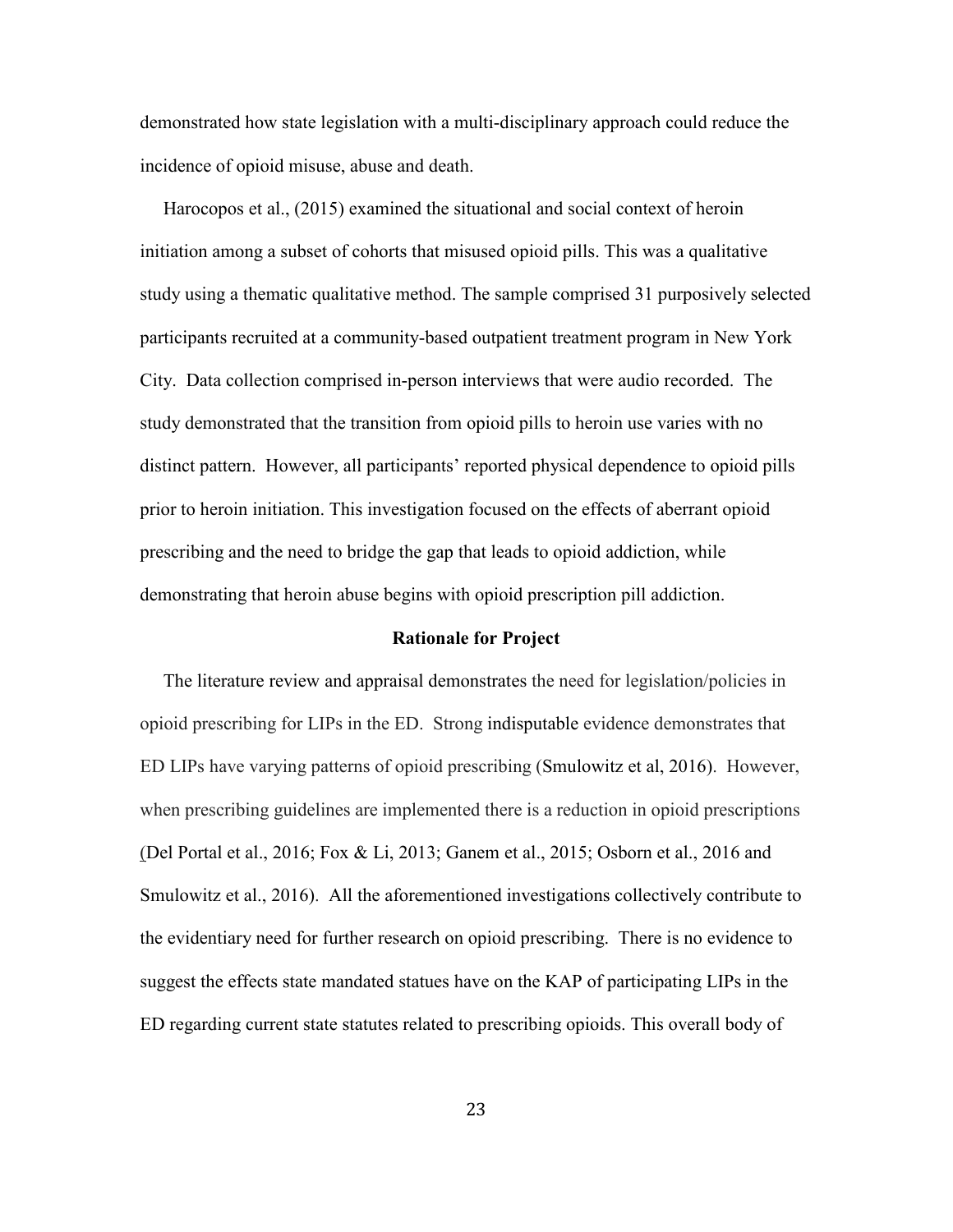evidence also lacked data regarding the factors that influence or drive LIPs when prescribing opioids in the ED setting.

 Collectively, since 2009, the FDA, the CDC, together with prominent professional organizations in the medical field, have attempted to reduce opioid prescribing by creating guidelines and implementing PDMP's nationally, while the incidences of opioid addiction, overdose, and deaths continue to rise. Exploring the effects of a state mandate and how it affects opioid prescribing the ED will contribute to future ED provider education, information dissemination of opioid prescribing policy. This study will assist policymakers, providers, systems, hospitals, and EDs in identifying barriers to opioid prescribing in an ED setting to shape how future policy, provider education and the dissemination of information should occur.

#### **Conclusion**

This chapter included the body of evidence synthesized from a rigorous review of the literature related to what effect LIPs in the ED have on opioid prescribing as it relates to guidelines and its overall contribution to the current opioid epidemic. The LEGEND taxonomy was the framework to appraise and classifying the evidence for its strength of recommendation when applied to clinical practice. Based on the critique of literature examined a moderate to high level of evidence that was consistent with the overall conclusion supports the hypothesis that ED providers have varying patterns of opioid prescribing. The aim of this research is supported by the lack of evidence that determines the impact state-mandated regulations have on LIPs in the ED when prescribing opioids.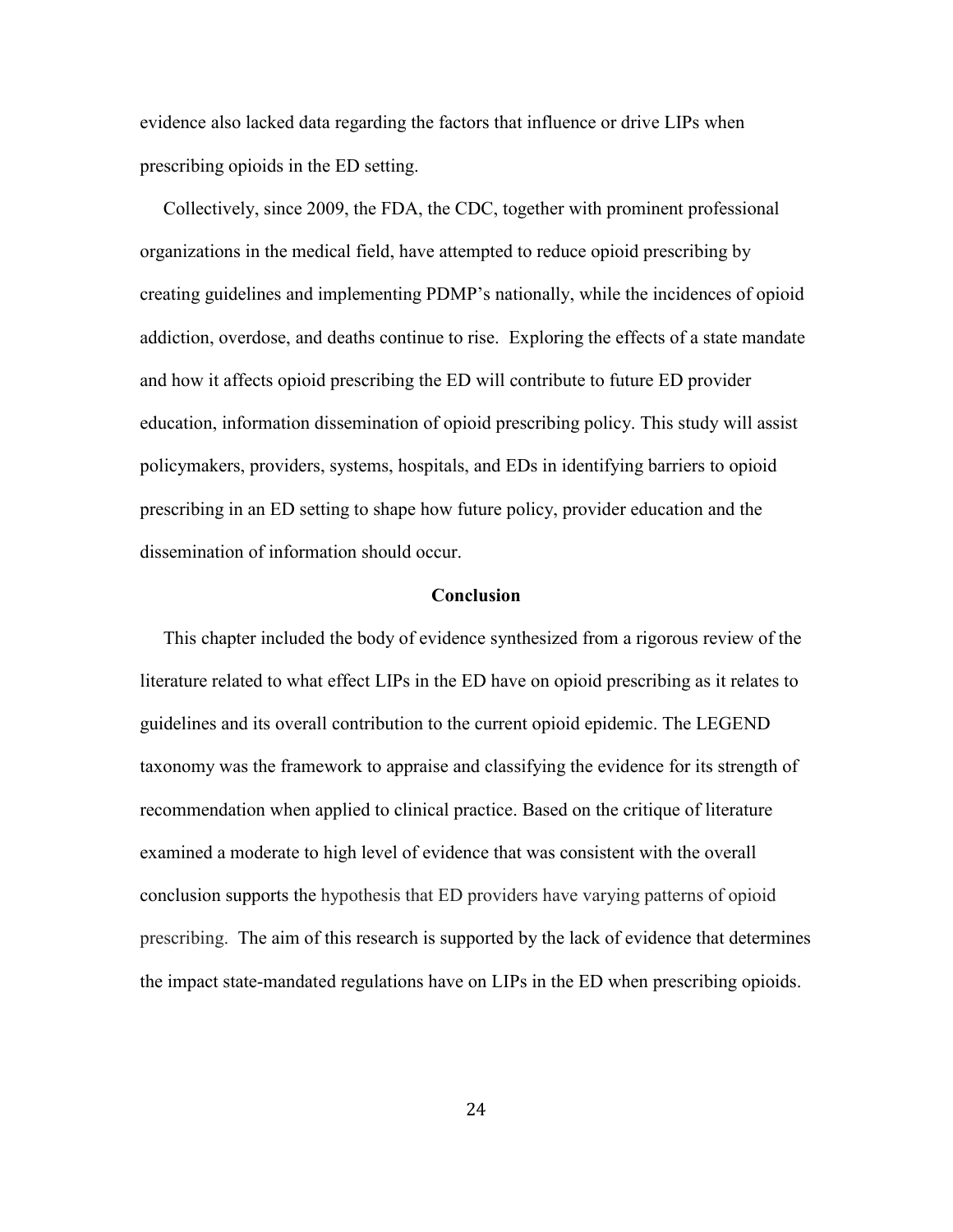#### **Chapter 3–Methods**

#### **Design and Implementation Plan**

 Chapter three includes the method and design that was used to implement this investigation, including a description of the pre-post and follow up surveys the participants completed and the opioid prescribing educational PowerPoint intervention.

 The quasi-experimental research design comprised a pre-post and follow-up assessment of an educational intervention that focused on self-reported ED provider KAP. The purpose of this intervention was to provide education on the most current state statute on opioid prescribing while informing ED providers of appropriate management of acute pain in order to adhere to state regulations, thereby engaging in safe opioid prescribing practices. The pre-post and follow-up data collection instruments were based on both evidence (e.g., related to knowledge of opioid addiction and the new state law) and the research questions. This method uses both qualitative and quantitative data to explore the impact of the current opioid prescribing statute: State of New Jersey: C.24:21-15.2. Law C.24:21-15.2 on opioid prescribing in the ED of a community-based hospital. Based on a systematic (critical, structured) review of published articles and synthesis of findings related to opioid prescribing, practices generally and specifically, a before and after intervention was performed measuring ED provider KAP when prescribing opioids. The PICO question for this design was: For emergency department providers, what effect will state mandated statutes have on opioid prescribing practices?

#### **Population and Setting**

 This investigation used a purposive sample of LIPs in the ED, comprised of 19 ED providers who are contracted to work at SOMC. The targeted samples of currently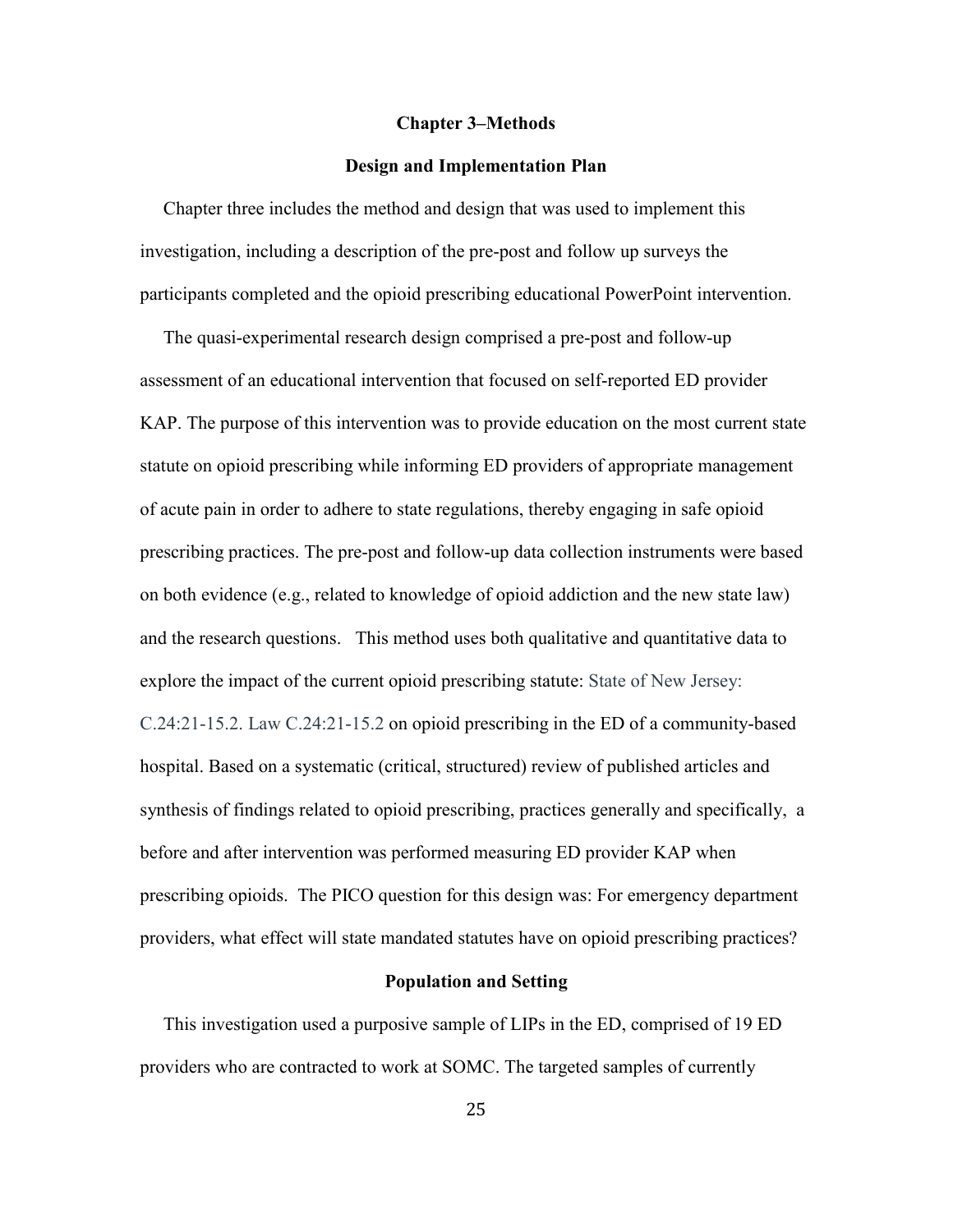employed ED providers were invited to participate in the study. The sample of providers consisted of five NPs, who are masters prepared and board certified with a specialty as Family Nurse Practitioners (FNP); and 14 physicians, of whom nine are board- certified emergency medicine physicians and five are pediatricians. This sample of 19 ED providers ranged in age from 30 to 70 years of age, primarily English speaking, and were contracted to work in a single 42-bed ED of a community based hospital, located in NJ. None of the participants were considered a vulnerable population and did not have special needs or require translation. The principal investigator (PI), a NP, works with the participants in a full-time capacity at SOMC.

 Exclusion criteria for participation in this investigation included: any provider not employed during the designated time frame of the investigation of 7/15/18 to 9/18/18 in the SOMC ED. Any provider involved in this investigation, which included the PI, and one physician who was part of the scholarly project team as clinical site expert.

 The inclusion criterion consisted of ED providers currently licensed and employed in the designated study site, who distributed Schedule II Opioids in prescription form at discharge, in the designated investigation time frame.

#### **Protection of Human Subjects**

 This scholarly project was reviewed and approved by the Georgetown University Institutional Review Board (IRB) and endorsed via written approval by the Envision Physicians Association (Appendix A) for the protection of human subjects. The DNP project PI completed the Collaborative Institutional Training Initiative (CITI) for Health Insurance Portability and Accountability Act (HIPAA) and human subjects, along with the training for social and behavioral certification prior to IRB approval.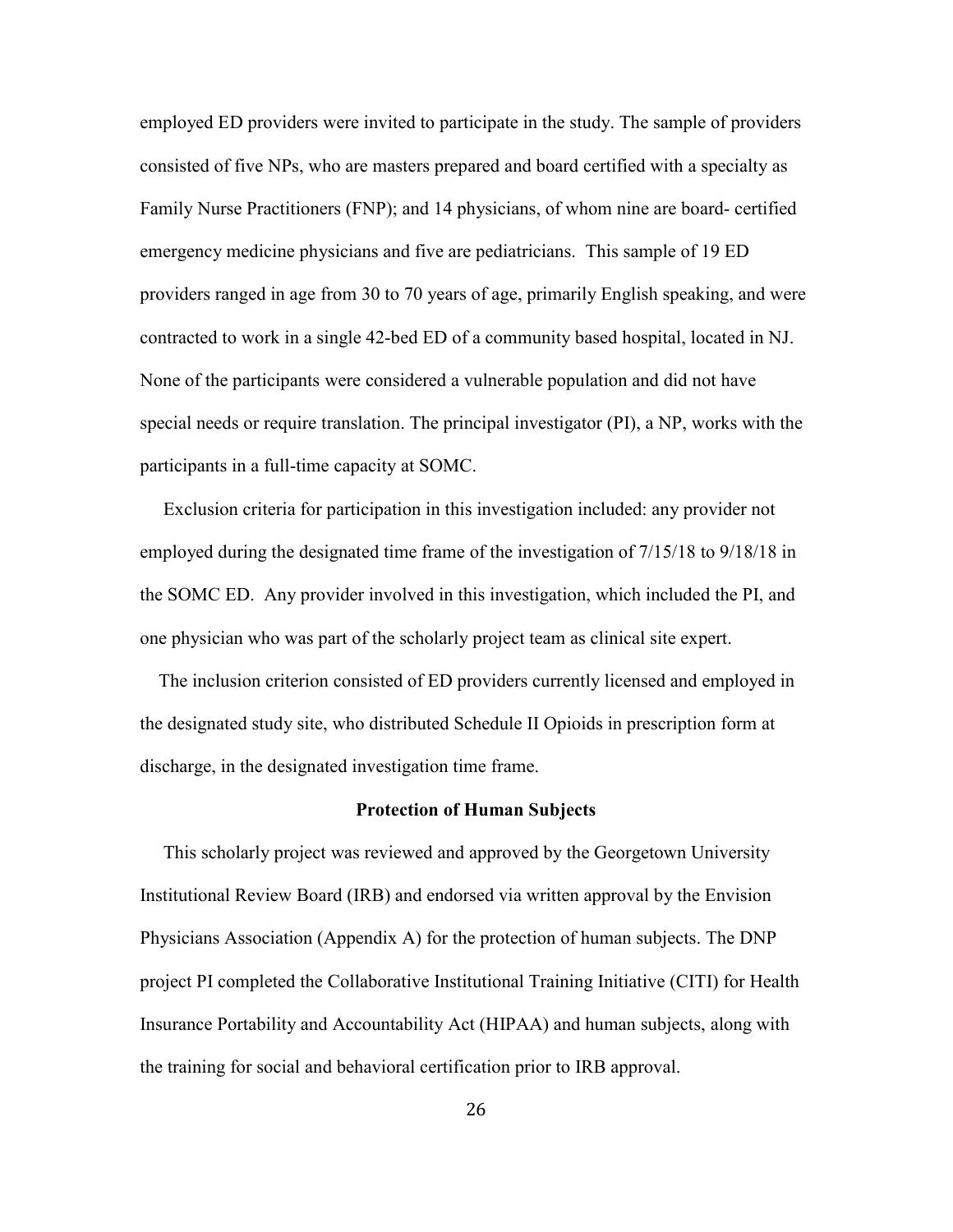There were no more than minimal risks to the ED providers who participated in this research. That is, the magnitude of harm or discomfort anticipated was not greater, in and of itself, than that ordinarily encountered in daily life. All participants in this study were informed that participation in the study involved no more than minimal risk and was confidential and voluntary. Participants were informed that completion of the survey served as their consent to participate. The surveys excluded any names and identifying information. The risk of participation in this study included potential loss of privacy, which was safeguarded using Survey Monkey © enable secure sockets layer (SSL) encryption along with the option to disable internet protocol (IP) address tracking to make the survey anonymous. Participation in this survey was voluntary, and the alternative was to not participate in the research. The informed consent process took place after accessing a link provided to Survey Monkey © which included an information sheet for participation in this investigation on the first page of the survey. The elements of the information sheet included: 1) an explanation of the purpose of the study; 2) an explanation that there will be no direct benefits and minimal risks to participation; 3) an assurance of confidentiality; and 4) an assurance of the participant's right to choose not to participate or to terminate participation at any time. Survey Monkey© automatically recorded the respondent time stamp at the time of participation. The survey allowed for "no response " as an option for every survey question. All surveys where a respondent cannot proceed without answering the question is a violation of the respondent's right to withhold information and therefore all questions were given the option of "comment". At any time during the survey, the participants were given an option to withdraw from survey. All survey results were entered into Microsoft ® Excel ® Software and the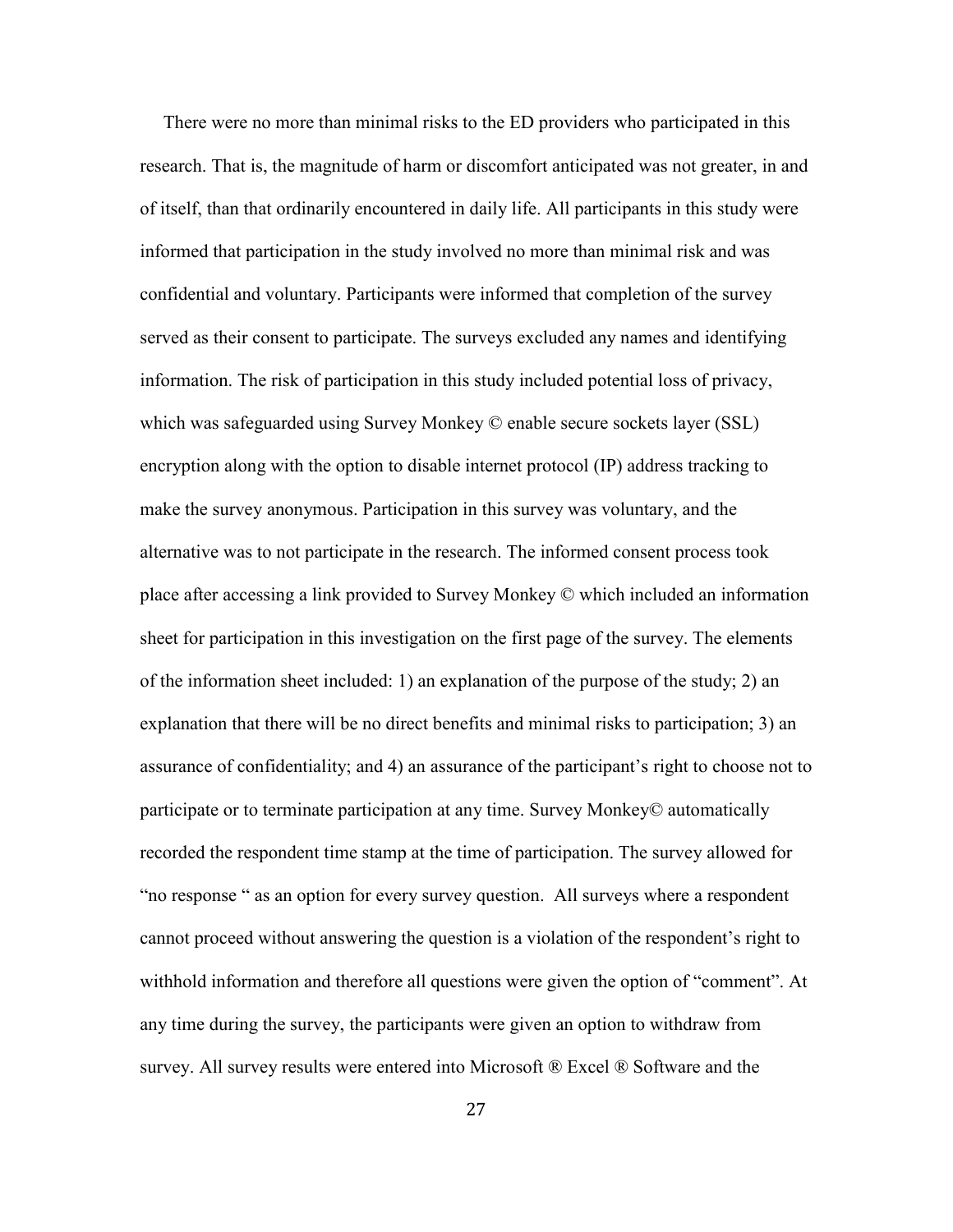Statistical Package for Social Sciences (SPSS) software, which are on an IMac computer that is password protected, this is where all data will be stored. Data collection from this study that is published or presented will be reported only as group data, and no participants will be identified by name. All paper documents will be shredded three years after completion of the study. All electronic documents Microsoft ® Excel® and SPSS files of survey data will be destroyed three years after completion of the research study.

### **Project Sponsors and Resources**

 Both the Chief executive officer North Division and the medical director of the ED project site supported the research being conducted for this DNP project and provided a formal letter of DNP project endorsement (Appendix A). The research participants were acutely aware of the opioid addiction epidemic and the challenges the ED faces when considering their patient population 50% of the time involves an initial complaint of acute onset of pain (AAEM, 2017). The provider survey portion of the study was carried out via Survey Monkey©. The PI has access to Survey Monkey© via a personal account. Finally, a statistician was consulted, who is not part of the study team and utilized for both study design and data analysis.

#### **Procedures and Timeline**

 The participants involved in this investigation participated in pre-and post surveys with an educational intervention that took place over a one-month period. Participants were recruited at the PI's place of employment via an email invitation, with the list of email addresses being provided by the ED medical director. Once invited via email, participants had the ability to access the self-directed PowerPoint from a location of their choosing. This educational intervention with self -reported surveys took place over one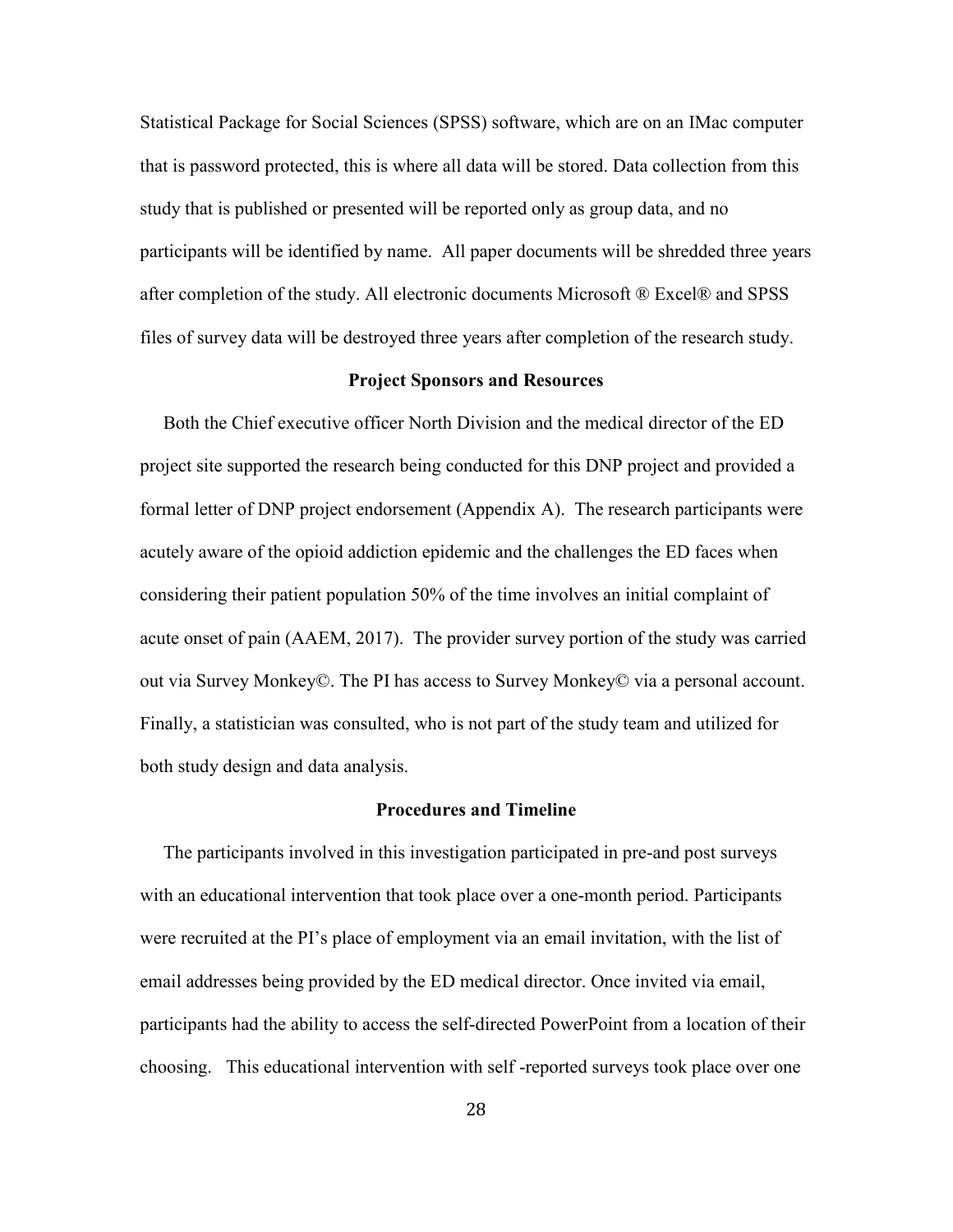month. The surveys for this investigation include an initial survey (T1) followed by an educational intervention and survey (T2) with a one month follow up survey (T3) to measure ED provider impact and sustainability.

### **Measurement Tools**

 The aim of this research was to assess the impact of an educational intervention on state-mandated statues and the self- reported perception of the impact on opioid prescribing practices among providers in the ED. This study addressed the effect statemandated statutes have on the KAP of participating LIP's in the ED regarding current state statutes related to prescribing opioids. The measures of knowledge included but were not limited to the effects of opioids and the current state statute. Measures of attitude included, but were not limited to, opioid addiction stigma, clinicians' roles vis-avis opioid addiction, and the state statute on opioid prescribing practices. Measures of practice included, but were not limited to before and after the educational intervention and self-reported prescribing practices.

 The pre- and post- educational surveys were carried out via Survey Monkey© extended version for evaluation. The invitation to participate included the informed consent script, sent by email to ED providers, which included a link to Survey Monkey©. The self- reported surveys T1 was a pre-intervention survey of KAP of opioid prescribing prior to the educational intervention; T2 was a survey taken immediately after the selfdirected PowerPoint intervention; T3 was a one-month follow up survey taken by the participants to measure ED provider impact and sustainability of educational intervention.

29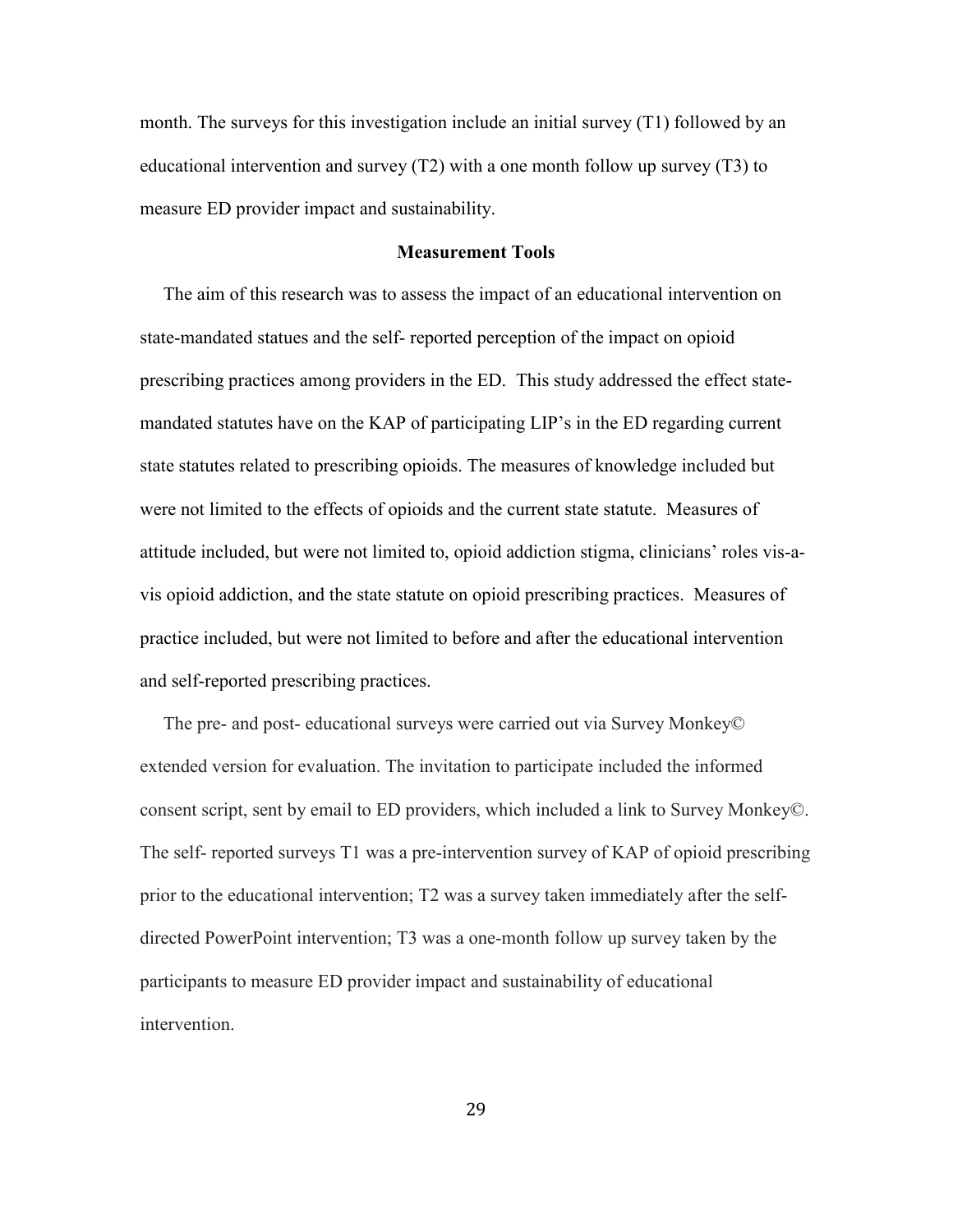Once the email was opened the participation letter described participation requirements and provided a link to the (T1) pre-educational survey consisting of 27 questions, followed by the educational PPT based on The New Jersey State Statute Related to Opioid prescribing practices. Upon completion of the PowerPoint, participants were directed to a link to a post educational survey, (T2) which comprised 17 questions. One month later there was an invitation via email inviting the participants to take a onemonth follow up post educational survey (T3) that included 13 questions that explore the impact of the educational PowerPoint on their practice. Once the surveys were opened for participation, all invited participants received reminders bi-weekly via Survey Monkey© feature to use automatic follow up emails to complete the anonymous survey.

#### **Pre-Educational Survey Assessment**

 The pre-educational survey intervention was a self-completed survey (T1) developed by the PI to identify any correlations or variability among the ED providers KAP focusing on opioid prescribing and state policy. This phase of study took place before the educational intervention to assess ED provider's baseline KAP on the current opioid statute, prescribing and addiction. Item creation for the survey consisted of 27 questions that included a mix of demographic, dichotomous and 4-6-point Likert along with openended questions. Demographic questions included education level, area of practice and location in the US. Both closed and open-ended questions regarding their KAP of opioid prescribing in the ED as it relates to Statute C.24:21-15.2 enacted by the Senate and General Assembly of NJ. Other questions included were related to provider education prior to the intervention on opioid prescribing.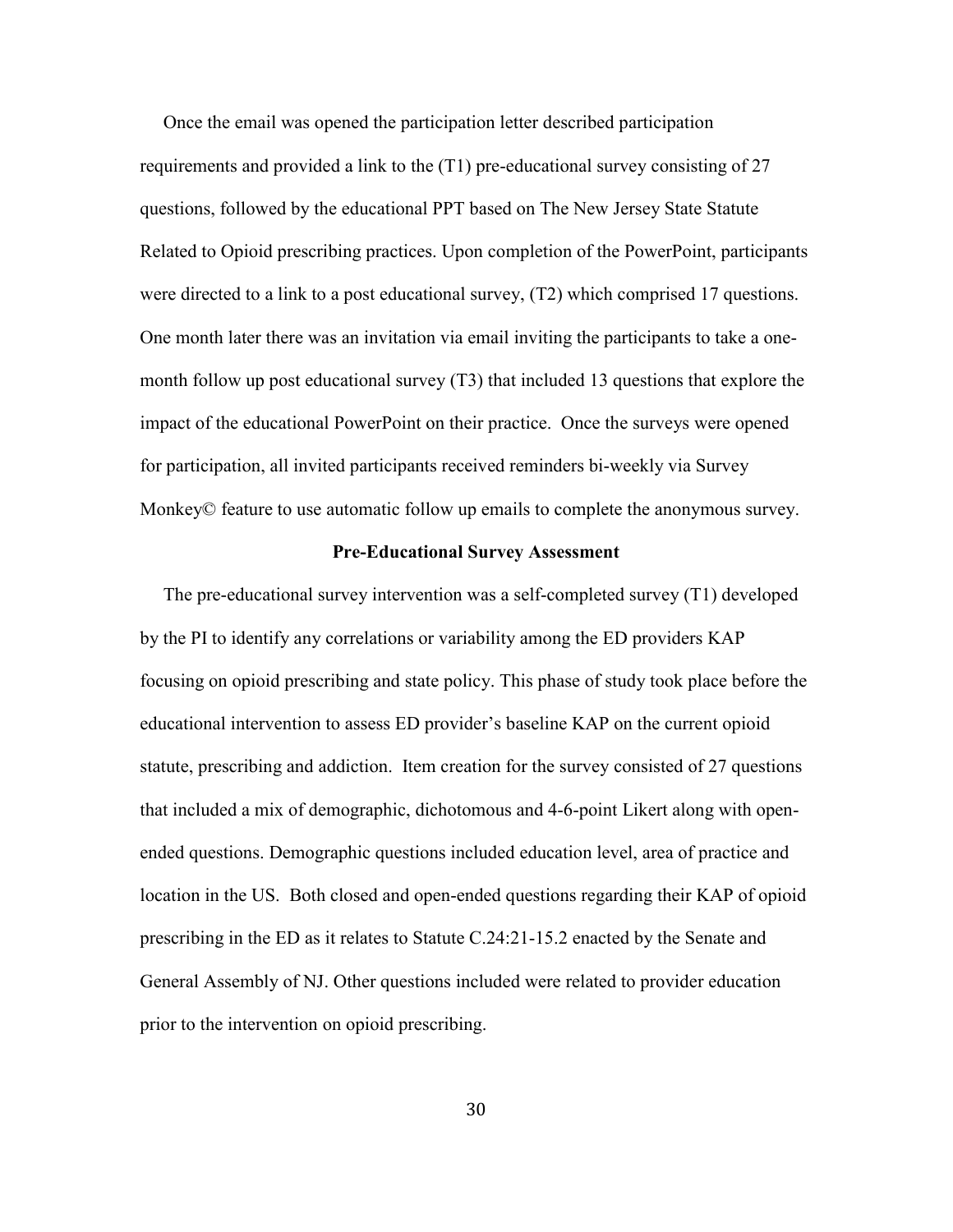#### **Educational Intervention**

 The PI developed a self-directed, online Educational PowerPoint presentation following T1. The Educational PowerPoint was based on the Opioid Abuse Toolkit developed by Rutgers Ernest Mario School of Pharmacy. The authors of the tool granted this PI use via written permission (Appendix B). The educational intervention was selfdirected lasting 10- 15 minutes and reviewed current U.S. and NJ opioid addiction statistics, NJ state statute for opioid prescribing, algorithm for opioid prescribing in acute pain, and recommendations for best evidence-based practice and how it relates to the ED.

#### **Post-Educational Intervention Survey**

 The purpose of T2 was to assess provider learning and immediate impact of educational intervention of KAP of opioid prescribing in the ED as it relates to the NJ Statute Item creation for the survey consisted of 17 questions that included a mix of dichotomous, 4-6-point Likert-type. Both closed and open-ended questions were measures of ED provider KAP of opioid prescribing in the ED as it relates to Statute C.24:21-15.2 enacted by the Senate and General Assembly of NJ and any formal education.

#### **One-Month Follow-Up Survey**

 The final survey (T3) was a measure of sustainability related to the educational intervention and its impact on ED provider KAP, measuring retained knowledge of the education intervention, along with any practice changes since the education was disseminated, through self-reporting. Item creation for the survey consisted of 13 questions that included a mix of demographic, dichotomous, 4- 6-point Likert-type, closed and open-ended questions. This was a measure of sustainability of ED provider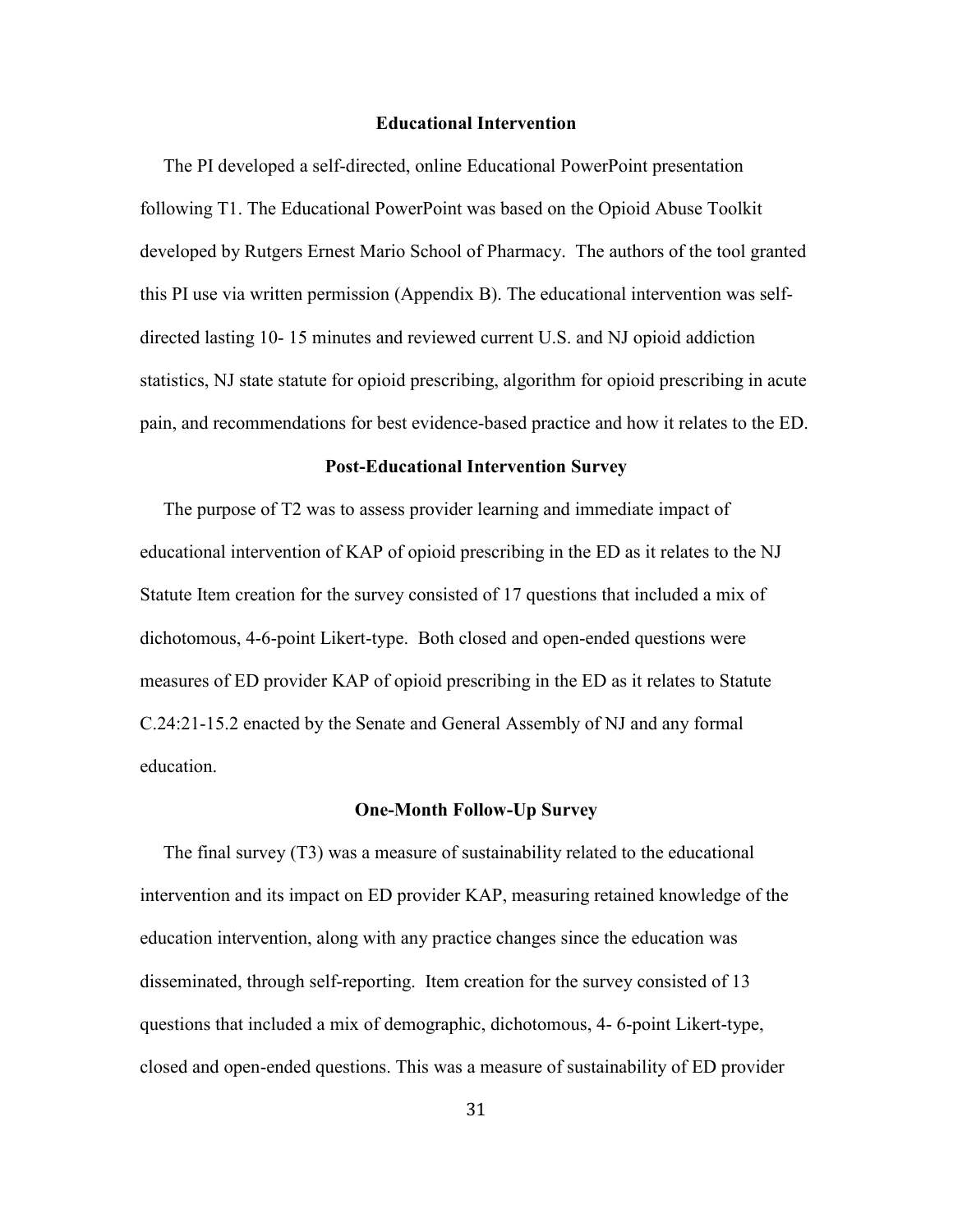KAP when opioid prescribing in the ED, as it relates to the current state NJ Statute and any formal education that may have taken place since the educational PowerPoint.

### **Outcome Measure and Data Analysis Plan**

 Descriptive analysis was used for the quantitative data, to assess differences in participating ED provider KAP for associations between demographic variables and within and across KAP. A statistician provided consultation through the process of quantitative analysis, in particular with respect to use of SPSS. The option to answer open-ended items in the surveys was made available for each question. The researcher used thematic analysis to develop categories within questions and themes across questions for T1, T2 and T3, and then identified themes across the times for those questions that are repeated in each survey. Dr. Jillson provided consultation related to qualitative analysis.

#### **Conclusion**

 This Chapter discussed how the DNP project used a quasi-experimental educational intervention with self-reported pre- and post- intervention surveys directly targeting ED providers KAP as it relates to opioid prescribing and the NJ State Statute. Self- reported pre- and post- intervention surveys included both qualitative and quantitative data to compare the immediate pre- and post- educational surveys to determine any differences in KAP before the educational intervention and after the educational intervention. The three-month follow up post survey determined the sustainability of KAP post educational intervention while determining whether the providers additional education in opioid prescribing. Information collected in this investigation will contribute to the development of future policy, education, and dissemination of opioid prescribing among LIP's in ED.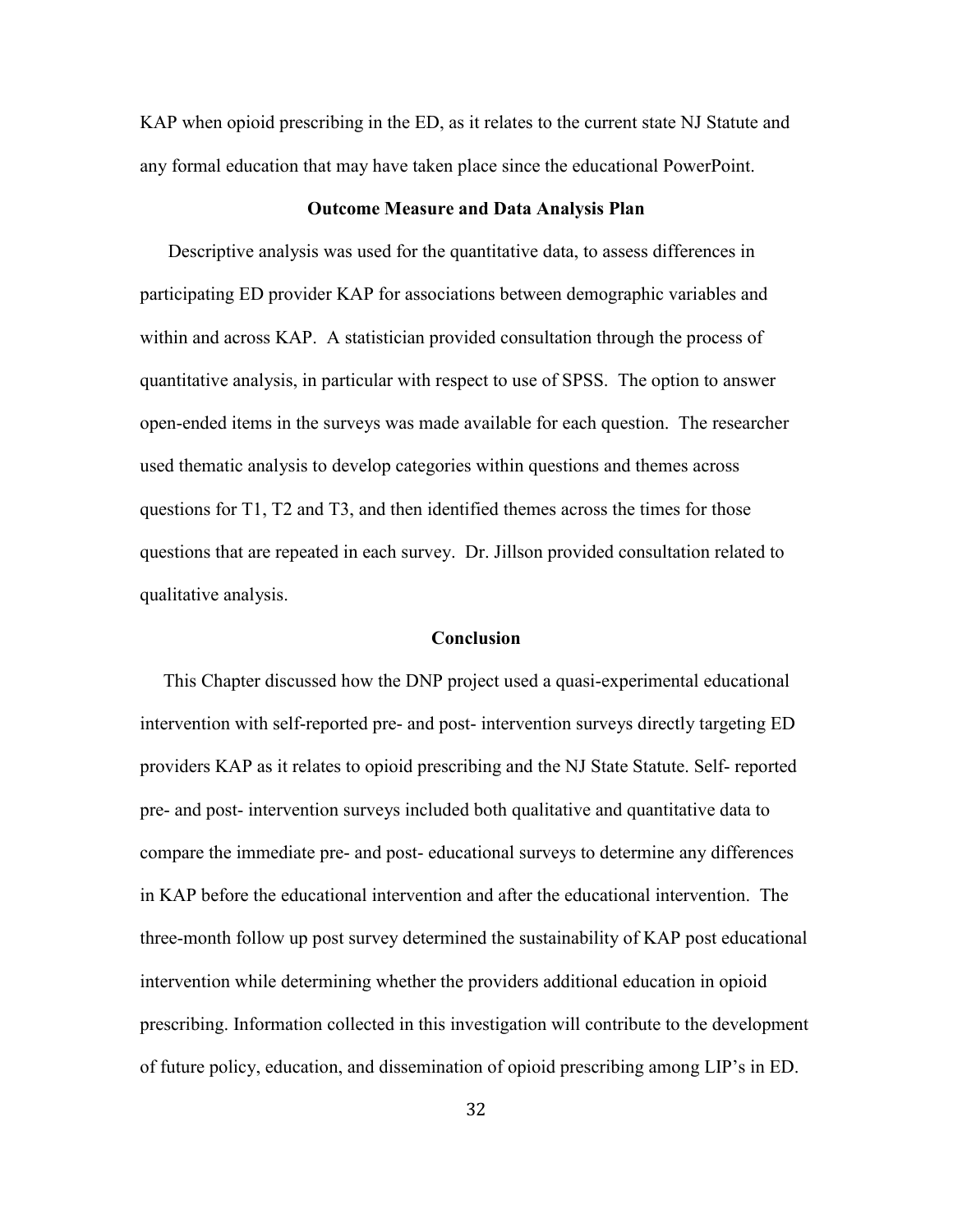#### **Chapter 4–Evaluation of Results**

The purposes of this chapter are to present the analysis of the pre-post and follow-up self- reported surveys; to summarize the findings based on the analysis; and to describe limitations of the study.

#### **Analysis of Data**

## **Completion of the Pre-Post and Follow-Up Surveys**

 The purposes of the pre-post and follow up surveys were to assess the knowledge, attitudes and practices (KAP) of ED providers with respect to a newly regulated opioid prescribing law in NJ that affects ED providers statewide; and to assess the impact of a brief educational intervention concerning the prescribing law. Fourteen providers from the ED investigation site completed the pre-intervention survey. This represented 74% of the 19 potential participants invited to participate.

 Given the small sample size and the fact that all participants are clinicians in the same ED, in order to protect privacy of the subjects the only demographic variable were related to clinical role. Of the participants six (46.2%) were emergency MDs/DO, four (30.8%) were pediatricians specializing in emergency medicine, and three (23%) family nurse practitioners (FNP). One participant did not provide an answer to their primary role. Participants also reported that 78.6% work in a non-academic hospital. The postintervention questions were completed by 12 of the participants who had viewed the educational PowerPoint; one emergency medicine MD and one FNP did not answer the post PowerPoint questions. Ten people participated in the follow-up survey disseminated to the original 14 participants four weeks after the educational intervention. Participants were not issued an identification number and could not be linked to the pre-and post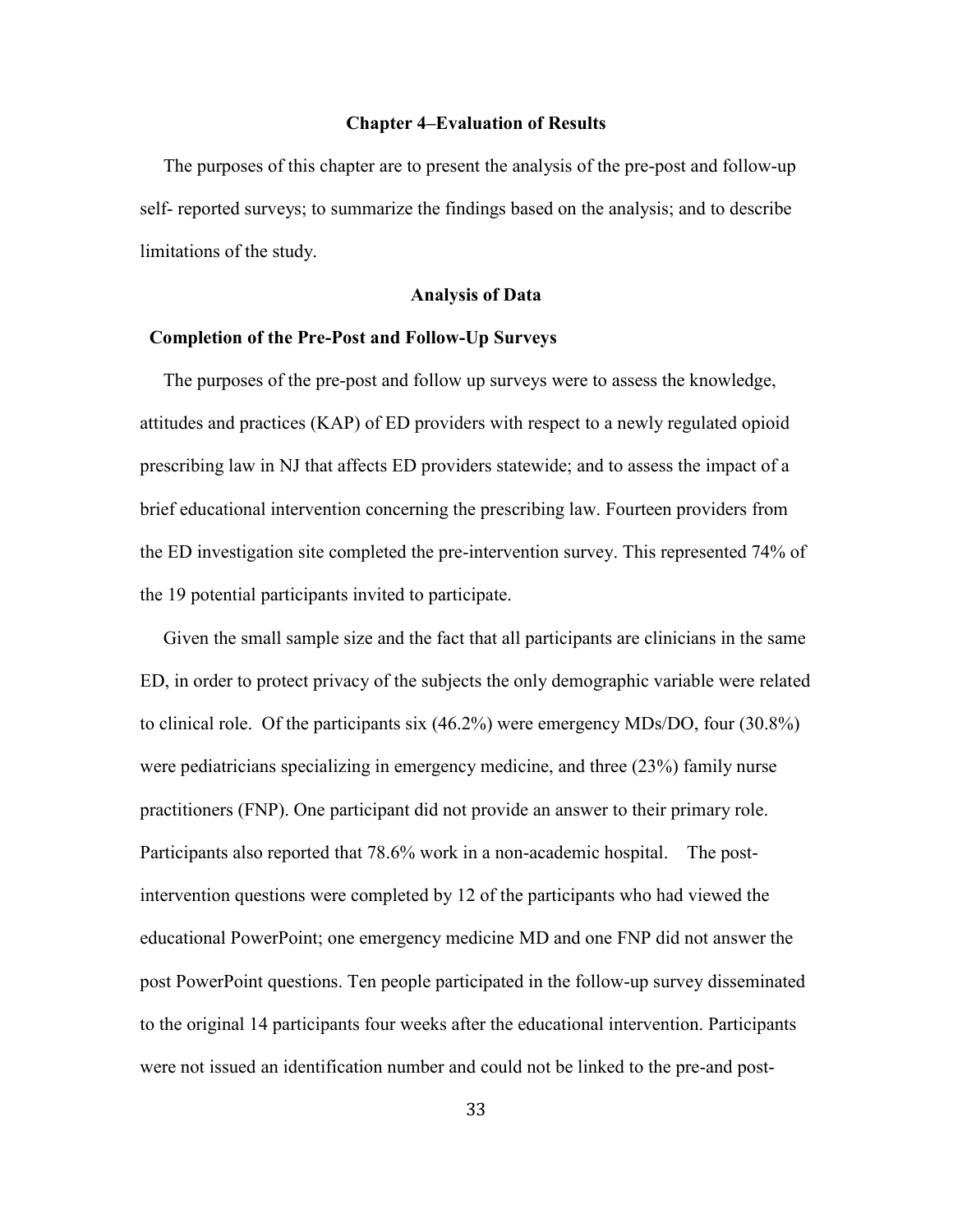intervention responses or demographic characteristics. Table 1 is summary of participant response to demographic questions.

Table 1

Participant Sample Characteristics (*N*=14)

|                                  | n | $\%$ |
|----------------------------------|---|------|
| Primary Role                     |   |      |
| Emergency MD/DO                  |   | 42.9 |
| Pediatrician in Emergency        |   | 28.6 |
| Medicine                         |   |      |
| <b>Family Nurse Practitioner</b> |   | 28.6 |

# **Knowledge of State Statute and PMDP**

 Participants were asked nine survey questions related to their current knowledge of the NJ statute on opioid prescribing prior to and directly following the educational intervention. The pre-intervention survey indicated that 13 of 14 participants believed there is a serious opioid addiction problem in NJ and one believed that there is a moderate problem. Twelve participants (86%) reported both reading the statute and receiving communication about the statute prior to participation in this investigation, while two participants had not read the statute, and two were unsure if they had received communication regarding the statute. Participants reported receiving communication about the statue from a variety of sources: eight from their employer, three from professional organizations and four-reported communication from state agencies. One participant reported communication from both their employer and professional organization about the new statute. Most, 61.5% reported that they were aware of clinical guidelines for opioid prescribing prior to the implementation of the statue and nine had completing continuing education in opioid prescribing prior to the new regulation. 0f the participants 93% reported that the statute pertains to ED providers and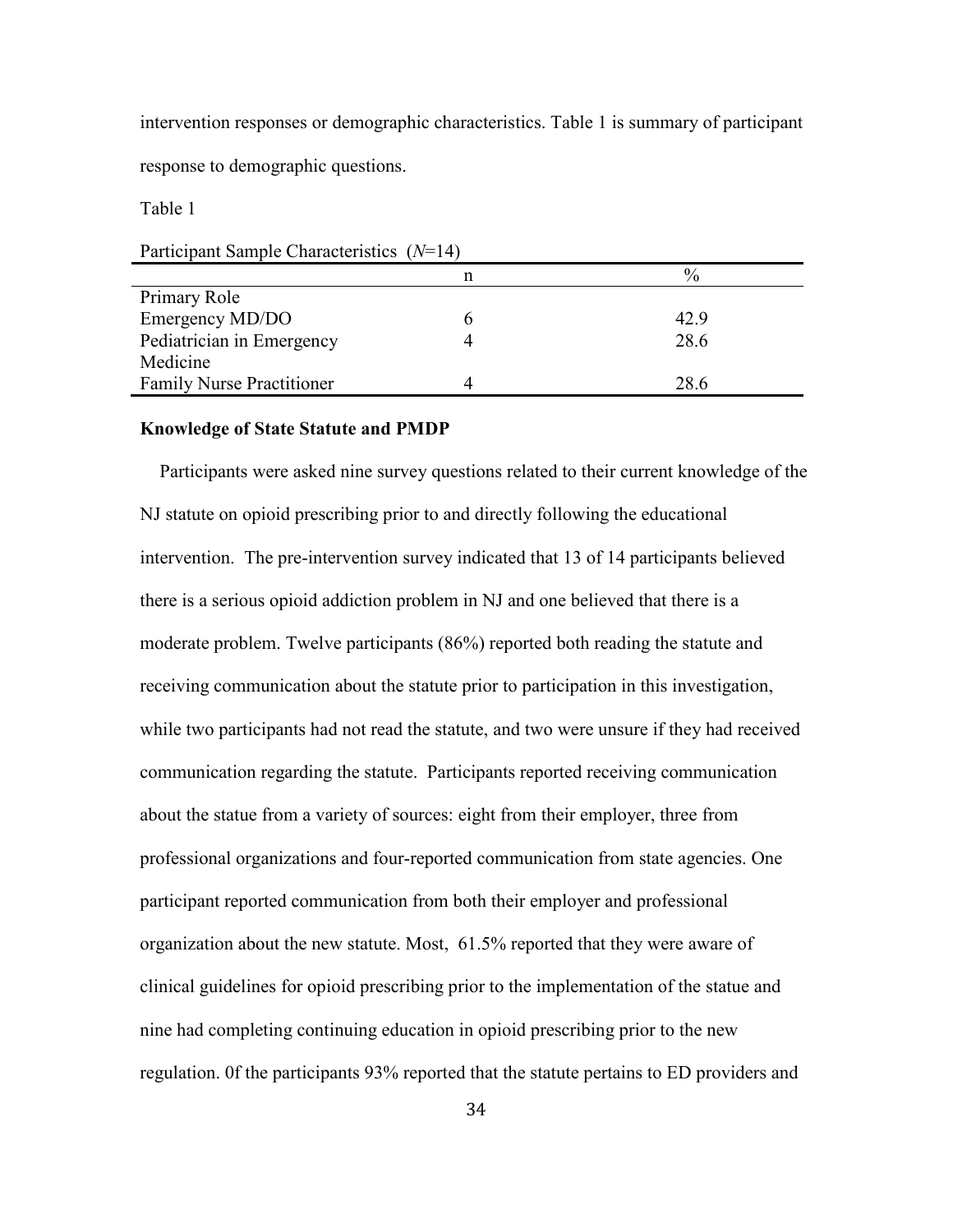10 are aware of the number of opioids they are able to issue based on the NJ state statute.

 Prior to the educational PowerPoint participants were asked to explain in their own words what the NJ opioid prescribing statute requirements include. The majority, 57% (8 of the 14) correctly stated opioid prescriptions should be limited to a five-day supply of pills. Of the eight, four discussed using the PDMP prior to issuing an opioid prescription. Two of the same eight respondents reported that opioids should be prescribed at the lowest dose of immediate- release medication. Two of the 14 respondents discussed using the PDMP program only and two others discussed patient education on the risks of opioid addiction while offering alternative treatment plans. Overall, the majority of the participants correctly reported the limit as it pertains to opioids prescriptions, however, only one respondent discussed each of the statute's requirement, which includes a history and physical, consulting the PDMP, limiting the prescription to a five-day supply of immediate release opioids and discussing the risks of misuse, abuse and death associated with opioid prescriptions.

 Table 2 summarizes participant responses regarding continuing education prior to the educational intervention, and their immediate post-intervention intent to seek continuing education, and their follow-up responses regarding participation in continuing education since the intervention.

35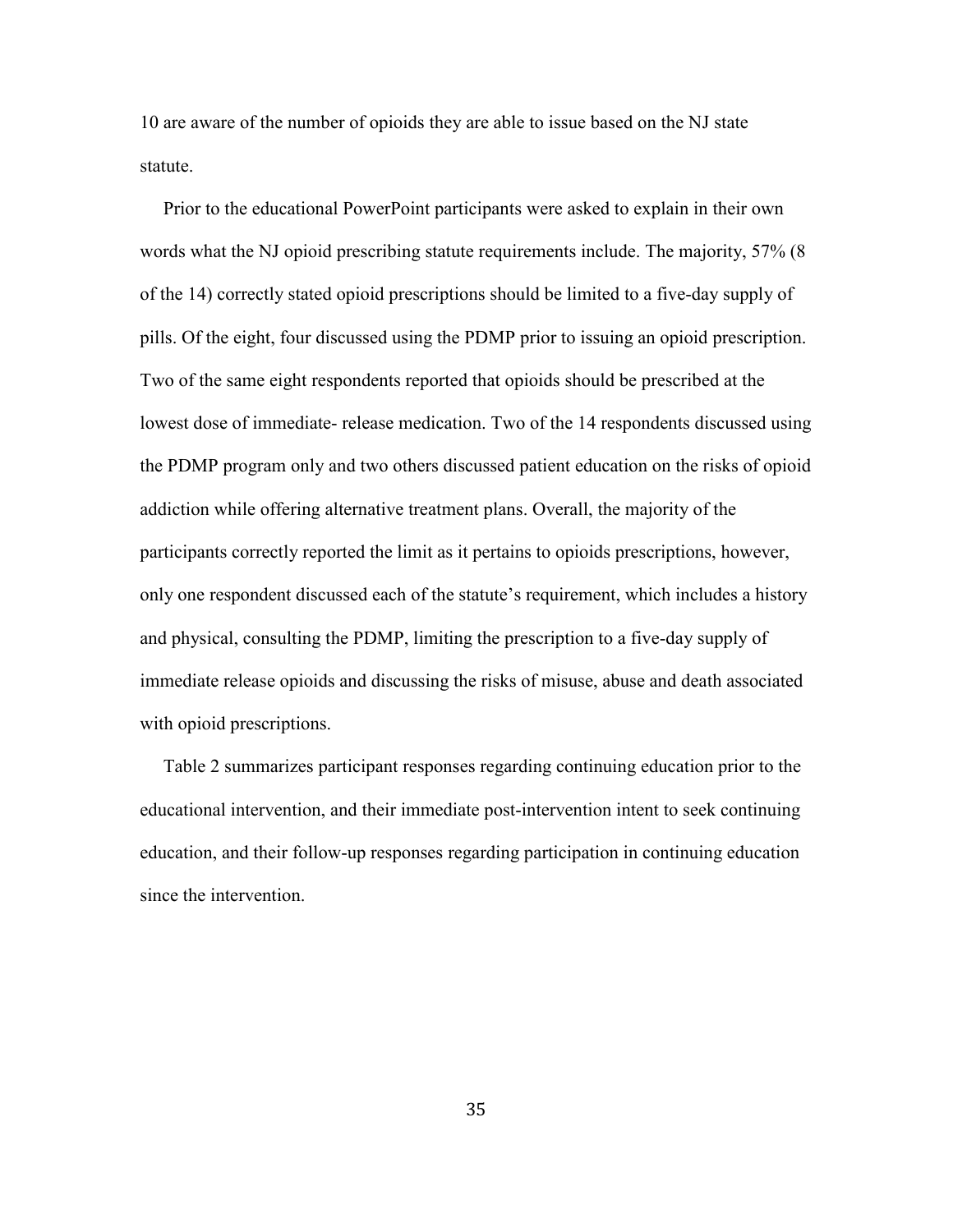# Table 2

|        | Pre-         |              | Post- |      | Follow- |          |
|--------|--------------|--------------|-------|------|---------|----------|
|        | Intervention | Intervention |       |      | Jn      |          |
|        | n            | $\%$         | n     | $\%$ | n       | $\%$     |
| Yes    |              | 69.2         | −     | 58.3 |         | 22.2     |
| No     | 4            | 30.8         |       | 8.3  |         | 77.8     |
| Jnsure |              | $0.00\,$     | 4     | 33.3 |         | $0.00\,$ |

Continuing Education in Opioid Prescribing (Pre  $N=14$ , Post  $N=12$  and Follow-up  $N=10$ )

 Table three summarizes participant response to regarding the NJ opioid prescribing statute prior to the educational intervention. The table also indicates whether participants had reviewed the statute and follow-up indicates if they had reviewed the statute since the intervention.

Table 3

Pre-Post Read Statute and Reviewed at Follow-up (Pre N=14, Post N=12 and Followup  $N=10$ )

|       | Pre-         |      | Post-        |               | Follow- |               |
|-------|--------------|------|--------------|---------------|---------|---------------|
|       | Intervention |      | Intervention |               | Jp      |               |
|       | n            | $\%$ | n            | $\frac{0}{0}$ |         | $\frac{0}{0}$ |
| Yes   | 12           | 85.6 |              | 91.7          |         | 50.0          |
| No    |              |      |              | 0.00          |         | 50.0          |
| Maybe |              |      |              |               |         | 0.00          |

 Table 4 summarizes participants' self- reported knowledge of opioid prescribing guidelines prior to the educational intervention. It also presents participants' intent to implement opioid prescribing guidelines into clinical practice, while follow-up indicates whether or not they actually implemented opioid prescribing guidelines since the intervention.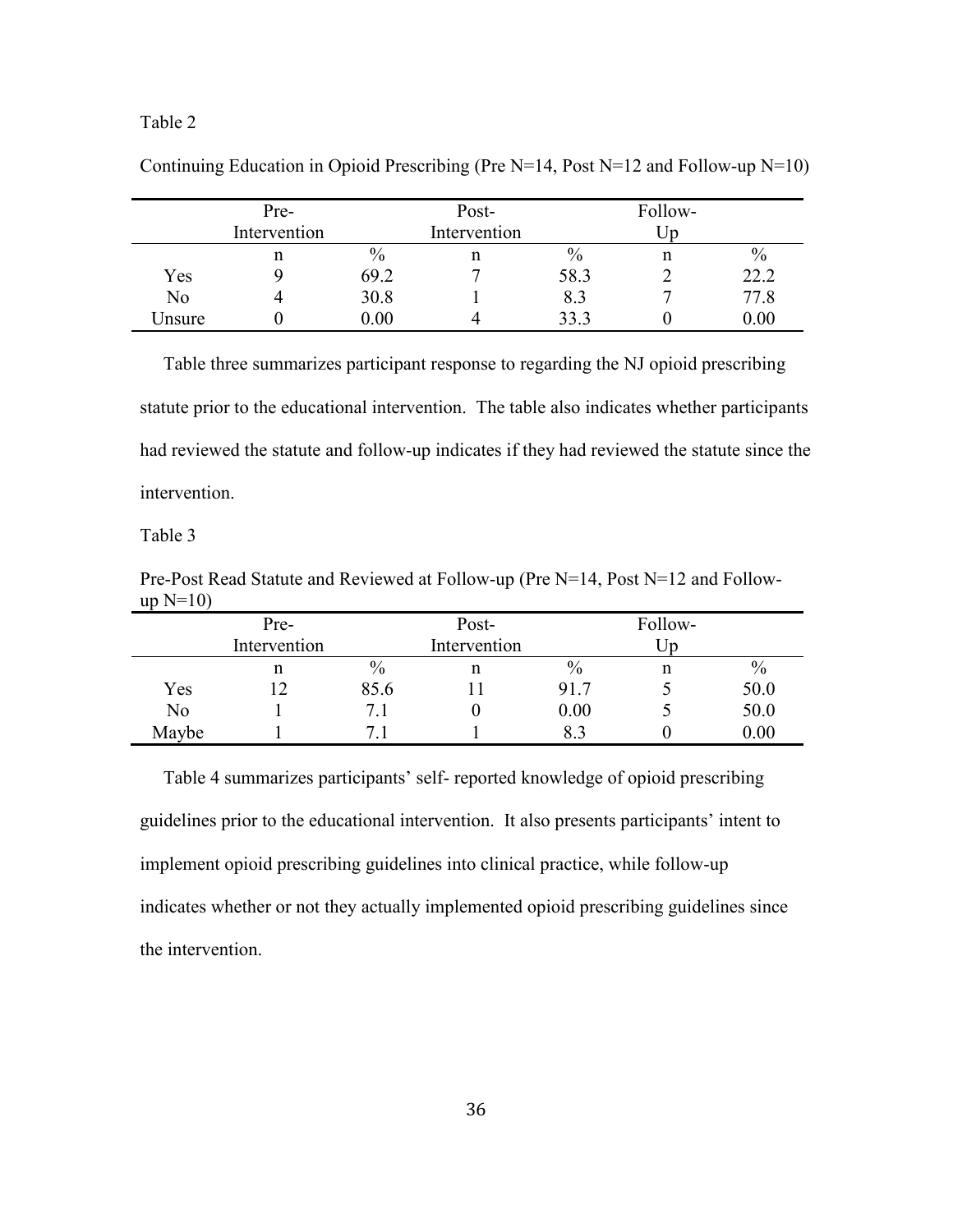Table 4

|        | Pre-         |      | Post-        |      | Follow- |      |
|--------|--------------|------|--------------|------|---------|------|
|        | Intervention |      | Intervention |      | In      |      |
|        | n            | $\%$ | n            | $\%$ | n       | $\%$ |
| Yes    |              | 38.5 | ΙU           | 83.3 |         | 50.0 |
| No     | Õ            | 61.5 |              | 0.00 |         | 50.0 |
| Jnsure |              | 0.00 |              | 0.00 |         | 0.00 |

Use of Opioid Prescribing Guidelines (Pre  $N=14$ , Post  $N=12$  and Follow-up  $N=10$ )

#### **Participant Post Intervention Intent**

In twelve responses 91.7% (11 of 12) reported they had read the current statute. Participants were then asked to describe what opioid prescribing practice changes they intended to implement. Participants indicated that they would increase adherence to the statute by, "limiting quantity per prescription", "limit to three days except holidays and weekends". Respondents also indicated that they would be more specific in prescribing and not prescribe opioids to patients that report lost, stolen or destroyed prescriptions that were previously issued. One participant included limiting prescriptions while increasing patient education about NJ prescribing laws. Finally, two individuals reported that minimal or no change was necessary given that they attend to a pediatric population. After participating in the educational intervention, three participants reported an intent to change an aspect of their current opioid prescribing practice by decreasing overall opioid prescribing, increasing patient education and better adherence to the current state statute.

 In the one-month follow-up survey, 5 of 10 respondents had reviewed the state statute and two had sought out and completed continuing education on opioid prescribing. The three that reported and intended to seek continuing education and did not did not indicate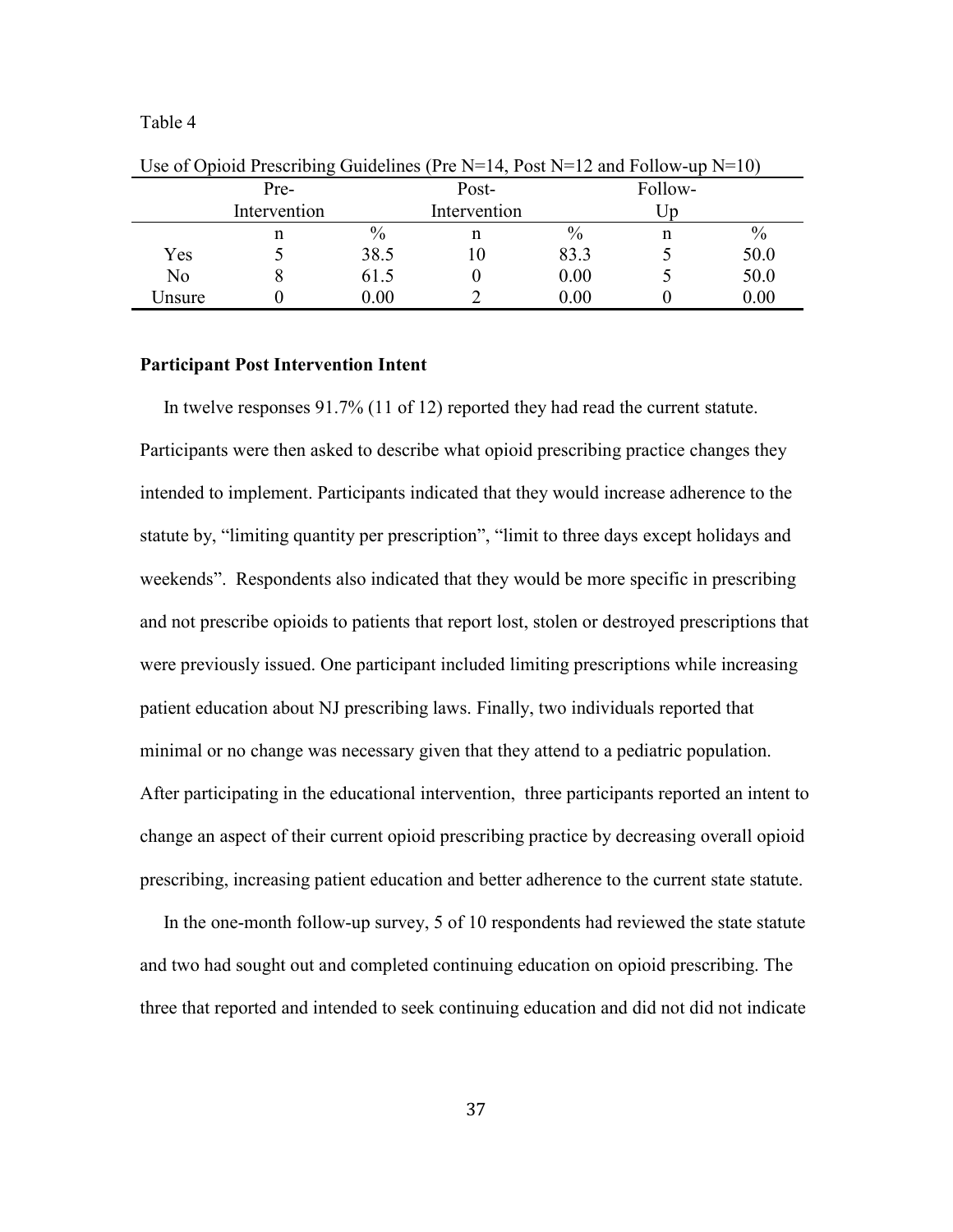a reason. Five of the 10 also reported implementing opioid prescribing guidelines but did not indicate which aspects of the guidelines were put into effect.

 Participants were asked to report any changes in opioid prescribing that they had implemented since the educational intervention; three themes were reported, increased adherence, alternative pain treatment and shared decision-making. Half of the participants (5 of 10) reported increased adherence to the current opioid prescribing statute. One participant reported, "taking an extra step to review any history prior to prescribing", with two others indicating they, "follow the letter of the law" by "following guidelines". One participant reported implementing" alternative pain management modalities as well as shared decision making with patients and parents". Table 5 summarizes the participant's self-reported knowledge on current NJ opioid prescribing laws.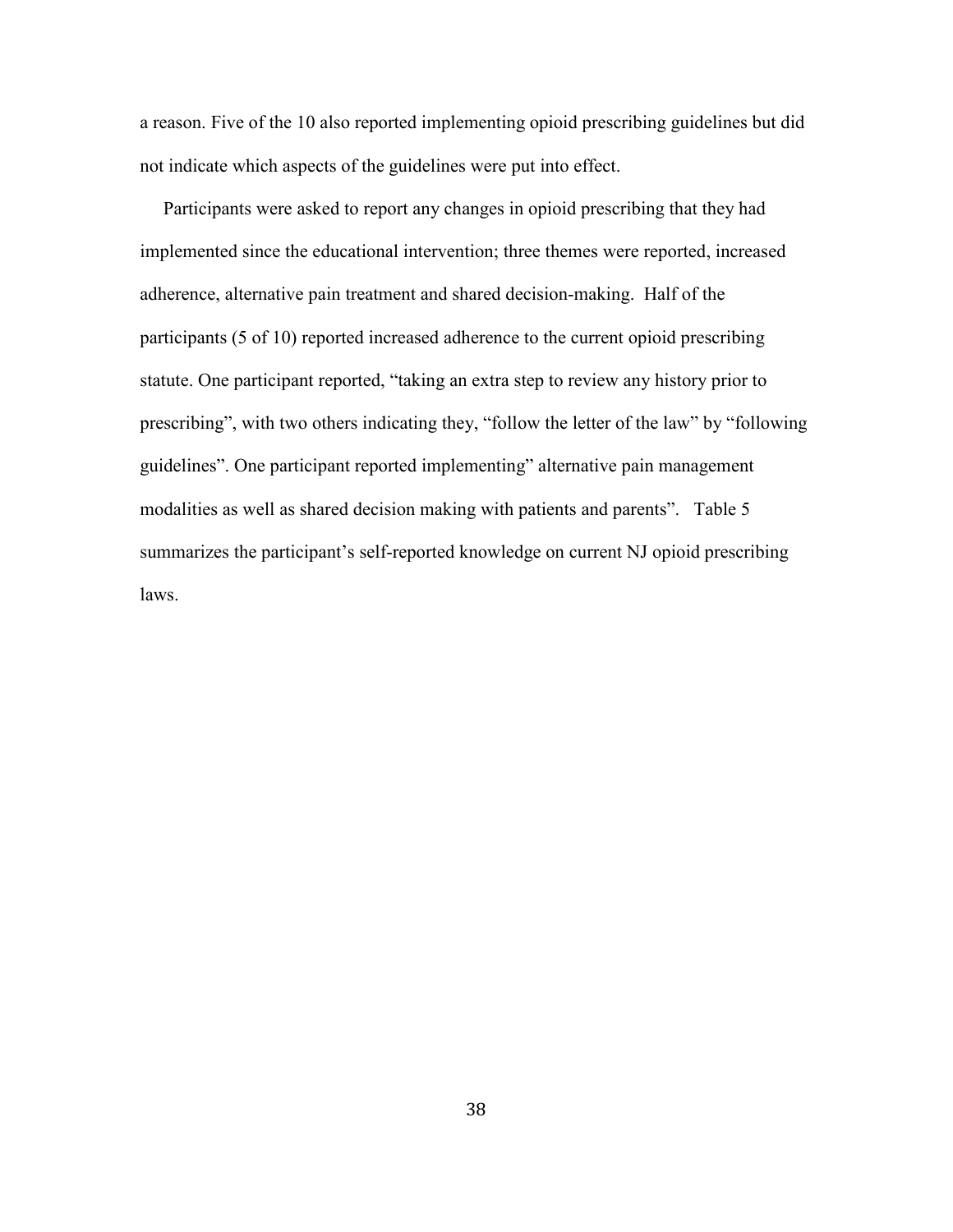# Table 5

| The Thier vehicle Knowledge of blane blance and I Divit                 |    |               |
|-------------------------------------------------------------------------|----|---------------|
|                                                                         | n  | $\frac{0}{0}$ |
| <b>Read Statute</b>                                                     | 12 | 85.7          |
| Received Communications Prior to change in State Statute:               |    |               |
|                                                                         | 12 | 85.7          |
| Employer                                                                | 8  | 57.1          |
| Professional Organization                                               | 3  | 21.4          |
| <b>From State Agency</b>                                                | 4  | 28.6          |
| Aware of Clinical Practice Guidelines prior to New State Statute        |    |               |
|                                                                         | 5  | 35.7          |
| I believe the opioid problem in my state is:                            |    |               |
| Moderate                                                                | 1  | 7.1           |
| Serious                                                                 | 13 | 92.9          |
| State policy includes emergency department providers:                   |    |               |
|                                                                         | 13 | 92.9          |
| Aware of number of opioids I am able to issue based on NJ state statute |    |               |
|                                                                         | 10 | 71.4          |

#### Pre- Intervention Knowledge of State Statute and PDMP

# **Beliefs and Attitudes about State Statue**

More than a quarter of respondents (28.6%) slightly agreed, 28.6% agreed and 7.1% strongly agreed) that the current NJ statute influenced their prescribing habits. (Just over one-fifth (5, or 21.4%) of participants disagreed and 14.3% slightly disagreed. When asked if participants were satisfied with the available resources for treating acute pain 7.1% strongly disagreed while the majority 92.8%, agreed (21.4 % slightly agree, 64.3% agree, 7.1%strongly agree) there were adequate resources. In response to a question regarding their satisfaction with the current resources available to treat chronic pain, 42.9% were not satisfied (28.6% strongly disagree, 14.3% disagree) while 57% were satisfied (7% slightly agree and 50% agree). Participants were asked if they were able to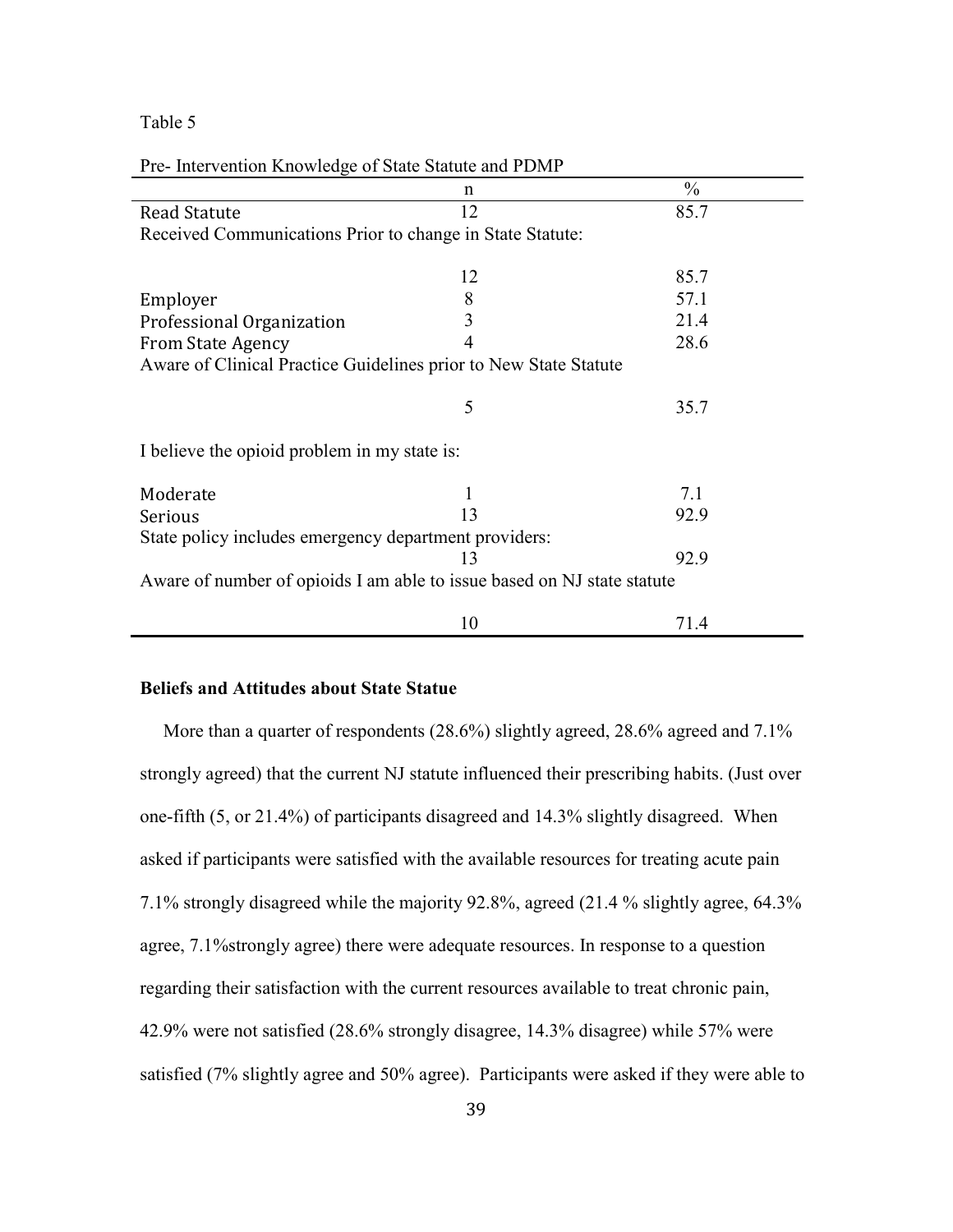address their patients' pain without fear of legal or disciplinary recourse, 28.6% disagreed (14.3% disagree and 14.3% slightly disagree) and 71% of the participants agreed (7% slightly agree, 57% agree, 7% strongly agree). Table 6 summarizes the participant's satisfaction when treating both chronic and acute pain with opioids in the ED, along with any fears of legal action or discipline.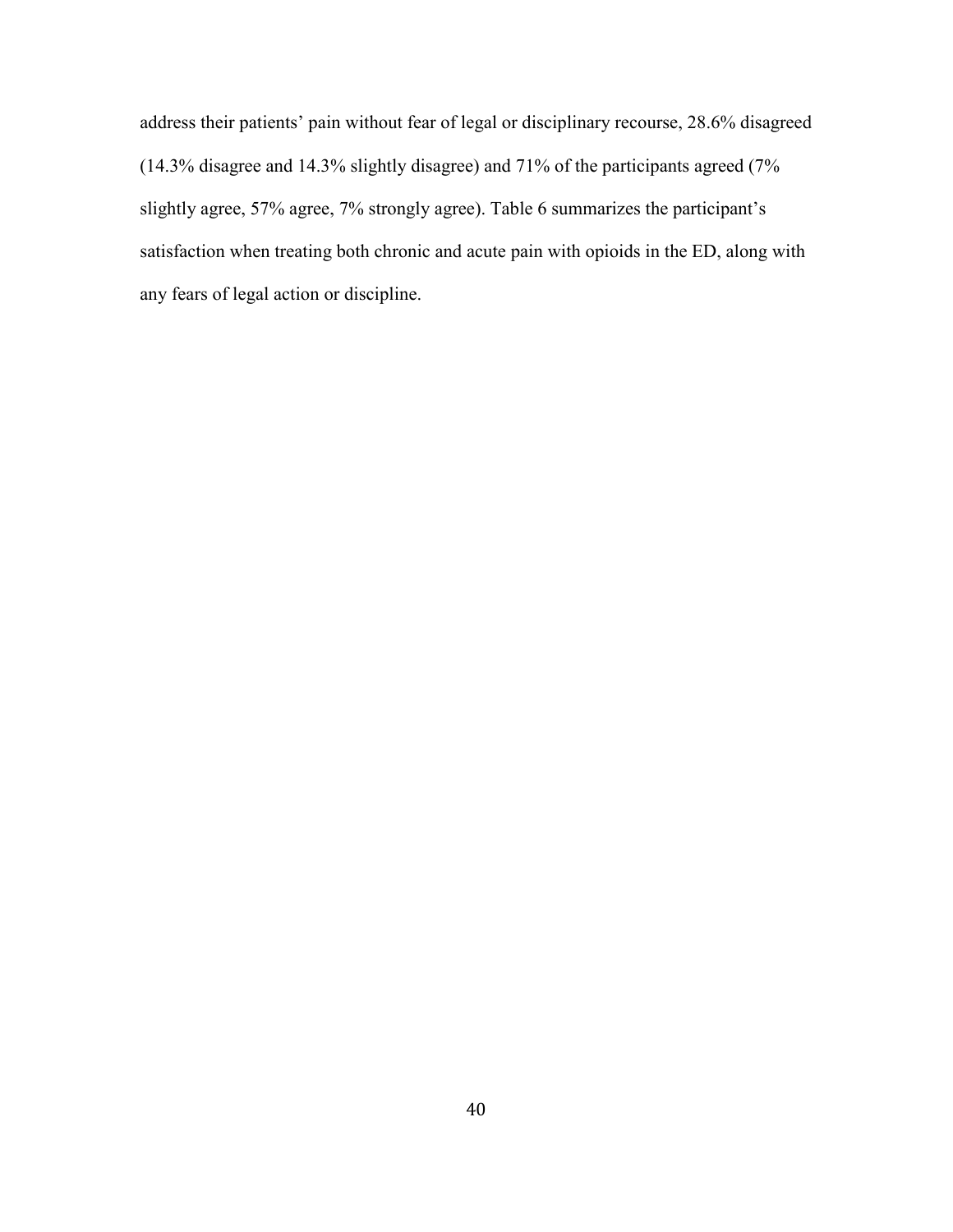# Table 6

|                                                                                         | Beflets and Attitudes About State Statute |                  |                      |                   |                          |                   |  |  |
|-----------------------------------------------------------------------------------------|-------------------------------------------|------------------|----------------------|-------------------|--------------------------|-------------------|--|--|
|                                                                                         | Strongly<br>Disagree                      | Disagree         | Slightly<br>Disagree | Slightly<br>Agree | Agree                    | Strongly<br>Agree |  |  |
|                                                                                         | $n$ (%)                                   | $n$ (%)          | $n$ (%)              | $n$ (%)           | $n$ (%)                  | $n$ (%)           |  |  |
| NJ State Policy has<br>influenced my opioid<br>prescribing practices                    | $\boldsymbol{0}$                          | 3(21.4)          | 2(14.3)              | 4(28.6)           | $\overline{4}$<br>(28.6) | 1(7.1)            |  |  |
| Satisfied with resources<br>available to me for<br>treating chronic pain                | 4(28.6)                                   | 2(14.3)          | $\boldsymbol{0}$     | 1(7.1)            | $\tau$<br>(50.0)         | $\boldsymbol{0}$  |  |  |
| Satisfied with resources<br>available to me for<br>treating acute pain                  | 1(7.1)                                    | $\boldsymbol{0}$ | $\boldsymbol{0}$     | 3(21.4)           | 9<br>(64.3)              | 1(7.1)            |  |  |
| am able to address<br>patient's pain without<br>fear of legal or<br>disciplinary action | $\boldsymbol{0}$                          | 2(14.3)          | 2(14.3)              | 1(7.1)            | 8<br>(57.1)              | 1(7.1)            |  |  |

Beliefs and Attitudes About State Statute

# **Use and Internet-to-Use PDMP**

 Prior to the educational intervention, although all 14 participants reported that they were aware of the PDMP for opioids, only three indicated they always use the it, while 42.8% indicated doing so often and one indicated doing so sometimes. Four reported that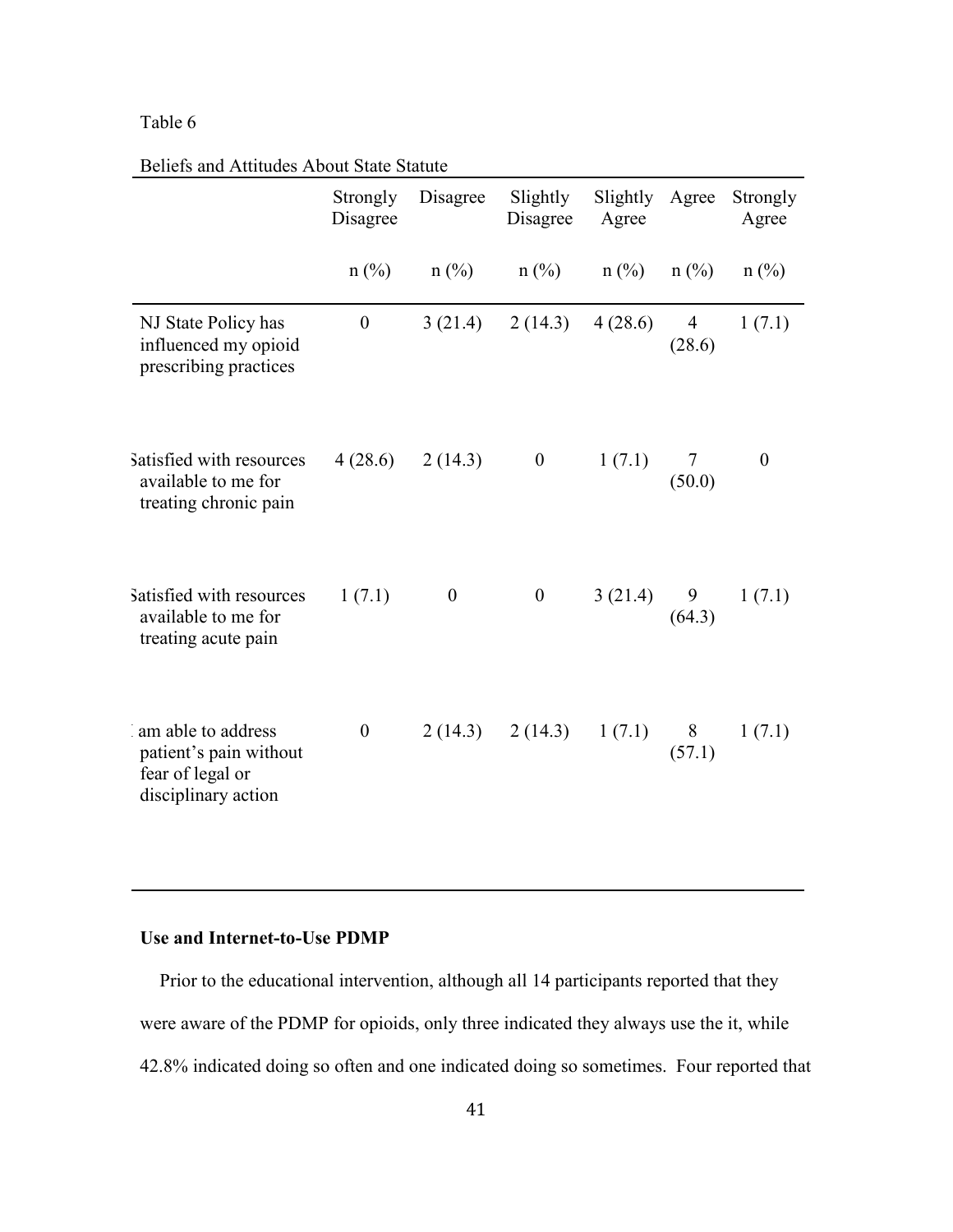they rarely used the PDMP before prescribing opioids. Participants identified accessibility related to logging in and passwords as barriers to accessing the program, calling it, "burdensome "and "time consuming in a busy ER". Participants continued to identify barriers in functionality and accessibility when reporting factors that facilitate PDMP use. They reported the need for a nationwide program that could function interoperable with be the patient's electronic medical record (EMR) with a, "simple login and clear format". Two other participants suggested implementation of a PDMP application that is accessible via cell phones and "e-Prescribing that is linked to the PDMP database in real time which triggers/flags when the prescription is not in line with the statute".

 Following the educational intervention, only one participant indicated intent to use the PDMP only rarely. However, in the one-month follow-up survey, of the 10 participants who answered, five-reported occasional use of the PDMP, one reported sometimes, 2 participants reported often and 2 reported always. Note that the response options in the pre-survey used the word "rarely" rather than "occasionally", precluding direct comparisons. The results for self-reported PDMP use before prescribing opioids in the ED are shown in Table 7.

42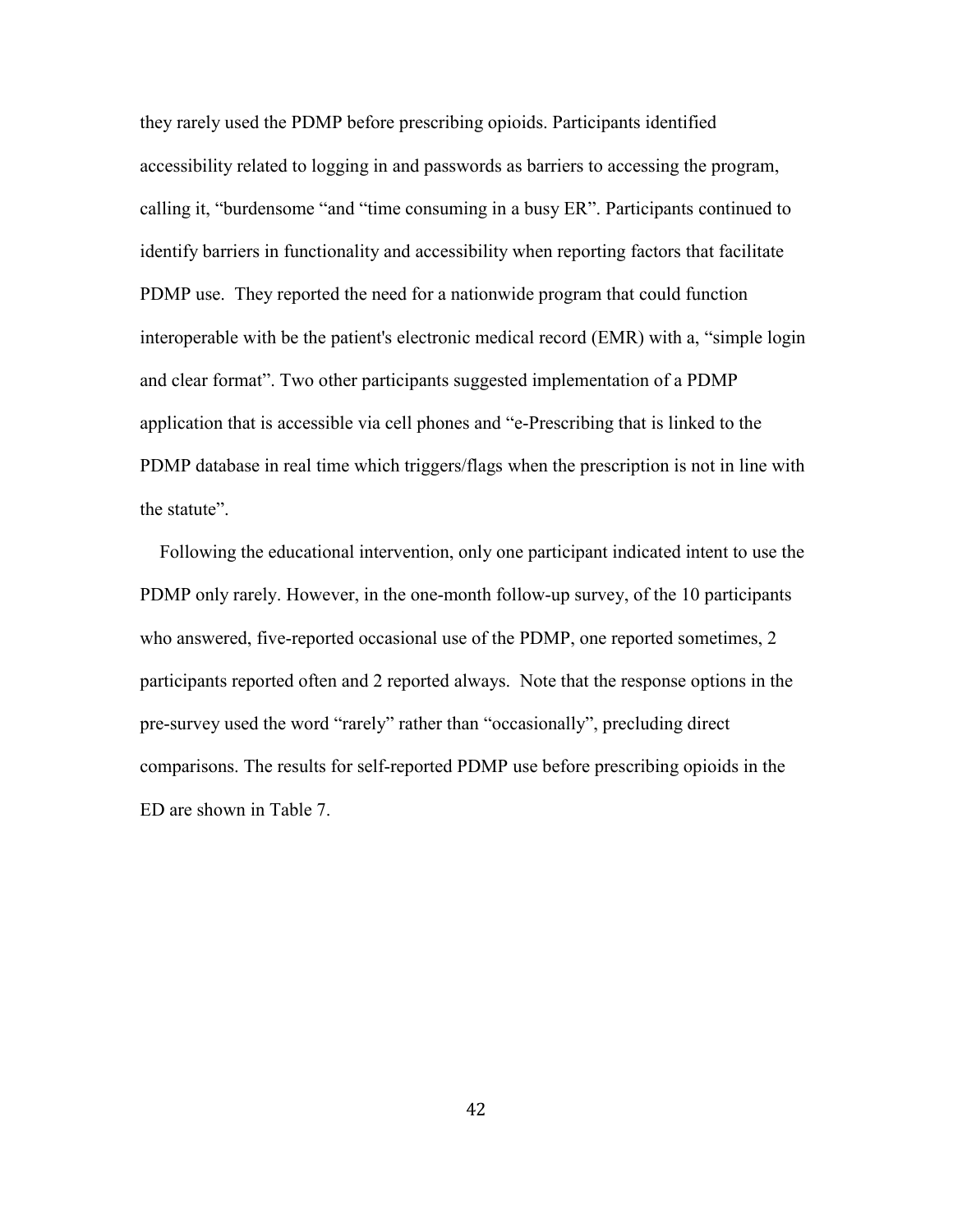# Table 7

|                                | Pre          |        | Post  |        | Follow-Up |      |
|--------------------------------|--------------|--------|-------|--------|-----------|------|
|                                | $n\%$        |        | $n\%$ |        | $n\%$     |      |
| Rarely (occasionally) 4 28.6 1 |              |        |       | 8.33 5 |           | 50.0 |
| Sometimes                      | $\mathbf{1}$ | 7.14 4 |       | 33.3 1 |           | 10.0 |
| Often                          | 6            | 42.9 4 |       | 33.3 2 |           | 20.0 |
| Always                         | 3            | 21.4 3 |       | 25     | 2         | 20.0 |

Use of PDMP (Pre  $N=14$ , Post  $N=12$  and Follow-up  $N=10$ )

#### **Participant Recommendations Regarding Prescribing Practices**

 All three surveys – pre-post and follow-up – contained open-ended questions allowing participants the opportunity to express their perceptions of the current NJ law as it pertains to prescribing opioids in acute pain. Across the surveys and across the questions, there were three recurring themes among the responses; these are: access to care, policy and education. Categories in each of the themes included, resources, disciplinary action, pain management, addiction, clinical leadership and patient centeredness.

# **Access to Care**

 When treating both acute and chronic pain patients in the ED, several participants linked policy to access of care, with one respondent suggesting a hospital policy to limit the number of repeat visits for a person seeking opioids for chronic pain without followup care in place. Another respondent suggested that hospitals decrease the emphasis on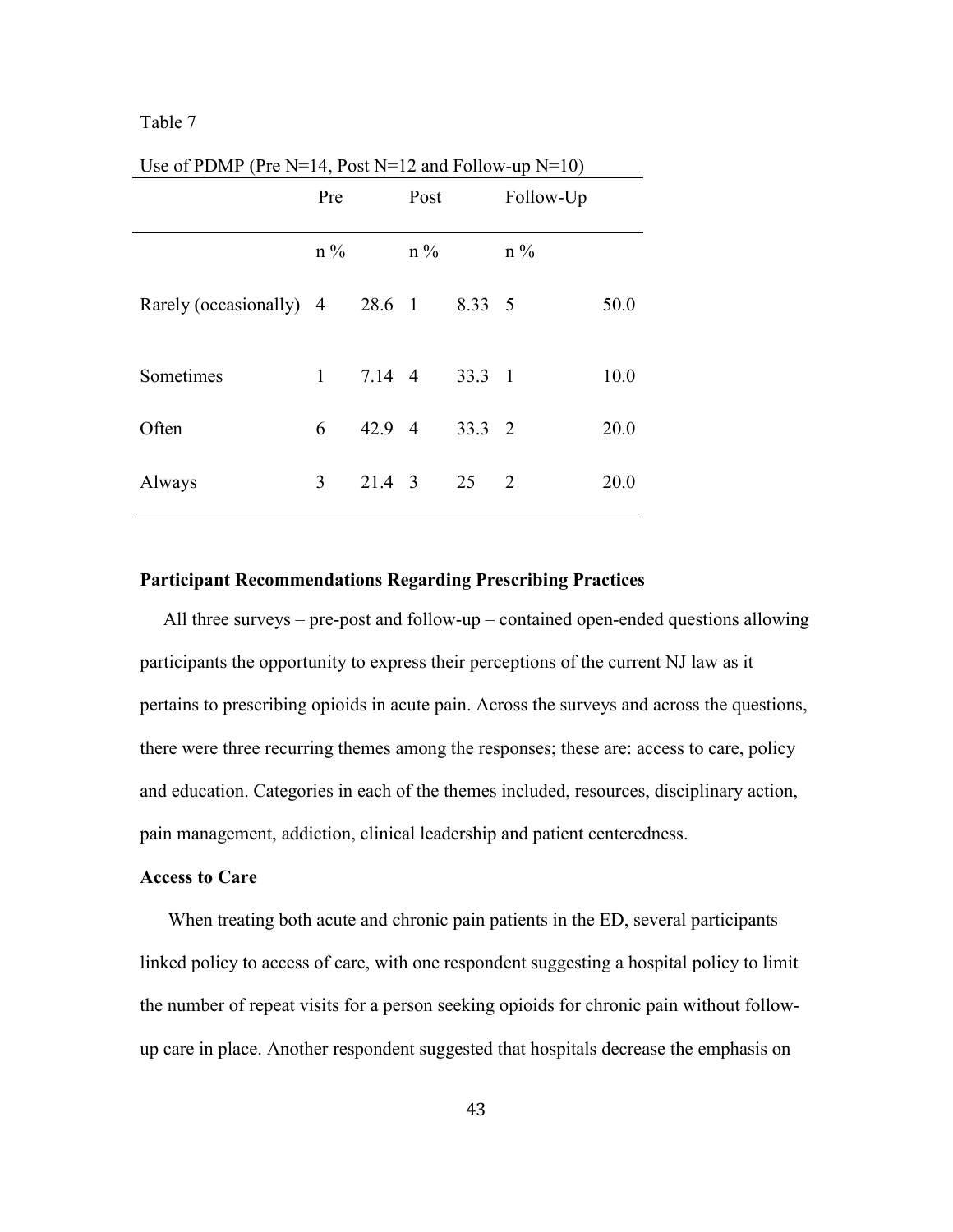patient satisfaction and place emphasis on decreasing the barriers in access to care related to pain management, this would alleviate the burden placed on the ED provider when prescribing opioids. The same respondent acknowledged that it is the decreased availability of access to medical care that leads to decreased patient satisfaction. Patients with inconsistent pain management and poor clinical outcomes are "putting the ER providers in an unattainable situation".

### **Policy**

Several participants recommended that both state law and hospitals should increase limits opioid prescribing while increasing patient education in state laws and opioid misuse, abuse and addiction. Another approach was a, "uniform hospital policy" and "department policy" recommended for all LIPs prescribing opioids in a hospital. One respondent acknowledged that the current opioid epidemic was a result of past failures in both the "medical culture and policy" but the "current mandate was an improvement". Two respondents found the current NJ statute to be unclear and penal, calling for "clarification of second request for prescription" and for the "wording to be less punitive and more resourceful". There were recommendations to lessen the restrictiveness of the statute, taking into account challenge of individualizing appropriate patient care when managing pain.

#### **Education**

 Another recurring theme among the participants was both patient and provider education regarding opioid prescribing and addiction. Two participants suggested that ED enact a strategy that requires that patients should be educated about the negative consequences of opioid prescribing, with one commenting that this should be applicable

44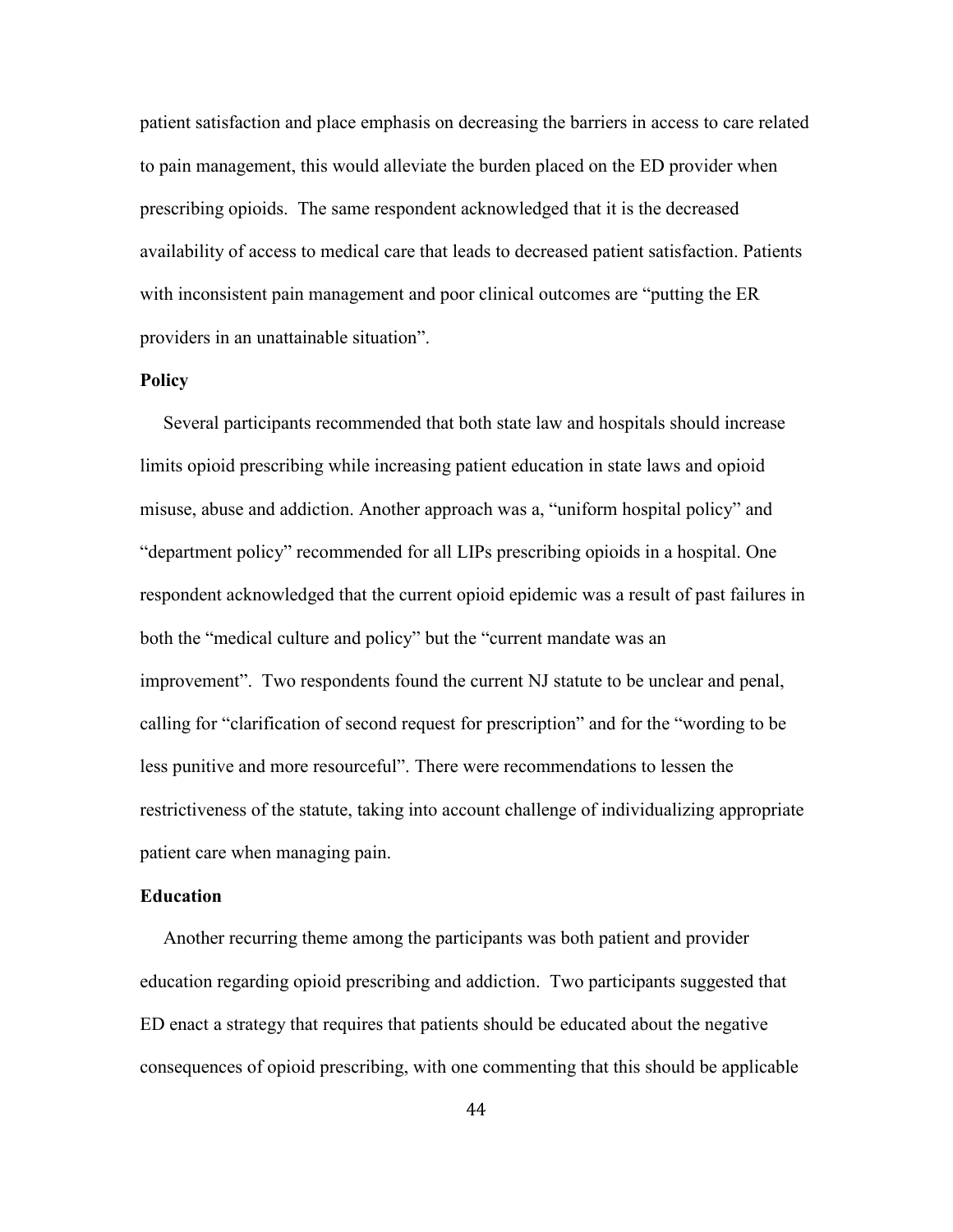to any institution. One respondent suggested a media campaign that targets," public education on the laws and penalties" LIPs are obligated to follow. There was also a recommendation that signs be placed in the ED outlining the current laws and opioid prescribing policies, "to convey to the patients what the institutions prescribing practices are". Recommendations extended to LIPs outside of the ED, citing opioid prescribing education in policy was needed in Primary Care Practices. Increased education in primary care would lift the burden of opioid prescribing in the ED, "primary care physicians should become more aware of policy instead of refusing to prescribe and referring to the ED". Two participants indicated they were satisfied with the status quo. While one participant recommended that strengthening the ability of providers to adhere to the NJ statute starts with formal education (medical, NP and PA school) followed by continuing education after graduation. Finally, clinical leadership was recommended stating, "We are the only ones that can stem the tide. "Let's keep true to the course and keep patients number one!"

## **Evaluation of Educational Presentation**

Participants were asked to evaluate the educational PowerPoint to provide feedback regarding its effectiveness. When asked in the if the educational PowerPoint presented would influence their opioid prescribing practices 81.6% (27.3% slightly agreed and 54.3% agreed), while 18.2% (two of the 12) participants disagreed that materials presented would influence their practice. All participants reported that they believe the material presented was clear and concise, with 75% agreeing that this was the case, 16.7% strongly agreeing, and 8.3% slightly agreeing. Similarly, 75% of participants agreed and 16.7% strongly agreed that the recommendations in the educational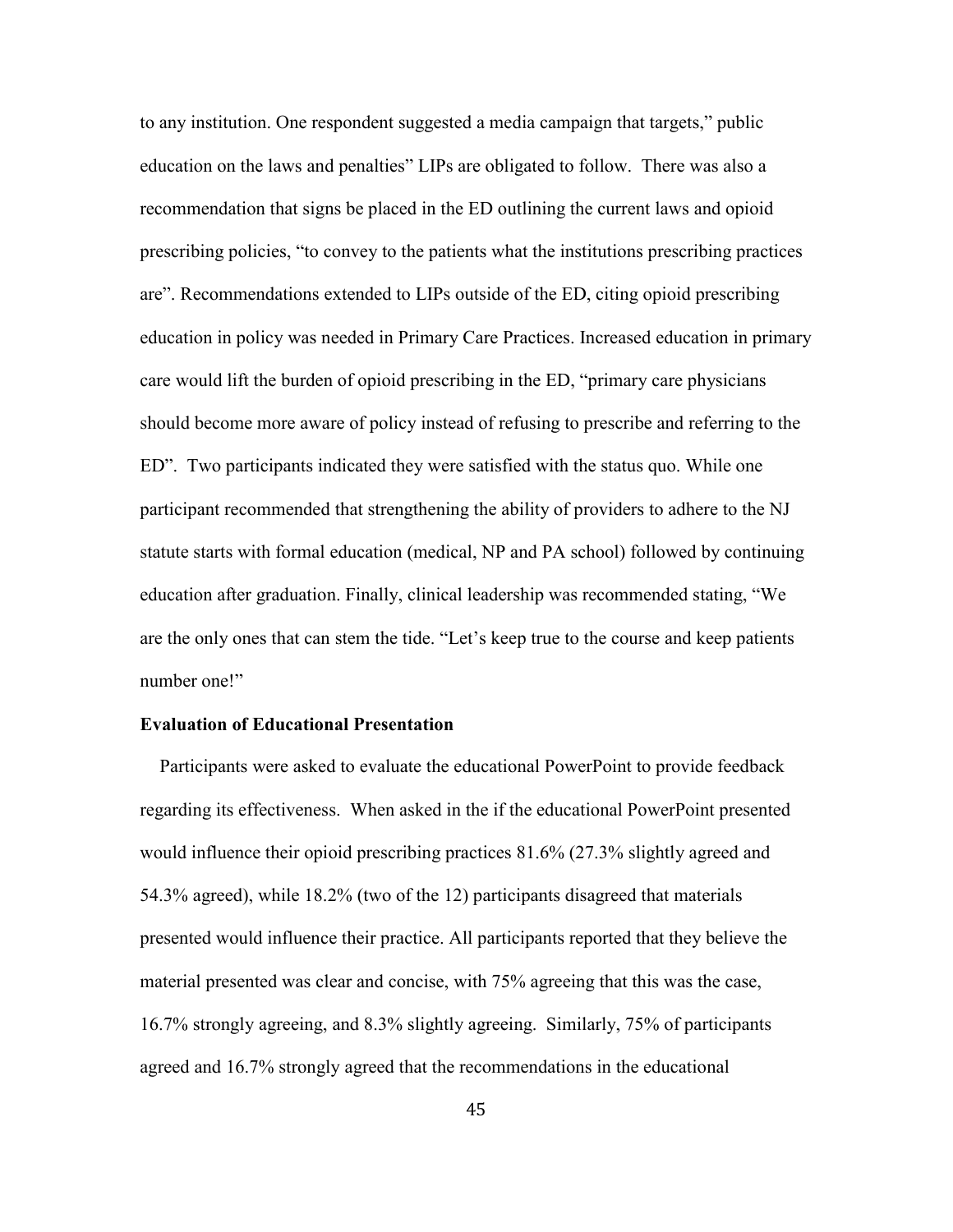PowerPoint were consistent with EBP opioid prescribing; one respondent slightly disagreed. All participants (100%) reported that they would be able to apply the knowledge gained from participating in the educational intervention into their opioid prescribing practices (8.3% slightly agreeing, 66.7% agreeing and 25% strongly agreeing). Participants (100%) also reported that the material presented was useful in their clinical practice (9.1% slightly agreed, 63.6% agreed and 27.3% strongly agreed) and would recommend the educational PowerPoint to others (16.7% slightly agreed, 58.3% agreed and 25% strongly agreed).

 In the one-month follow-up survey, 90% of the participants responded that they had implemented the knowledge they learned from the educational PowerPoint into practice with one participant, with 30% slightly agreeing, 50% agreeing and 10% strongly agreeing. Just 10% strongly disagreed, indicating that they had not done so. The same responses were given when reporting the usefulness of the intervention when applied to practice with nine out of 10 reporting (30% slightly agree, 50% agree and 10% strongly agree) that the material presented was useful, while one participant (10%) strongly disagreed. Table 8 is a summary of the results for the post education survey.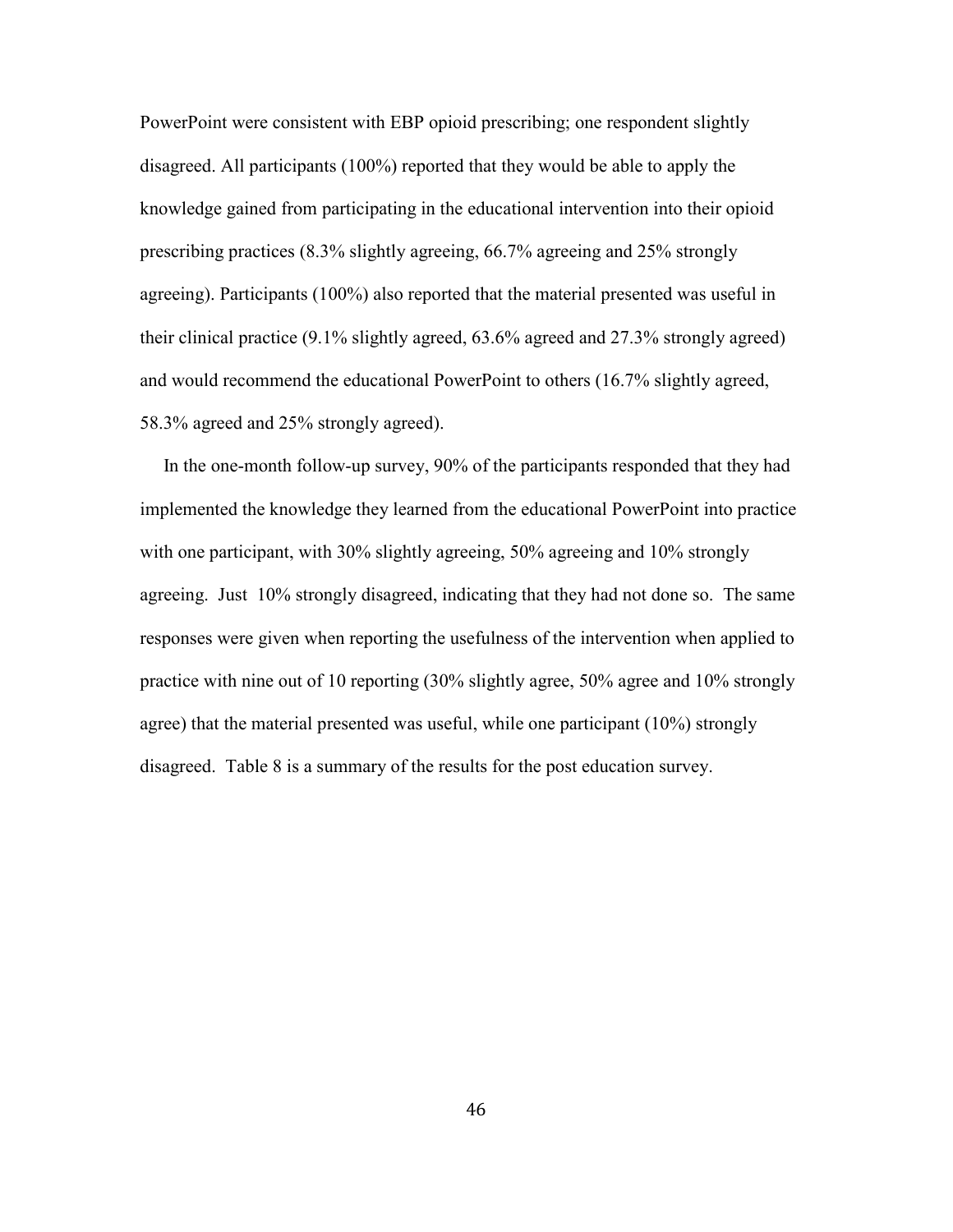# Table 8

|                                                                                              | Strongly<br>Disagree | Disagree         | Slightly<br>Disagree | Slightly<br>Agree | Agree   | Strongly<br>Agree |
|----------------------------------------------------------------------------------------------|----------------------|------------------|----------------------|-------------------|---------|-------------------|
|                                                                                              | $n$ (%)              | $n$ (%)          | $n$ (%)              | $n$ (%)           | $n$ (%) | $n$ (%)           |
| Material<br>presented will<br>influence my<br>opioid<br>prescribing<br>practices.            | $\boldsymbol{0}$     | 2(18.2)          | $\boldsymbol{0}$     | 3(27.3)           | 6       | $\boldsymbol{0}$  |
| Material<br>Presented was<br>concise and<br>informative.                                     | $\boldsymbol{0}$     | $\boldsymbol{0}$ | $\boldsymbol{0}$     | 1(8.3)            | 9(75.0) | 2(16.7)           |
| The<br>recommendations<br>are consistent<br>with evidenced<br>based opioid<br>prescribing.   | $\boldsymbol{0}$     | $\boldsymbol{0}$ | 1(8.3)               | $\boldsymbol{0}$  | 9(75.0) | 2(16.7)           |
| I will be able to<br>apply the<br>knowledge<br>learned to opioid<br>prescribing<br>practice. | $\boldsymbol{0}$     | $\boldsymbol{0}$ | $\boldsymbol{0}$     | 1(8.3)            | 8(66.7) | 3(25.0)           |
| The material<br>presented is<br>useful to my<br>practice.                                    | $\boldsymbol{0}$     | $\boldsymbol{0}$ | $\boldsymbol{0}$     | 1(9.1)            |         | 7(63.6) 3(27.3)   |

Evaluation of Educational Presentation  $(n = 12)$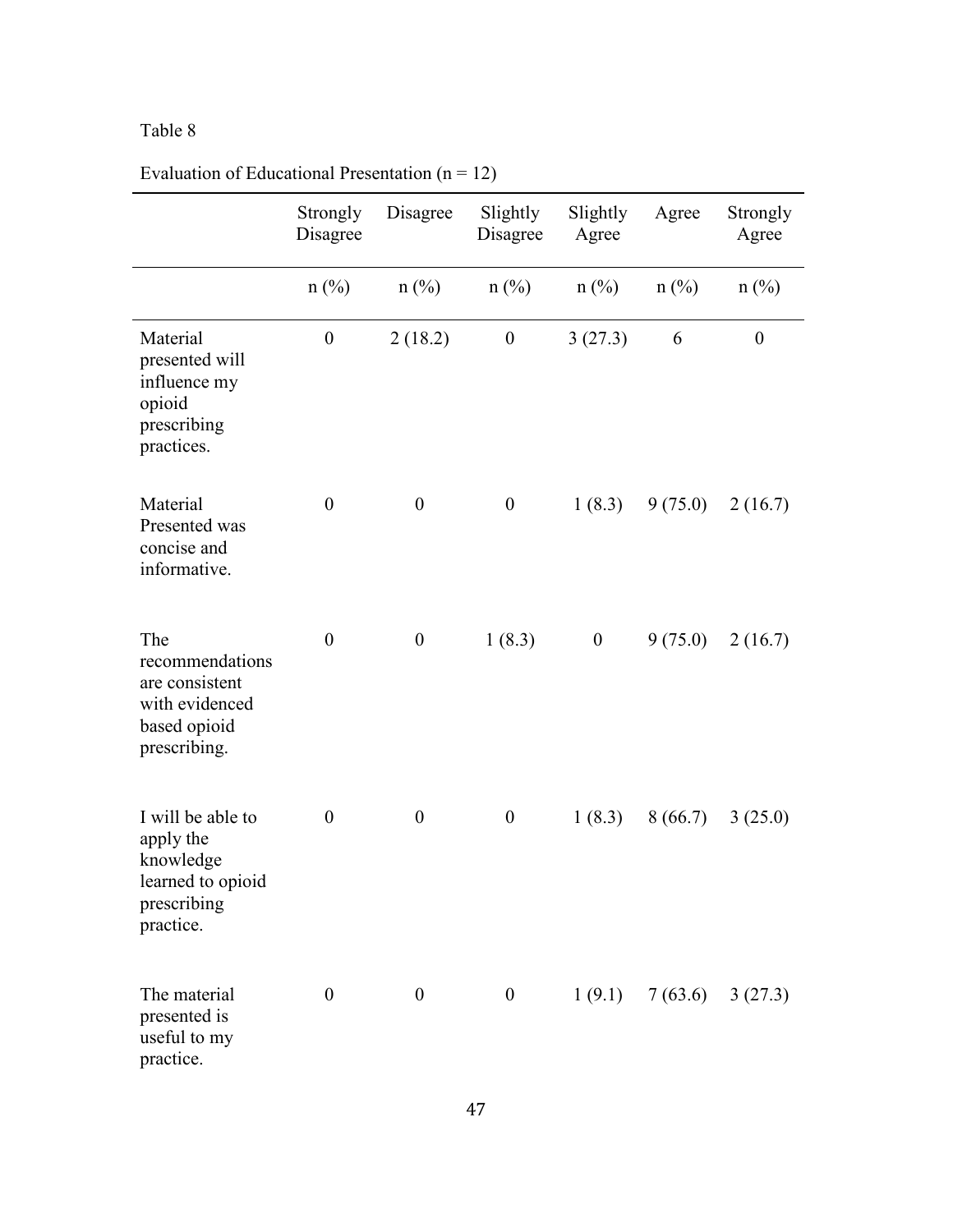| I would<br>recommend the<br>presentation to<br>others.                                                   | $\boldsymbol{0}$ | $\boldsymbol{0}$ | $\boldsymbol{0}$ | $2(16.7)$ 7(58.3) 3(25.0)     |  |
|----------------------------------------------------------------------------------------------------------|------------------|------------------|------------------|-------------------------------|--|
| Follow Up Evaluation of Educational Presentation ( $n = 10$ )                                            |                  |                  |                  |                               |  |
| I have applied the $1(10.0)$<br>knowledge<br>learned from the<br>educational<br>module into<br>practice. |                  | $\boldsymbol{0}$ | $\boldsymbol{0}$ | $3(30.0)$ $5(50.0)$ $1(10.0)$ |  |
| The material<br>presented has<br>been useful for<br>my practice                                          | 1(10.0)          | $\theta$         | $\boldsymbol{0}$ | $3(30.0)$ $5(50.0)$ $1(10.0)$ |  |

#### **Summary of Findings and Outcomes**

 The primary purpose of this scholarly project was to assess the impact of an educational intervention on NJ State Statute on opioid prescribing and self- reported ED provider KAP of the regulation. After reviewing the educational PowerPoint, 91.7% indicated they had read the statute prior to the PowerPoint presentation, while one participant said they had not read the statute earlier now indicated they had read it. One respondent who had indicated they had not read the statute earlier was unsure whether they had read it after the PowerPoint presentation. Over half (58.3%) said they would seek and complete continuing education in opioid prescribing and 83.3% said they would seek and implement opioid practicing guidelines. Almost all (91.7%), correctly indicated that the current NJ state policy regarding opioid prescribing did NOT pertain ONLY to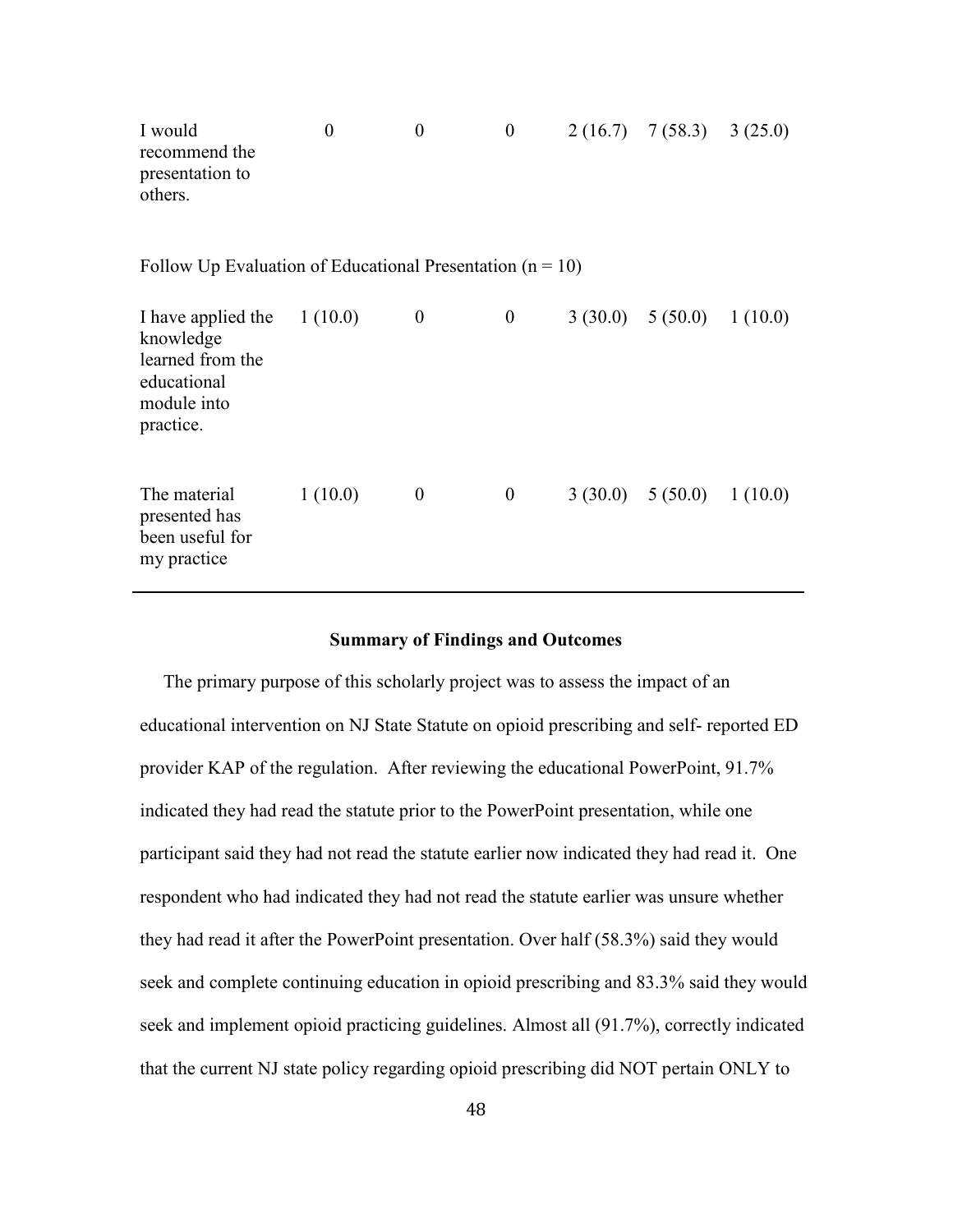ED providers. The vast majority (91.7%) agreed that their current opioid practices were appropriate. Specifically, 8.3% slightly agreed, 57.1% agreed, and 14.3% strongly agreed. Only one (8.3%) slightly disagreed. Five (50%) of those completing the followup survey responded that they had reviewed the current NJ opioid prescribing statute since reviewing the educational PowerPoint. Only two (20%) had completed any continuing education in opioid prescribing in the time since the educational PowerPoint. Five (50%) implemented opioid practice guidelines since the educational PowerPoint. Sixty percent agreed that reviewing the NJ state prescribing policy changed their practices. Eighty percent agreed that the educational PowerPoint influenced their opioid prescribing practices. Directly following the PowerPoint presentation, there was a notable shift of intention to access the PDMP; three people who said they rarely used the PDMP, indicated they would now use the program more often (1 sometimes, 1 often and 1 always) Table 7 shows responses for use of PDMP before and after the educational intervention for the 12 participants who completed the post-presentation questions. The percentage of those who said they would always use the PDMP increased from 8.3% to 25%.

 At follow-up, participants reported a decrease in use of the PDMP. Prior to the educational PowerPoint, 64.3% said they used the PDMP often or always; only 40% said they used PDMP often or always at follow-up. At follow-up, 50% said they only used it occasionally. Again, noting that the response options in the pre-survey used the word "rarely" rather than "occasionally" precluding direct comparisons. In the pre-survey 28.6% said they rarely used the PDMP. Nevertheless, 30% said they had increased their use of PDMP while prescribing opioids, 40% said there had been no change in their use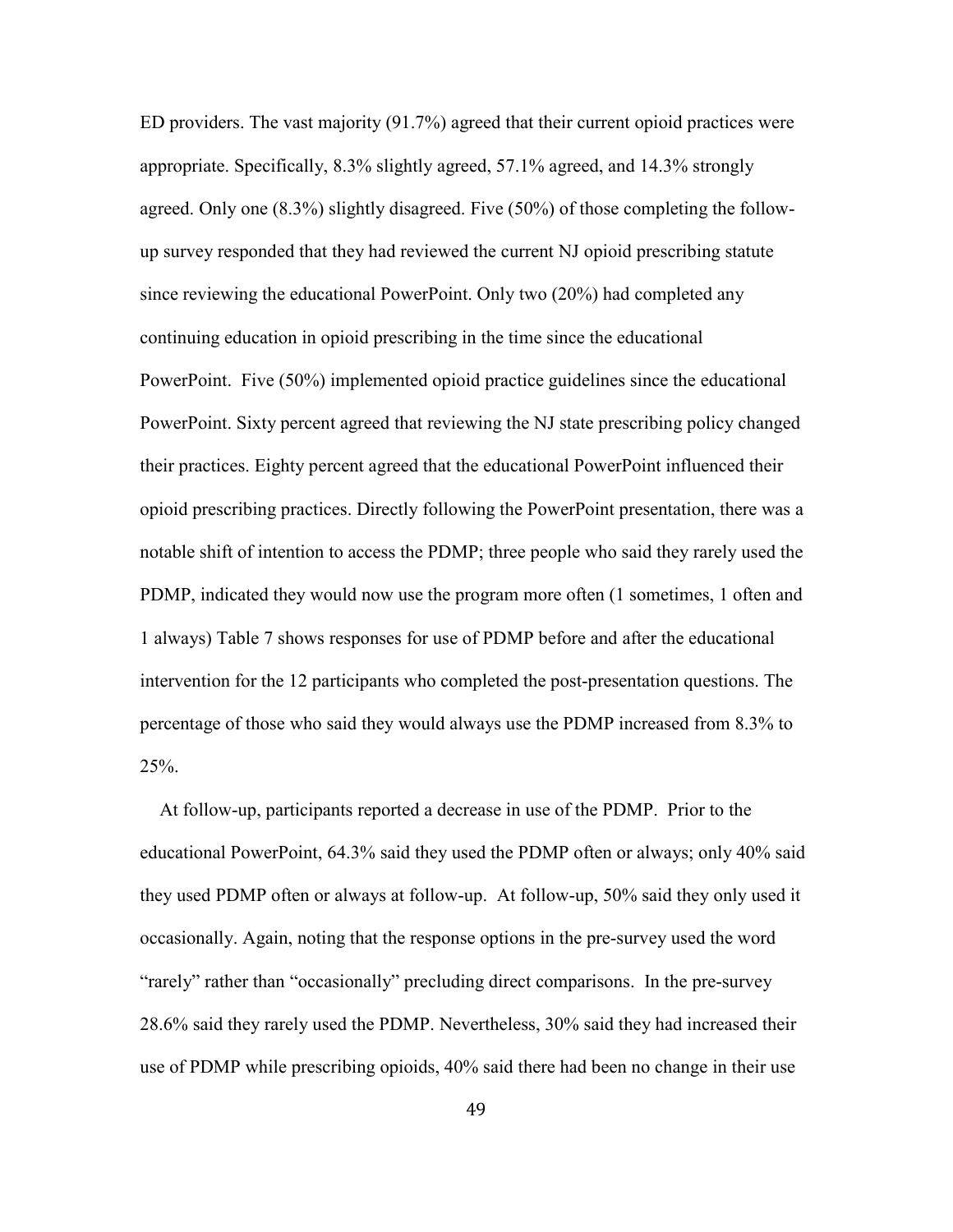of the PDMP, and 30% were not sure. Of those who said they had increased their use of the PDMP, all three said the increase was a result of their participation in the educational presentation.

#### **Chapter 5–Discussion and Conclusions**

#### **Discussion of Findings**

 In 2016, the CDC (2018) reported that nationally 40% of all opioid overdose deaths involve an opioid prescription with an estimated 140,000 opioid-related ED visits. While the literature demonstrates that when opioid prescribing guidelines are implemented in an ED, opioid prescribing decreases (Del Portal et al., (2016), Fox & Li (2013), Ganem et al., (2015), Osborn et al., (2016) and Smulowitz et al., (2016) ; while information on the effects of implementing state legislation and its effects on opioid prescribing continues to be limited.

 The purpose of this scholarly project was to assess the impact of state regulation based on KAP of participating ED providers that used an educational intervention and self-reported surveys to regarding opioid prescribing. This project utilized pre-post and follow-up electronic surveys to assess the PowerPoint educational intervention. This design was used to explore the ED providers KAP on the current NJ opioid prescribing laws providing insight that will contribute to the development of future policy, education, and dissemination of opioid prescribing among ED providers.

 This study concluded that ED providers report continuing education with EBP guidelines increases ED provider adherence to state opioid prescribing statutes. While providers demonstrated knowledge of current statute, they also identified the need for additional provider and patient education on the current statute. Post-intervention,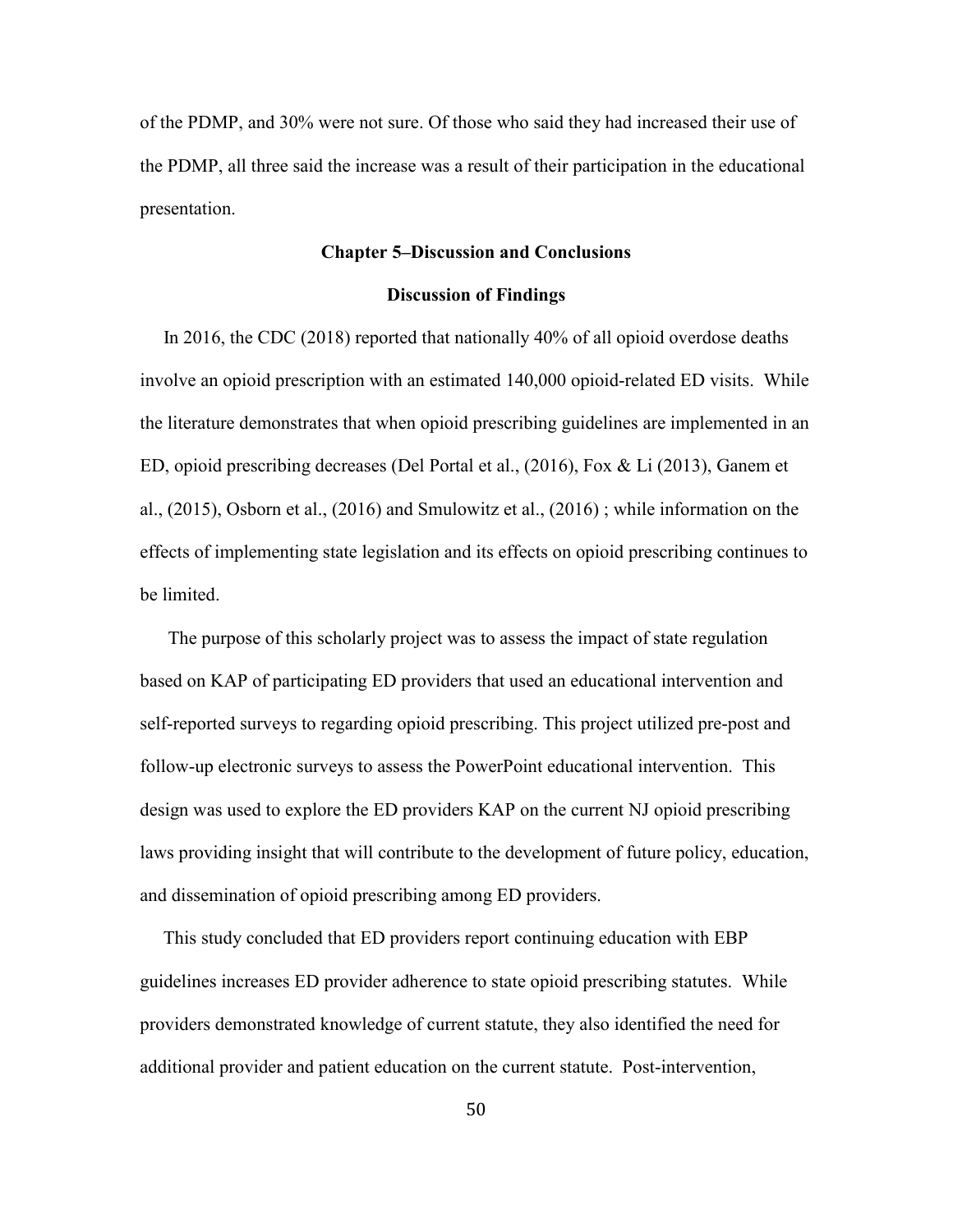providers did report intent to seek continuing education on post-intervention; however, in the follow-up survey the majority of participants who had indicated intent to do so reported that they had not actually completed continuing education regarding the statute. Half of participants did implement the opioid practicing guidelines, indicating that the intervention had a positive influence on their clinical practice.

 The majority of respondents reported that the statute had influenced their prescribing practices, which is consistent with the current research findings that opioid prescribing guidelines decrease aberrant prescribing even including implantation of state regulation (Del Portal et al., (2016), Fox & Li (2013), Ganem et al., (2015), Osborn et al., (2016) and Smulowitz et al., (2016).

#### **Limitations**

Limitations of this scholarly project included a small, targeted, regionally based sample. The sample was recruited from a single department, limiting the statistical analysis to descriptive statistics only. This method was used to protect the identity of the small-targeted samples identity. This study was regionally based in a small community ED and results may not be generalized to other EDs, providers who prescribe opioids in different settings or other geographical areas in the U.S.

 Other limitations included the delays in IRB approval from the local facility. The many delays resulted in a shorter time frame for survey participation, which may have contributed to the decrease in participation in the follow-up survey. Also, prior to the follow-up survey there was no opportunity for announcements or email reminders. In addition, there was not a monthly ED provider meeting during the timeframe from post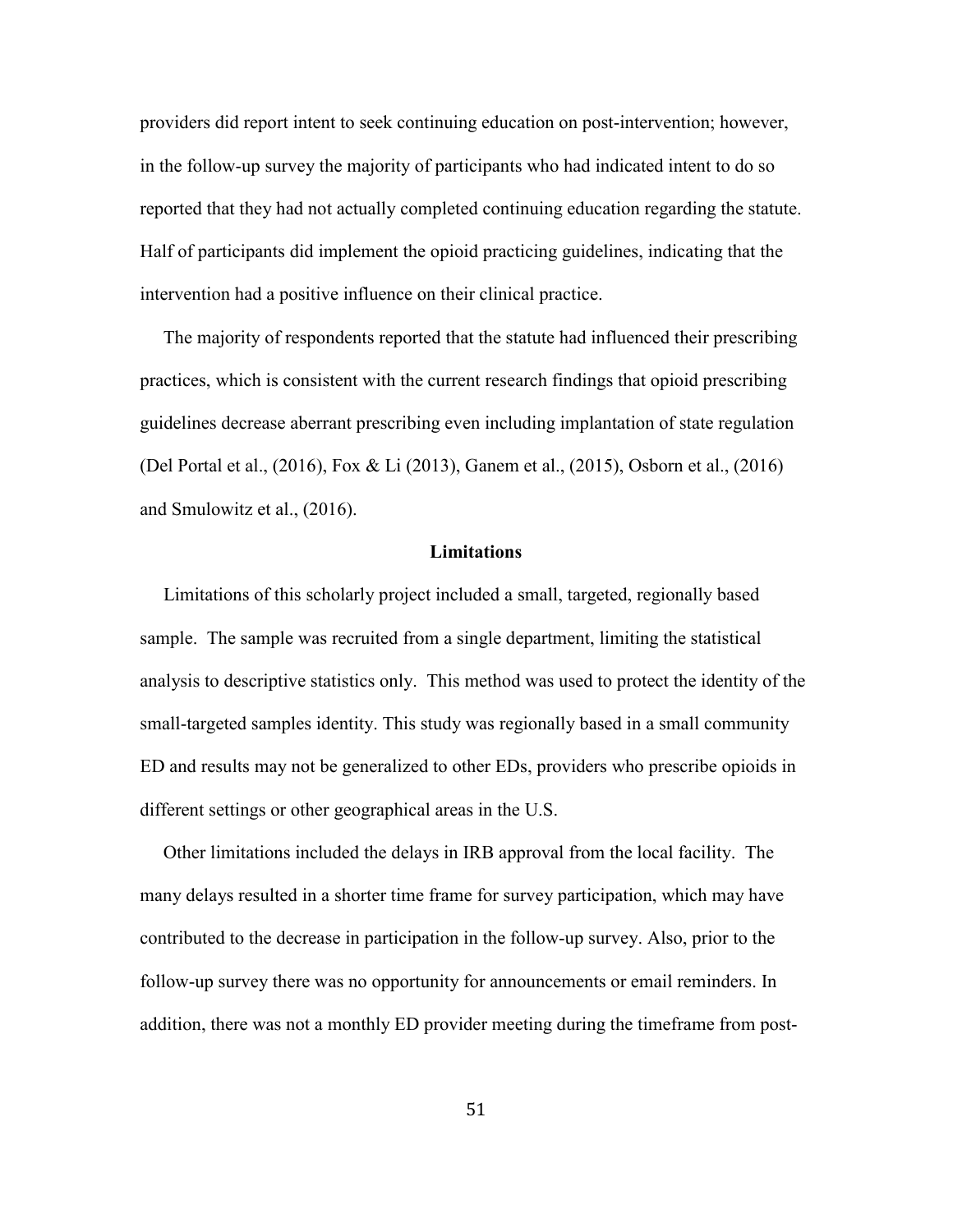intervention survey to the follow-up survey, which obviated the possibility to announce when the follow-up survey would open.

 Questions on the pre-post and follow-up surveys were based on the NJ state statute, PDMP use, opioids addiction and education utilizing open-ended questions and Likerttype questions. In questions concerning education, participants indicated that they had received continuing opioid prescribing education either before or after the intervention; however, neither time did participants report from where they had received their education, despite opened-ended questions directly asking them. This also occurred when the participants were asked if they followed opioid prescribing guidelines. Those who reported yes did not indicate the guidelines they had used, making it difficult to assess the source of continuing education and EBP guidelines.

 Additional limitations included having the pre-and post-surveys and educational intervention carried out at one time. There were a total of 43 questions with the selfdirected educational PowerPoint in the T1 and T2 phase. This could have been excessively time consuming and could be separated in future studies. This may additionally explain why two participants who completed the pre-intervention survey did not complete the post-intervention survey. A final limitation was using an electronic format vs. other platforms (e.g. class, live webinar or packets). Using different platforms might have yielded a larger response rate.

# **Implications for Practice, Education, Research and Policy Dissemination**

Given the breadth and severity of our nation's opioid crisis, it is evident that we need to further identify the factors that contribute to ED provider adherence to state law when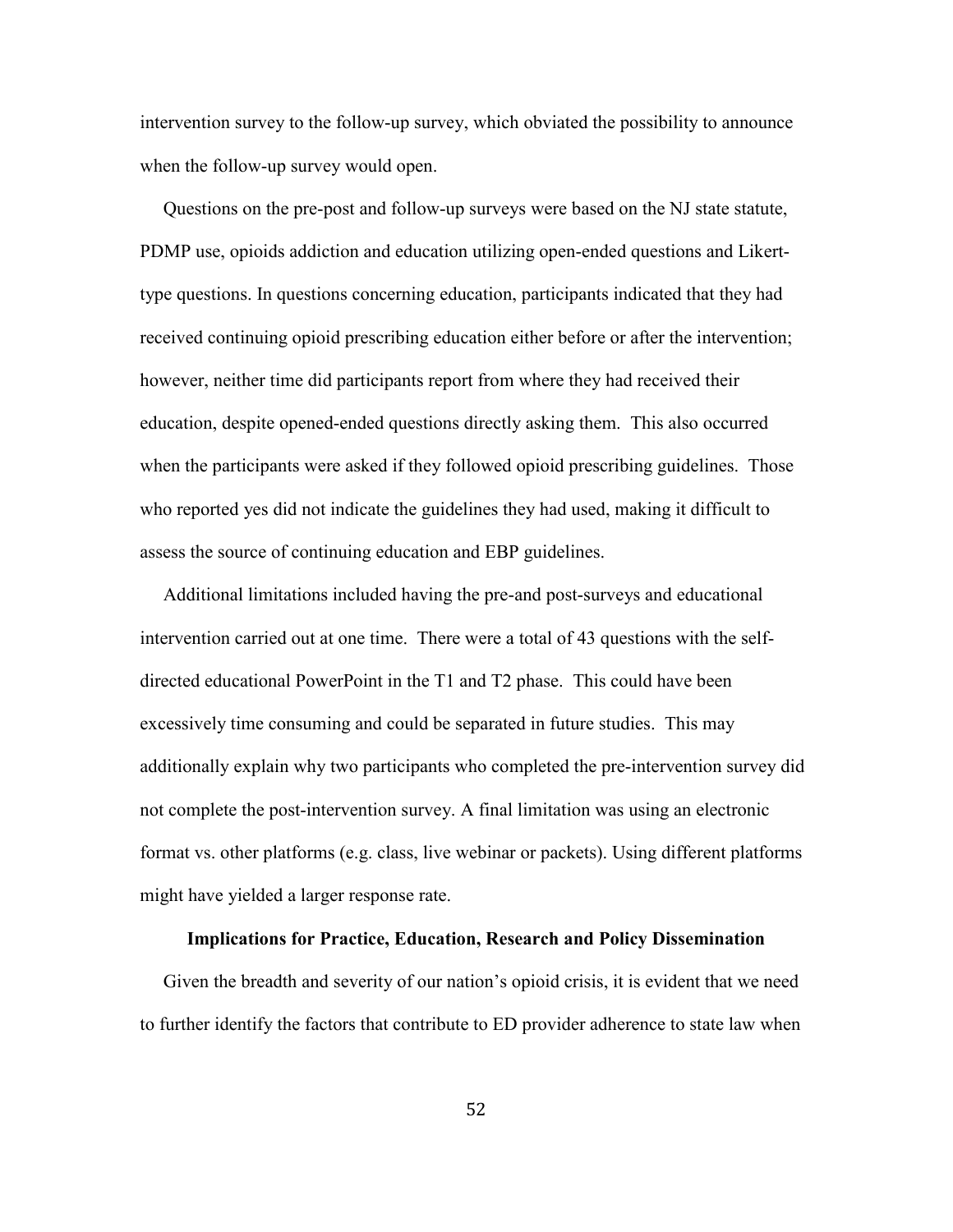prescribing opioids is necessary. This study provides implications for future research and for exploration of policy and provider education related to opioid prescribing.

### **Policy**

 In terms of policy at the state level, lawmakers, in conjunction with the medical community, should implement mandatory annual opioid prescribing education as part of their initial and annual licensure requirements. For continued quality improvement pertaining to statute adherence, state lawmakers should survey ED providers annually to evaluate the effectiveness of the law while identifying barriers and solutions to improve adherence.

# **Education**

 Medical facilities (e.g. hospitals, urgent care, ambulatory centers) should implement annual competency opioid prescribing training based on individual state statutes. Also, facilities should require new employees to complete continuing education based on state, facility and departmental opioid prescribing guidelines. Finally, opioid prescribing education should be implemented in the academic training of all providers including medical schools, NP programs, PA programs and dental schools. Initiating opioid education into the core development of future clinicians allows for best practice directly following completion of schooling and would provide increased knowledge and skill when entering the workforce for opioid prescribing. With advanced knowledge in the use of opioid prescribing guidelines, the varying patterns of opioid prescribing will decline; and directly contribute to the overall decrease of opioid misuse, addiction and death. **Practice**

#### 53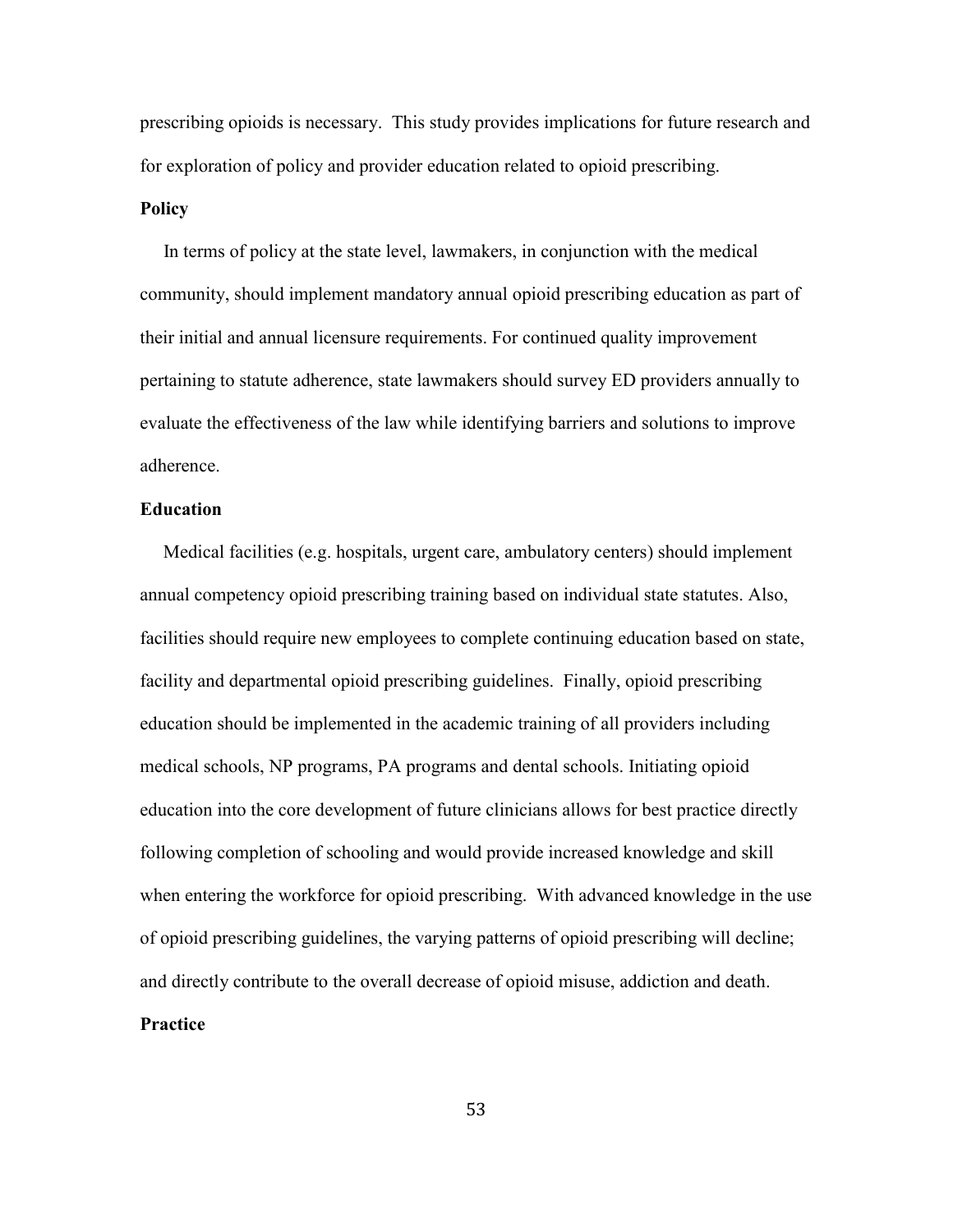Healthcare related facilities should also require EDs to conduct biannual audits of opioid prescribing practices based on chart review. This practice allows for identification of inconsistencies in opioid prescribing. Once the gaps are identified targeted education and training tailored to support ED providers in achieving statute adherence can be developed.

### **Dissemination**

 States should consider developing and installing an interoperable computer system that can link the PDMP directly to EMRs that provides the most up-to-date opioid information to be easily accessed. This system should flag providers when identifying when their prescribing will not meet the key requirements of the state statute.

#### **Recommendations for Future Study**

With the vast majority (90%) of participants indicating that they had implemented knowledge gained from participating in the educational intervention suggests that further research in an adequately powered study would be beneficial. This would continue to enhance the development of opioid prescribing protocols that increase provider adherence to opioid prescribing state statutes when treating both acute and chronic pain. Additionally, involving a larger sample size from multiple institutions within a state or across states, or through a national sample of providers through professional associations (e.g., ANA, AAEM) would continue to educate providers on the current opioid prescribing state statutes while strengthening the overall workforce education.

 Future investigations into how providers outside of the ED opioid prescribing patterns directly impact ED providers by refusing to issue opioid prescriptions.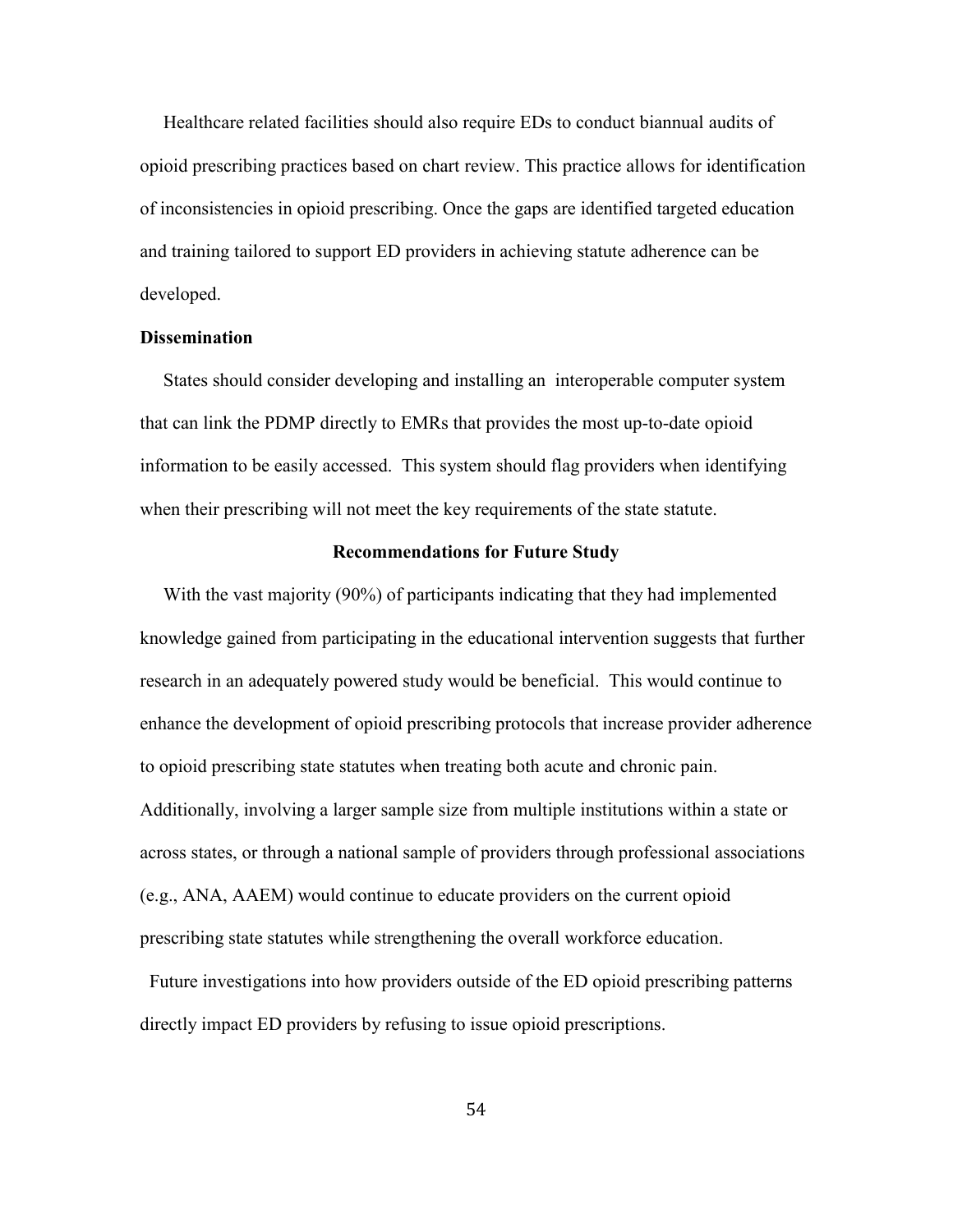Further studies in to identify the barriers when facilitating the PDMP; quality improvement would aid state departments in creating a user-friendly system that increased ED provider adherence to the state statute.

# **Conclusion**

 Understanding the factors that impact ED providers' perception of KAP when applying state statues in opioid prescribing enhances the ability to target key factors that contribute to non-adherence while providing solutions that are attainable. This supports McDonald (2012) who suggested that varying patterns of opioid prescribing may be linked to individual provider settings, personal attitudes, knowledge and values "stemming from local medical subcultures". This approach gives ED providers the opportunity to have a voice that directly impacts the dissemination of policy and education in opioid prescribing. Ultimately, a multi-collaborative approach is needed between ED providers and in general, lawmakers, and local medical facilities that can create regulation that reinforces the KAP that will "strike the right balance between the risks and benefits of opioids" (McDonald et al., 2012).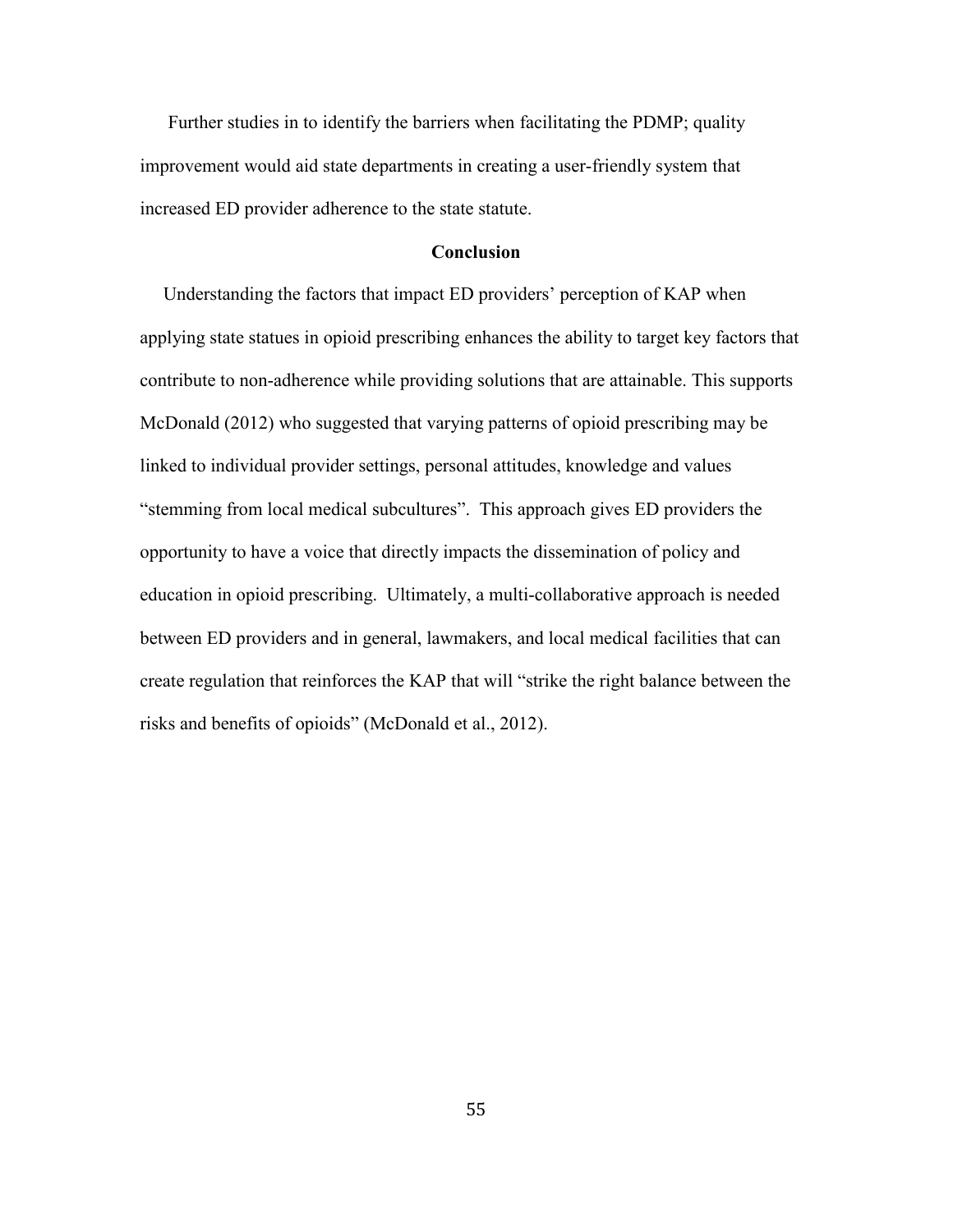# **Appendices**

# **Appendix A**

# **Employer Endorsement Letter**



May 29, 2018

Hackensack Meridian Southern Ocean Medical Center 1140 Route 72 West Manahawkin, NJ 08050

To Whom It May Concern,

I am writing to you in support of Kimberly Vanesko, FNP-BC and her doctoral project through Georgetown University.

Kim is currently employed by Envision Physician Services as an NP at Southern Ocean Medical Center in Manahawkin, New Jersey, which is a facility under my management. I am both aware of and in support of Kim's doctoral project entitled "Opioid Prescribing in the Emergency Department".

Please feel free to contact me should you wish me to expand on anything stated here.

**Sincerely** ersicl asses Russell H. Harris, MD, MMM, OPE, FACEP

**Executive Vice President** Mid-Atlantic and Southeast Operating Units

CC: Dr. Irene Jillson via email @ Irene.jillson@georgetown.edu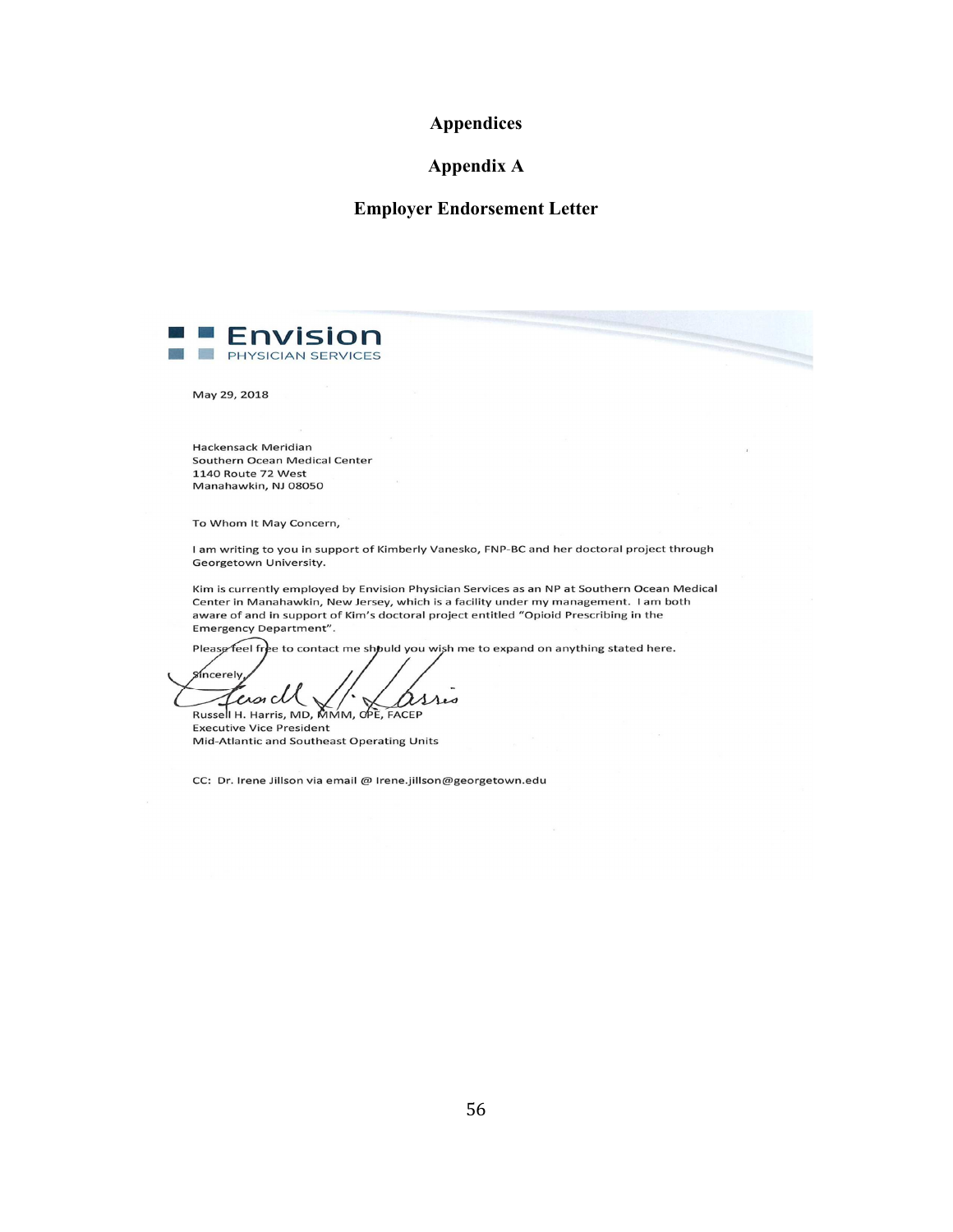# **Appendix B**

# **Rutgers School of Pharmacy Permission Letter**

Saira Jan <Saira\_Jan@horizonblue.com>

Wed, Feb 28, 11:09 AM

to Alex, me

Kim

Please feel free to use this for your educational purposes. I am copying Alex who can share what we have done and utilized over the last year through Rutgers students. The more we use this the better it is. All materials are free and reproducible as long as you don't change the content.

We would also encourage you to let us know if there are modules that are missing or you need developed and I will get them developed for you . Please distribute these materials to as many groups as you want  $\dddot{\ddot{\bm{b}}}$  best Wishes Saira

Saira Jan

Saira A Jan, M.S., Pharm.D. Director of Pharmacy Strategy and Clinical Integration Horizon Blue Cross Blue Shield of New Jersey Clinical Professor, Rutgers State University of New Jersey W: (973) 466-4575 saira jan@horizonblue.com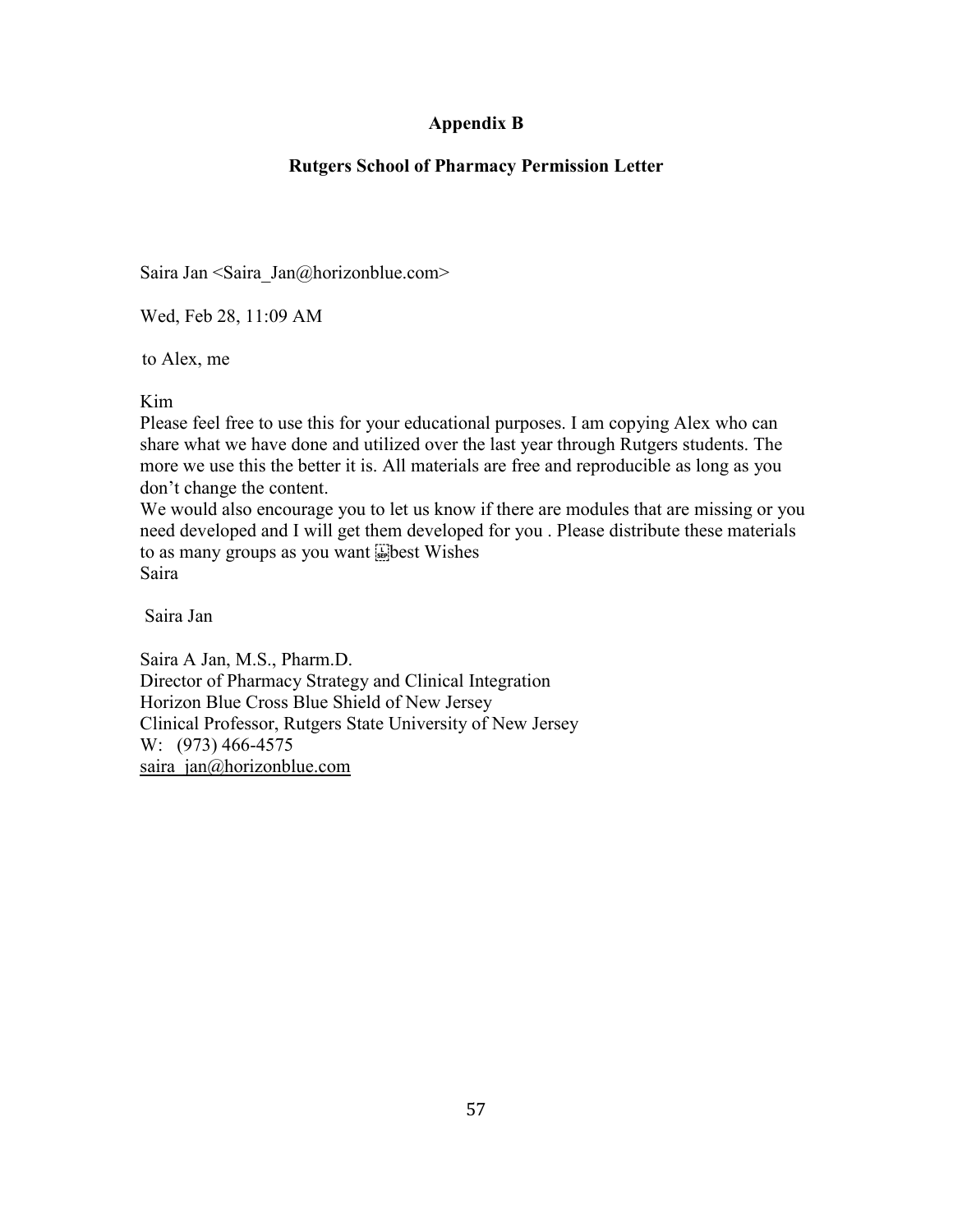# **Appendix C**

# **Participation Letter**

 You are being asked to participate in a research study conducted by Kimberly Vanesko FNP-BC a Doctoral Candidate from the Doctor of Nursing Practice Program at Georgetown University, from the Emergency Department at Southern Ocean Medical Center. You are being asked to participate in this study that will examine the effects of state mandated legislation on opioid prescribing in the emergency department based on provider knowledge, attitude and practice.

The purpose of this study is to describe the effects of state-mandated statutes on opioid prescribing practices by Licensed Independent Practitioners (LIP's) in a community hospital Emergency Department (ED). The LPI's in this study include emergency department physicians, emergency department pediatrician and advanced practice nurses.

Please read the information below and ask questions about anything you do not understand before deciding whether or not to participate. Your participation in this research study is completely voluntary.

If you decide to participate, you will receive an invitation via Survey Monkey © to your personal email inviting you to participate in an educational PowerPoint module with surveys. This email will contain an embedded link that will take you to the Informed Consent Script. Upon saying yes to taking the first survey; you will have consented to the participation. The first survey is 27 questions in length, which includes both close and open-ended questions, upon completion there will be an embedded link that will link the participant to a 5-minute educational PowerPoint video on the current opioid prescribing statues in NJ. Following the PowerPoint, a link will bring the participant to a post educational question survey, 16 questions in length. Three months later there will be an invitation via email inviting you to take a three-month follow up post educational survey also including 13 questions.

There are no other alternatives to the study other than not participating. Participation is voluntary and whether you participate or not will not affect your employment in any way. You have the right to decide not to participate at anytime and can stop completing the surveys.

All surveys will be issued to your email addresses via Survey Monkey©. All information is de-identified for your anonymity. Your answers to the survey are anonymous and cannot be linked back to you in anyway. Please do not print your name on the survey if you decide to participate. If you do not want to answer a question for any reason you are free to skip it.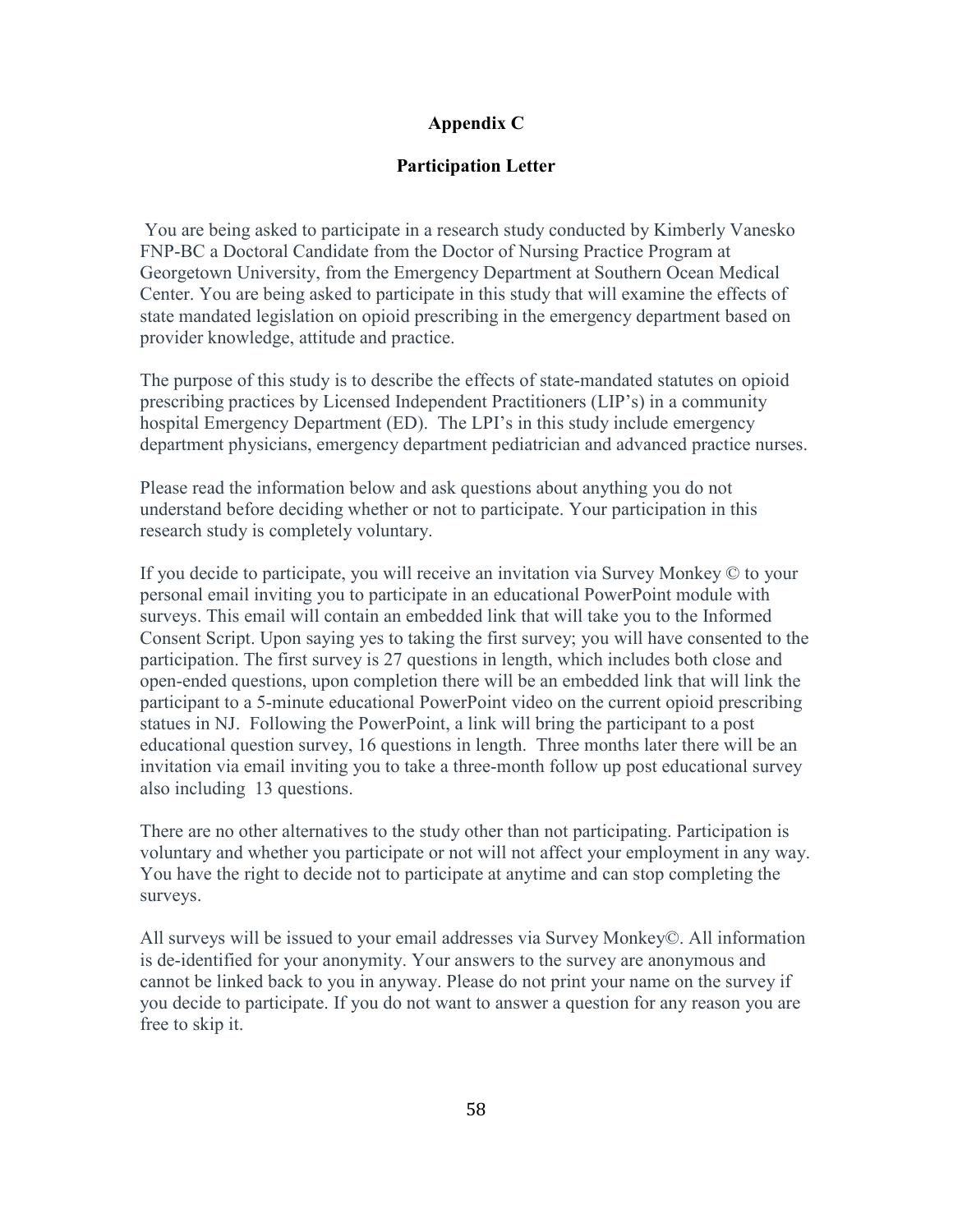There are no direct/guaranteed benefits to participating in this research study, other than contributing to the body of knowledge related to opioid prescribing among emergency department providers. There is no foreseeable risk since the survey is anonymous and there will be no way to link your responses to you. Surveys using Survey Monkey©: In addition, confidentiality will be protected through Survey Monkey's encryption. Privacy will be safeguarded using Survey Monkey © enable SSL encryption along with the option to disable IP address tracking to make the survey anonymous. This allows the survey link and survey pages to be encrypted during transmission to the participants. All responses will be reported as aggregated data only. Once you submit your completed survey, there will be no way to withdraw your responses from the study because the survey contains no personal identifying information.

Information collected in this investigation will contribute to the development of future policy, education, and dissemination of opioid prescribing practices among ED providers. This study will identify ED provider knowledge on current opioid state statutes, factors that influence prescribing and how it contributes to their current practice while prescribing opioids. The findings of this study will contribute to future ED provider education, information dissemination and opioid prescribing policy. This investigation will assist policymakers, providers, systems, hospitals, and emergency room departments in identifying barriers to opioid prescribing in the emergency department.

If you have any questions, concerns, or complaints about the research please contact the Principal Investigator Kimberly Vanesko FNP-BC. She will be glad to answer any of your questions. Kimberly Vanesko's number is 732-966-7662. Additionally, any questions, concerns or complaints about the research

If you have questions about your rights as a research participant, or concerns or complaints about the research, you may contact both the Georgetown University Institutional Review Board (IRB) Chairperson, Kristen Katopol via phone or email at krk63@georgetown.edu or 202-687-0328.

Thank you for considering participating in this study. If you decide to participate, please keep this sheet and retain for your records.

Kimberly Vanesko FNP-BC Principal Investigator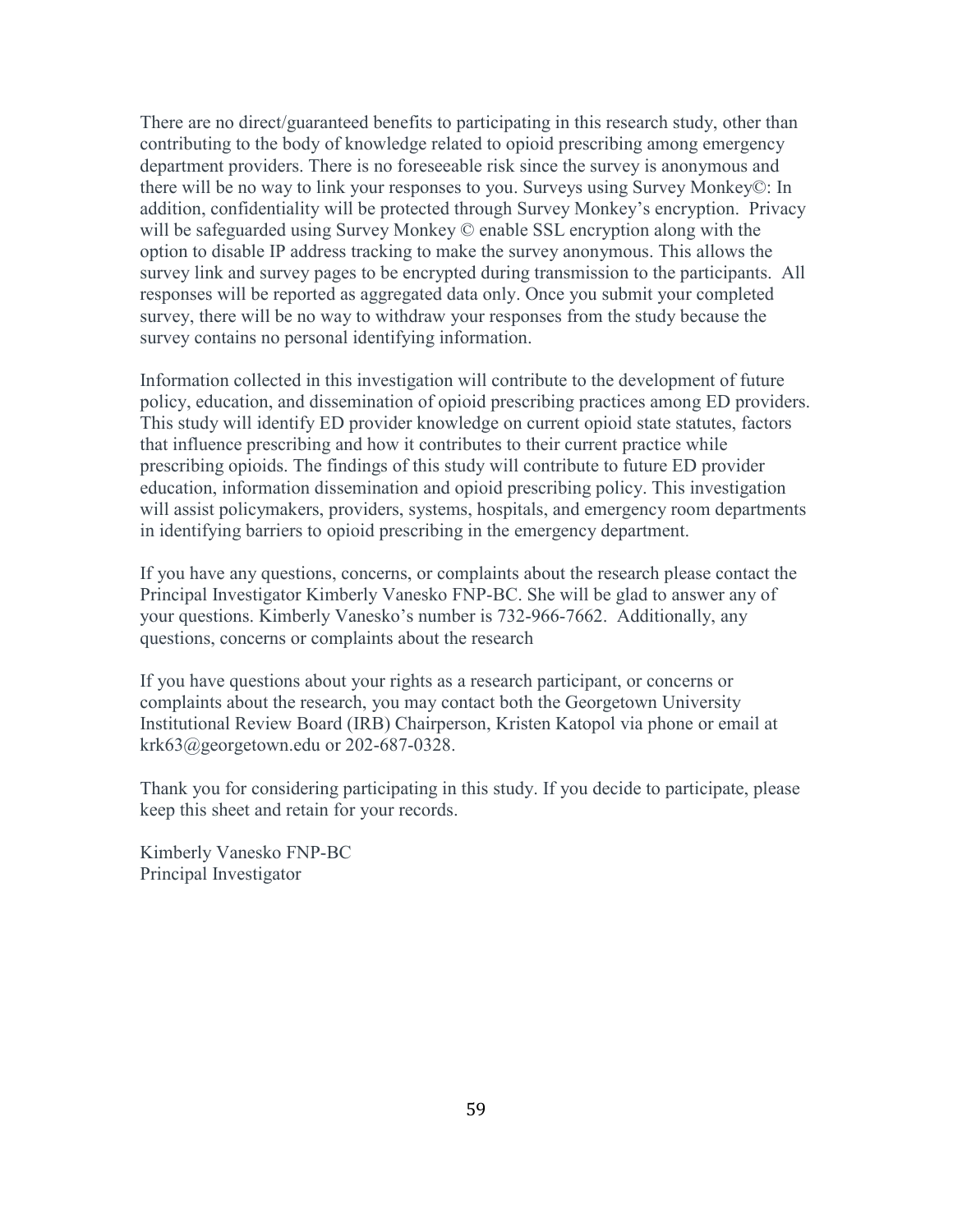# **Appendix D**

# **Pre-Educational Intervention Survey**

Opioid Prescribing in the Emergency Department: A Pre-Intervention Survey Kimberly Vanesko, FNP-BC DNP Candidate Georgetown University Opioid Prescribing the Emergency Department Data Collection Tool Southern Ocean Medical Center

Please choose the most applicable answer for the following questions Please provide only one answer for each question unless otherwise indicated.

- 1. What is your primary role in the Emergency Department? (Select one.)
	- A. Emergency Medicine Doctor
	- B. Pediatrician in Emergency Medicine
	- C. Doctor of Osteopathy in Emergency Medicine
	- D. Family Nurse Practitioner
	- E. Advanced Nurse Practitioner
- 2. Type of facility in which I practice in More than 50% of the time:
	- A. Academic Hospital
	- B. Non-Academic Hospital
- 3. Region of the United States in which I reside:
	- A. Northeast
	- B. Southeast
	- C. Midwest
	- D. Southwest
- 4. I have read the current state statute for opioid prescribing in New Jersey.
	- A. Yes
	- B. No
	- C. Maybe
	- D. Never

5. I received communication prior to May 15, 2017 about the change in the New Jersey state statute for opiate prescribing practices Yes

- A. No
- B. Maybe
- C. Never
- D. Unsure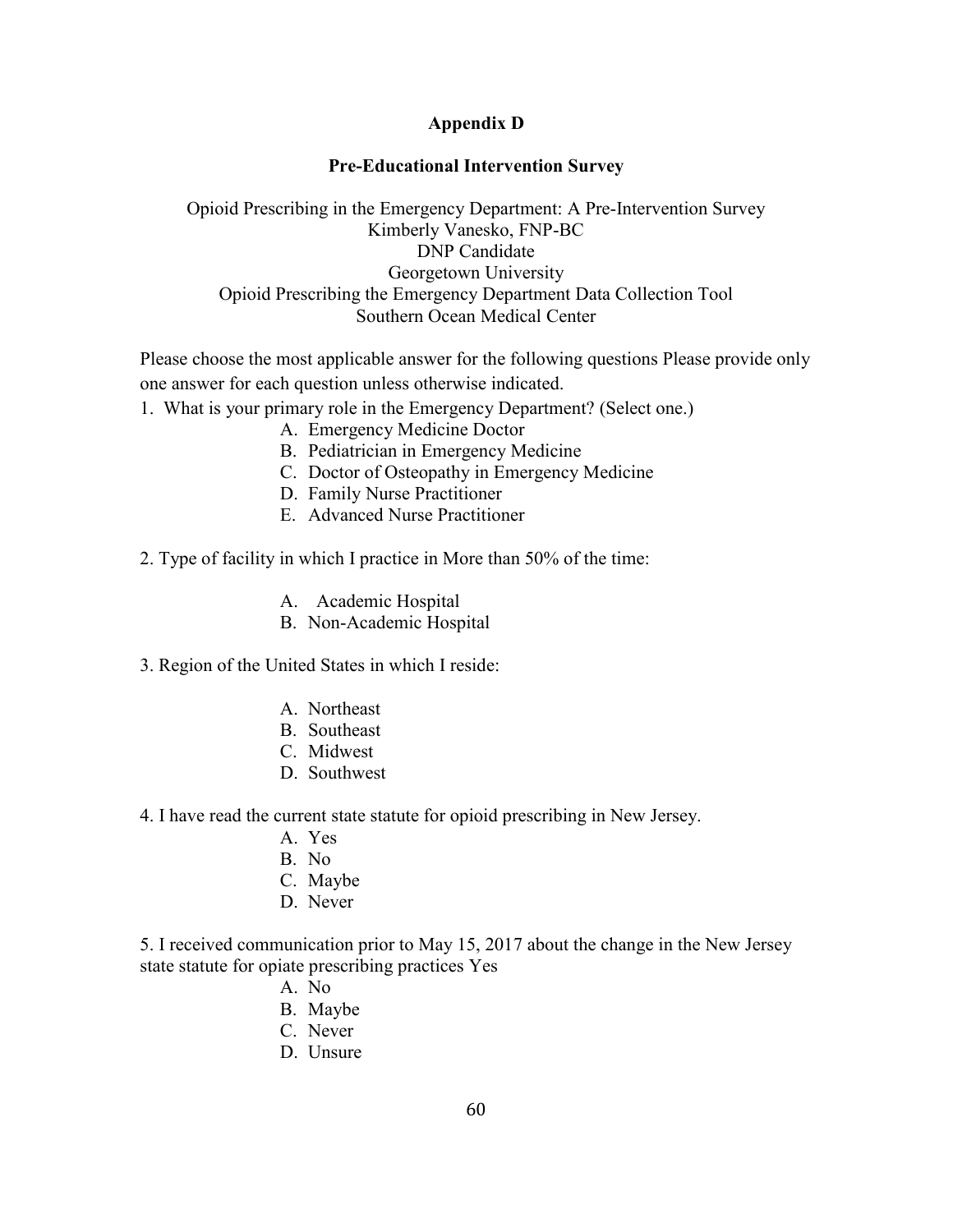6. If communication was received prior to May 15, 2017 about the new state opioid prescribing statute, I received communication from (check all that applies)

> My Employer\_\_\_ Professional Organization\_\_\_ State Agency (specify) Other (specify)\_\_\_

7. Explain in your words the prescribing requirement of the New Jersey state statute for opioid prescribing.

8. Prior to the new state statute were you aware of any clinical practice guidelines for opioid prescribing?

- A. Yes B. No
- 9. If your response was yes to question eight please describe the practice guidelines.

| of practice guidelines | Date guidelines issued | Guidelines issued by |
|------------------------|------------------------|----------------------|
|                        |                        |                      |
|                        |                        |                      |
|                        |                        |                      |

10. have you completed continuing education beyond college/residency in opioid prescribing?

A. Yes

B. No

11.If your response was yes to question 10 please specify each continuing event/residency in opioid prescribing completed.

| Title/Name of<br>Course/Program | Date Taken/Duration<br>in hours | at (e.g., employer,<br>university) | Sponsored by $(e.g.,$<br>pharmaceutical company) |
|---------------------------------|---------------------------------|------------------------------------|--------------------------------------------------|
|                                 |                                 |                                    |                                                  |
|                                 |                                 |                                    |                                                  |
|                                 |                                 |                                    |                                                  |

12. I am aware of the State Prescription Drug Monitoring Program for Opioids.

- A. Yes
- B. No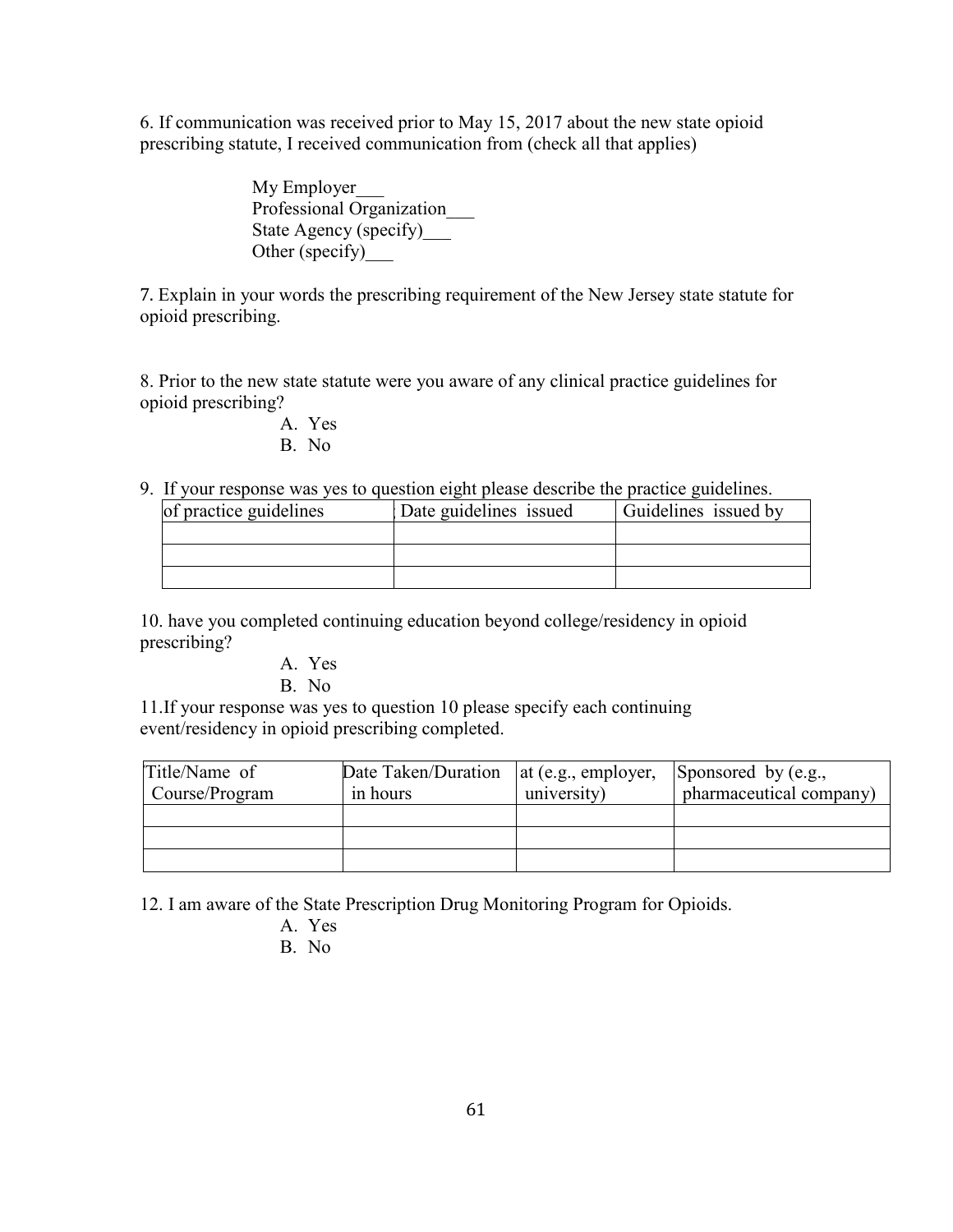13. How often do you currently use the PMP during your shift when prescribing opioids ?

- A. Never
- B. Rarely
- C. Sometimes
- D. Often
- E. Always

# 14. Identify the barriers to using the PMP. Comments:

# 15. Identify factors that facilitate using PMP. Comments:

## 16. I believe there is an opioid problem in my state.

- A. No problem
- B. Minimal problem
- C. Moderate problem
- D. Serious problem Comment:
- 17. I believe the recent NJ state opioid prescribing policy enacted May 15, 2017 has influenced my opioid prescribing practices.
	- A. No influence
	- B. Minimal influence
	- C. Moderate influence
	- D. Significant influence

18. Explain in your own words how the current opioid prescribing statute has influenced your prescribing practices. If you believe there is no influence, indicate the reason for this.

## Comments:

 19. I believe the current New Jersey state policy regarding opioid prescribing practices includes to emergency department providers.

- A. Yes
- B. Maybe
- C. No
- D. Not sure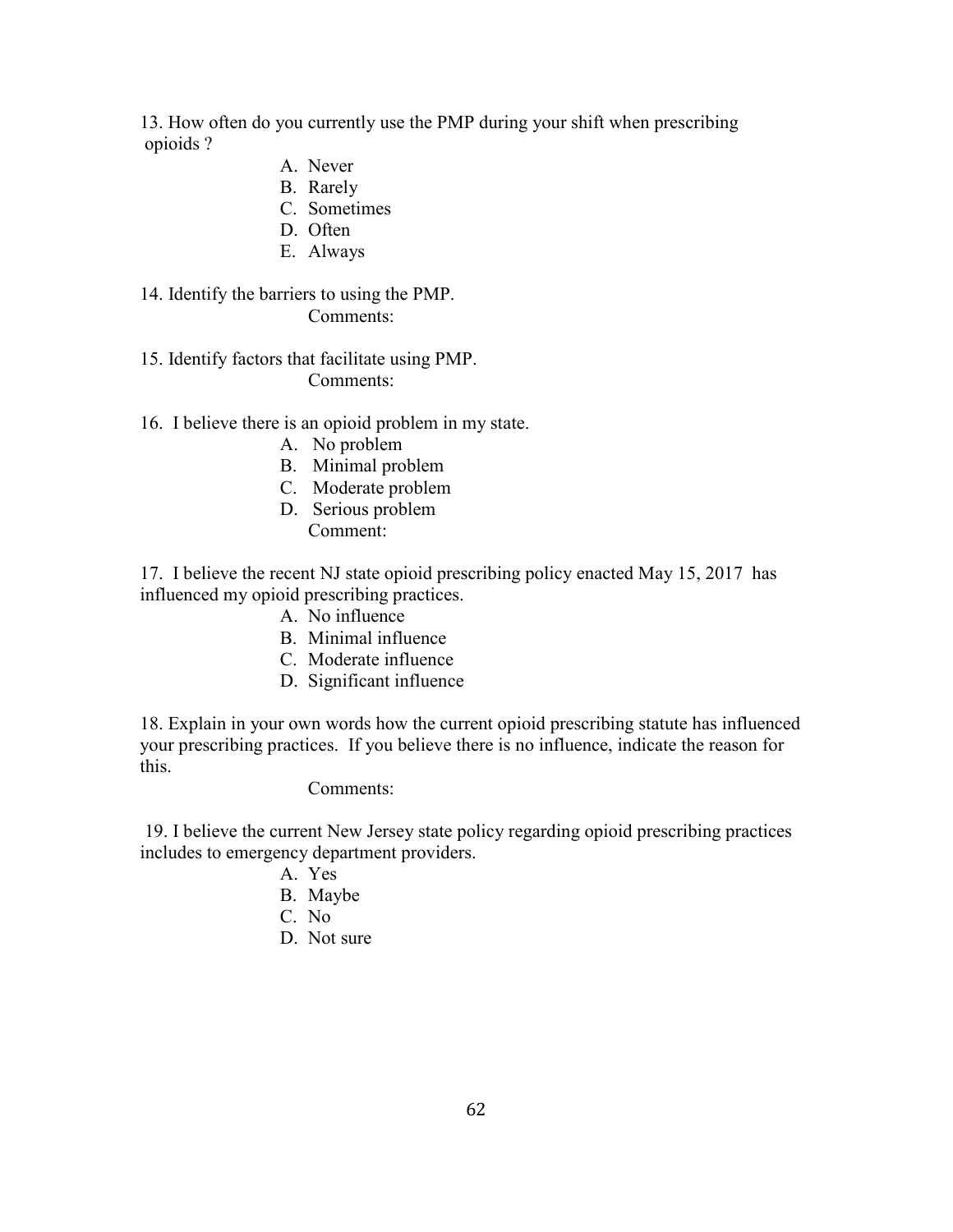20. When treating patients with chronic pain, I am satisfied with the resources available to me at my practice organization Strongly Disagree

- A. Disagree
- B. Slightly Disagree
- C. Slightly Agree
- D. Agree
- E. Strongly Agree

21. When treating patients with acute pain, I am satisfied with the resources available to me at my practice organization.

- A. Strongly Disagree
- B. Disagree
- C. Slightly Disagree
- D. Slightly Agree
- E. Agree
- F. Strongly Agree

22. I believe that I am able to address my patient's pain without fear of legal action or other disciplinary action related to the new state statue Strongly Disagree

- A. Disagree
- B. Slightly agree
- C. Slightly Agree
- D. Agree
- E. Strongly Agree

23. In your opinion what factors should be changed to make opioid prescribing easier for Emergency Room Providers? (Explain in your words)

24. I am aware of the amount of opioids I am able to issue in a prescription, based on the amount allowed by the New Jersey state statute:

> A. Yes B. No C. Not Sure

25. If yes please specify how the amount you issue is determined.

27. If no specify how the amount of opioid you issue is determined

27. Please add any additional comments you believe would contribute to strengthening the ability of clinicians to adhere to the NJ statute regarding opioid prescribing practices.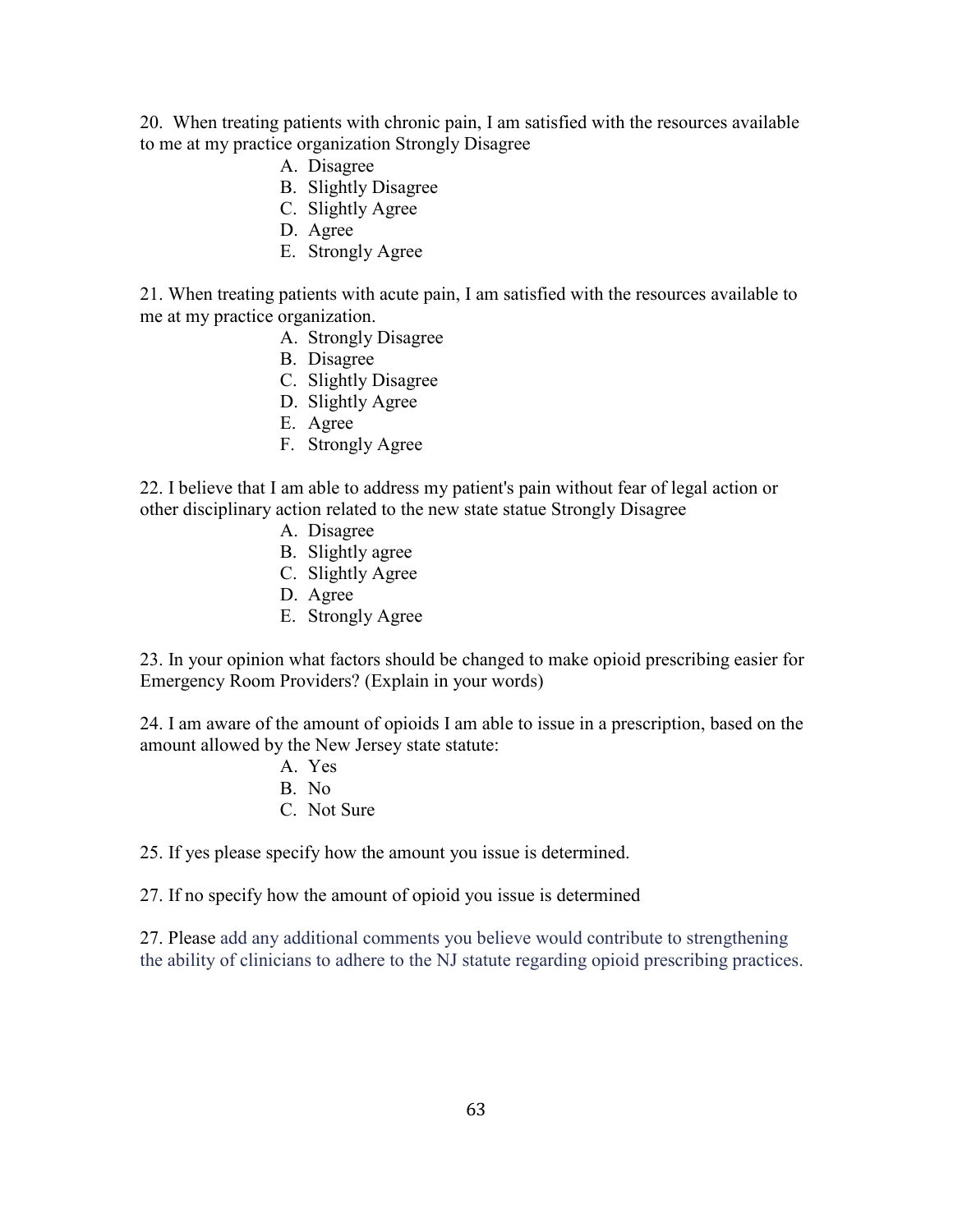# **Appendix E**

# **Post-Educational Intervention Survey**

# Opioid Prescribing in the Emergency Department: A Post-Intervention Survey Kimberly Vanesko, FNP-BC DNP Candidate Georgetown University Opioid Prescribing the Emergency Department Data Collection Tool Southern Ocean Medical Center

Please choose the most applicable answer for the following questions Please provide only one answer for each question unless otherwise indicated.

- 1. I have read the current state statute for prescribing in New Jersey.
	- A. Yes

B. No

- 2. I will seek and complete continuing education beyond college/residency in opioid prescribing?
	- A. Yes

B. No

3. Will you seek and implement opioid practicing guidelines for opioid prescribing?

| of Practice Guidelines | Fuidelines Issued | lines Issued By |
|------------------------|-------------------|-----------------|
|                        |                   |                 |
|                        |                   |                 |
|                        |                   |                 |

4. How often do you anticipate accessing the Prescription Drug Monitoring Program (PMP) during your shift when prescribing opioids?

5. I believe, after reviewing the recent NJ state opioid prescribing policy enacted May 15, 2017, that my opioid prescribing practices will change:

- A. Strongly Disagree
- B. Disagree
- C. Slightly Disagree
- D. Slightly Agree
- E. Agree
- F. Strongly Agree

6. Explain in your own words the types of changes you will make to your current opioid prescribing practices.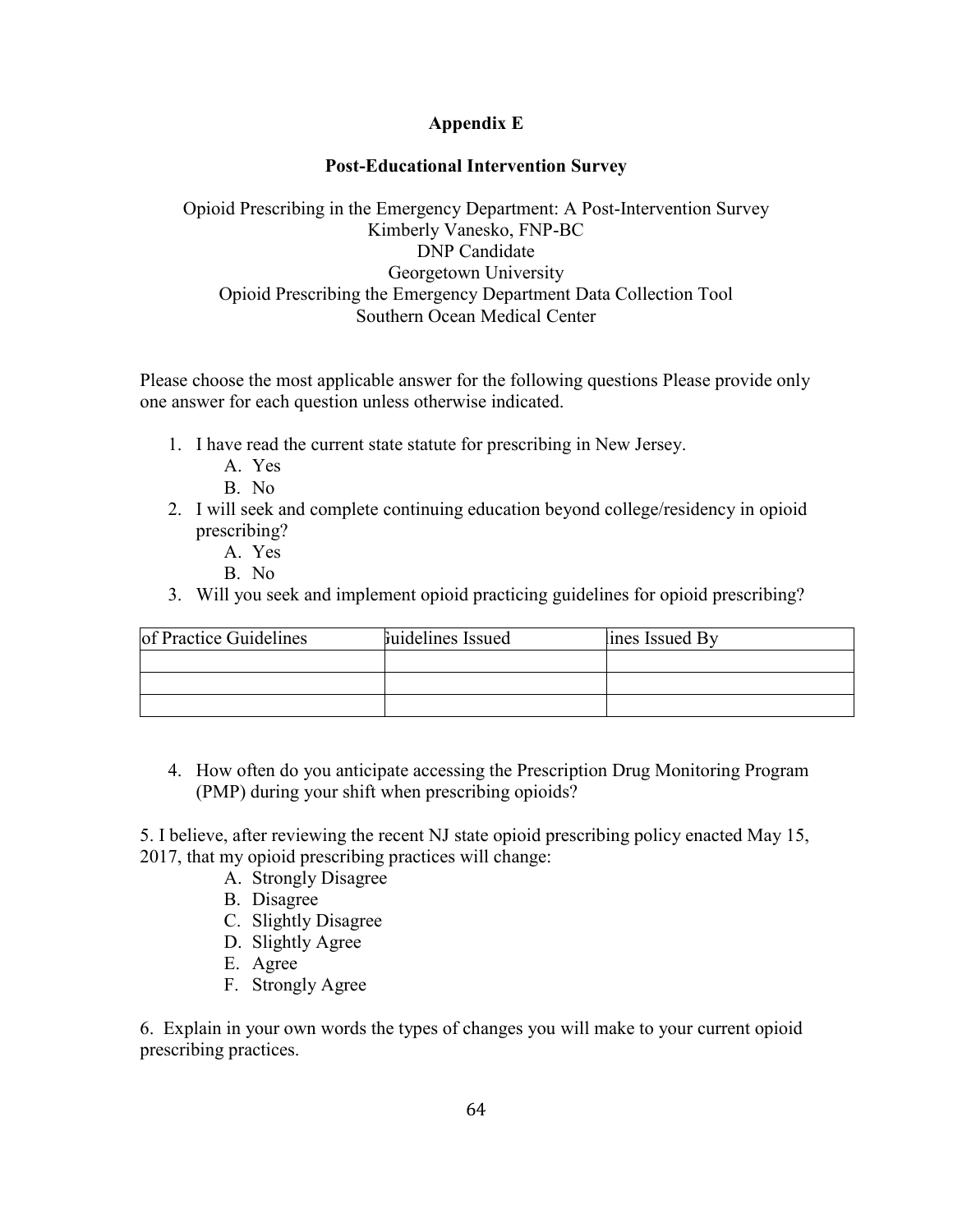7. I believe the current New Jersey state policy regarding opioid prescribing practices pertains to emergency department providers only.

- A. Strongly Disagree
- B. Disagree
- C. Slightly Disagree
- D. Slightly Agree
- E. Agree
- F. Strongly Agree

 8. I believe after reviewing the New Jersey state policy that my current opioid prescribing practices are appropriate.

- A. Strongly Disagree
- B. Disagree
- C. Slightly Disagree
- D. Agree
- E. Strongly Agree

9. I believe that the educational presentation will influence my opioid prescribing practices?

- A. Strongly Agree
- B. Agree
- C. Slightly Agree
- D. Slightly Disagree
- E. Disagree
- F. Strongly Disagree

Comment:

10. The educational presentation was concise and informative.

- A. Strongly Agree
- B. Agree
- C. Slightly Agree
- D. Slightly Disagree
- E. Disagree
- F. Strongly Disagree Comments:
- 11. The recommendations are consistent with the findings for opioid prescribing.
	- A. Strongly Agree
	- B. Agree
	- C. Slightly Agree
	- D. Slightly Disagree
	- E. Disagree
	- F. Strongly Disagree Comments: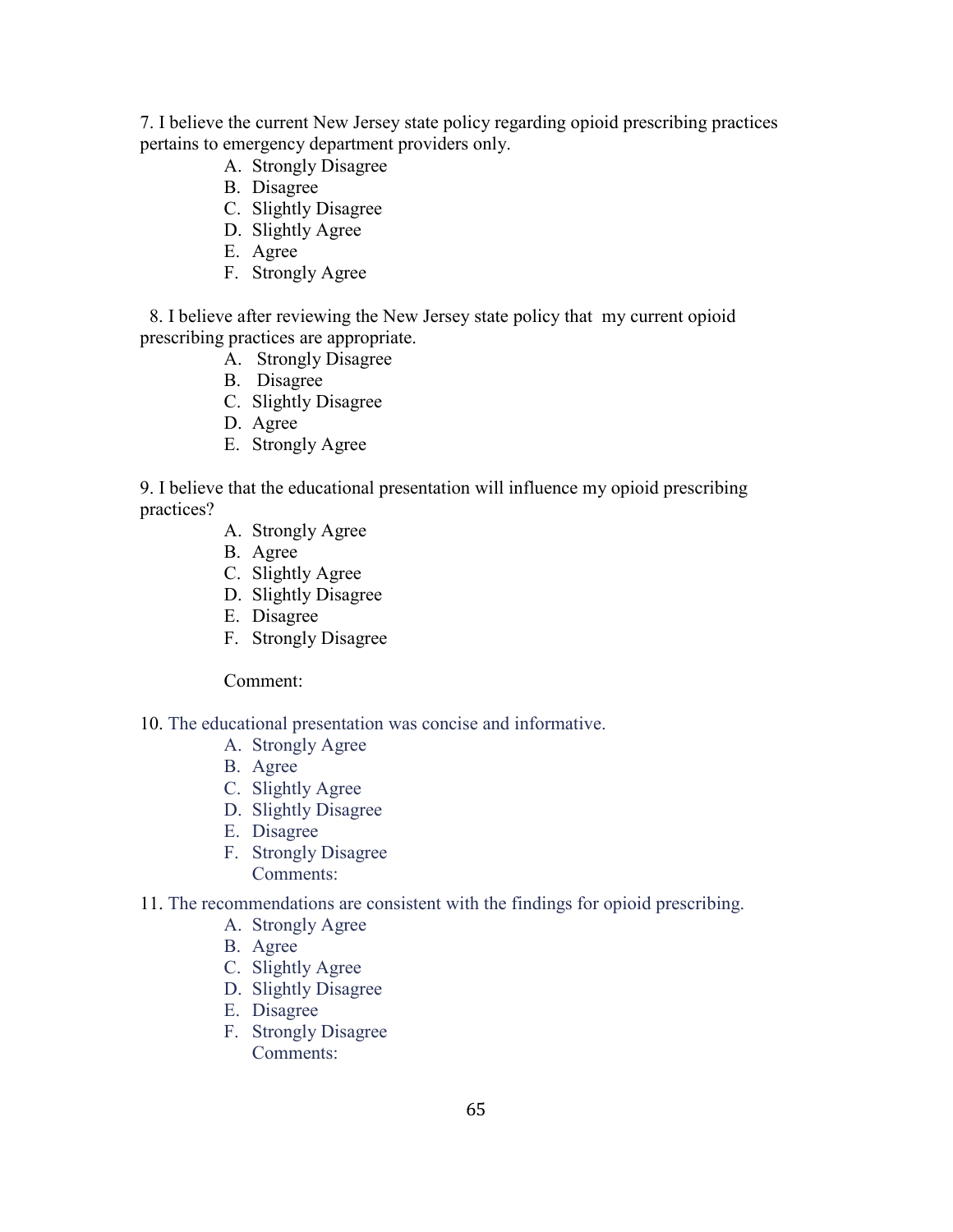- 12. I will be able to apply the knowledge learned to opioid prescribing practice.
	- A. Strongly Agree
	- B. Agree
	- C. Slightly Agree
	- D. Slightly Disagree
	- E. Disagree
	- F. Strongly Disagree
		- Comments:
- 13. The material present is useful for my practice.
	- A. Strongly Agree
	- B. Agree
	- C. Slightly Agree
	- D. Slightly Disagree
	- E. Disagree
	- F. Strongly Disagree
- 14. What aspect of the educational presentation can be improved?

Comments:

- 15. Would you recommend this educational presentation to others?
	- A. Strongly Agree
	- B. Agree
	- C. Slightly Agree
	- D. Slightly Disagree
	- E. Disagree
	- F. Strongly Disagree Comments:

16. Please add any additional comments you believe would contribute to strengthening the ability of clinicians to adhere to the NJ statute regarding opioid prescribing practices.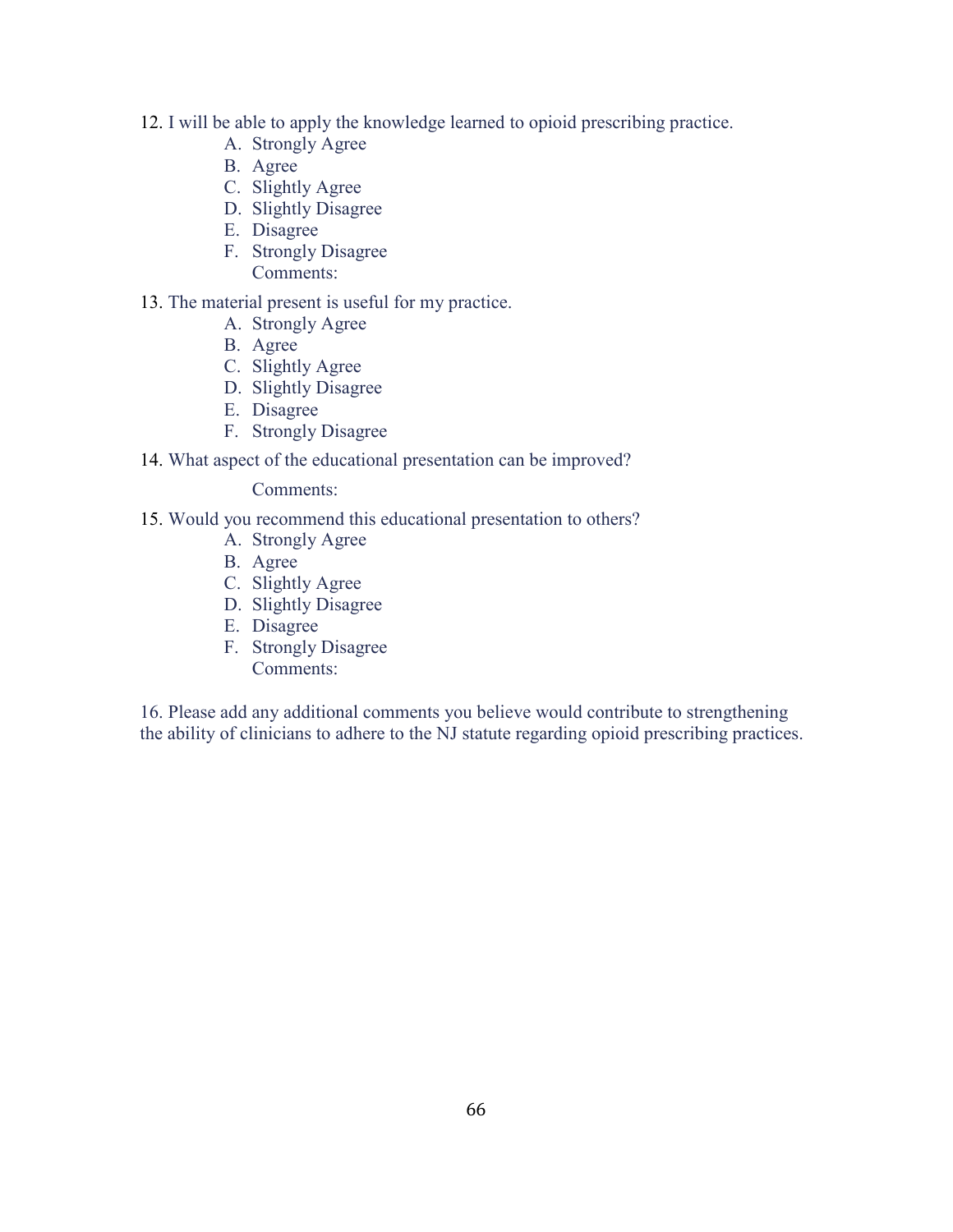### **Appendix F**

#### **One-Month Post-Educational Intervention Survey**

Opioid Prescribing in the Emergency Department: One-Month Follow-up Survey Kimberly Vanesko, FNP-BC DNP Candidate Georgetown University Opioid Prescribing the Emergency Department Data Collection Tool Southern Ocean Medical Center

Please choose the most applicable answer for the following questions. Please provide only one answer unless otherwise indicated.

1. Since the educational module have reviewed the current New Jersey opioid prescribing statute.

A. Yes

B. No

2. Since completing the Opioid Prescribing Educational Module, I have completed continuing education in opioid prescribing.

A. Yes

B. No

2a. If so please describe which program you completed.

3. Have you implemented any opioid practicing guidelines for opioid prescribing after the Opioid Education Module?

- A. Yes
- B. No

3a. If yes please specify which guidelines

4. Following your completion of the Opioid educational module, how often are you accessing PMP during your shift when prescribing opioids changed?

- A. Often
- B. Always
- C. Sometimes
- D. Occasionally
- E. Never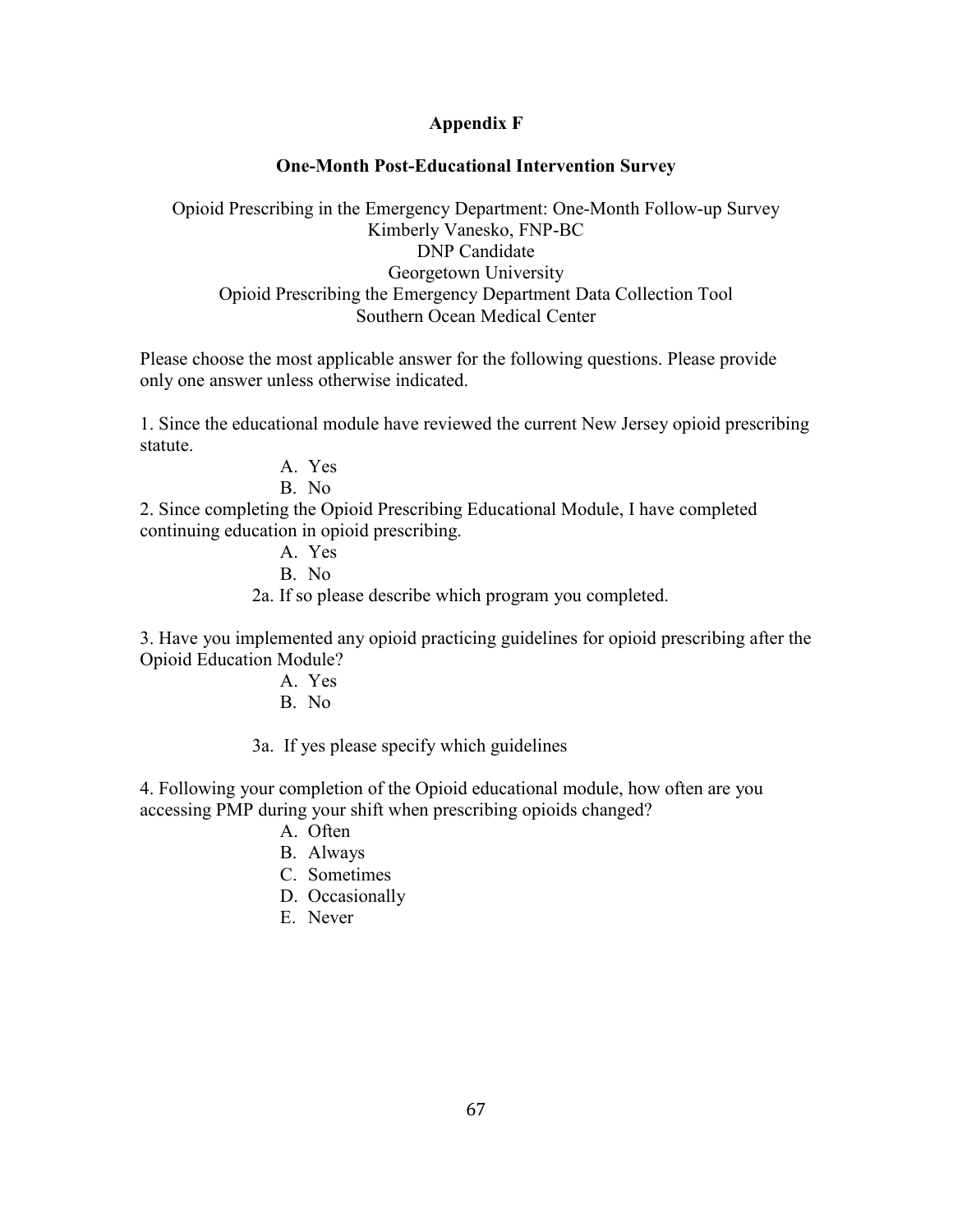5. Does this represent an increase in your accessing the PMP during your shift when prescribing opioids?

- A. Yes B. No
- 

6. If yes do you believe that this increase is a result of your reading the educational presentation through this study?

- A. Yes
- B. No

7. I believe that, after reviewing the recent NJ state opioid prescribing policy my overall opioid prescribing practices have changed:

- A. Strongly Disagree
- B. Disagree
- C. Slightly Disagree
- D. Slightly Agree
- E. Agree
- F. Strongly Agree

8. Explain in your own the changes you have made to your current opioid prescribing practices.

9. I believe that the educational presentation has influenced my opioid prescribing practices?

- A. Strongly Agree
- B. Agree
- C. Slightly Agree
- D. Slightly Disagree
- E. Disagree
- F. Strongly Disagree

# Comment:

# 10. I have applied the knowledge learned into practice when prescribing opioids.

- A. Strongly Agree
- B. Agree
- C. Slightly Agree
- D. Slightly Disagree
- E. Disagree
- F. Strongly Disagree
	- Comments: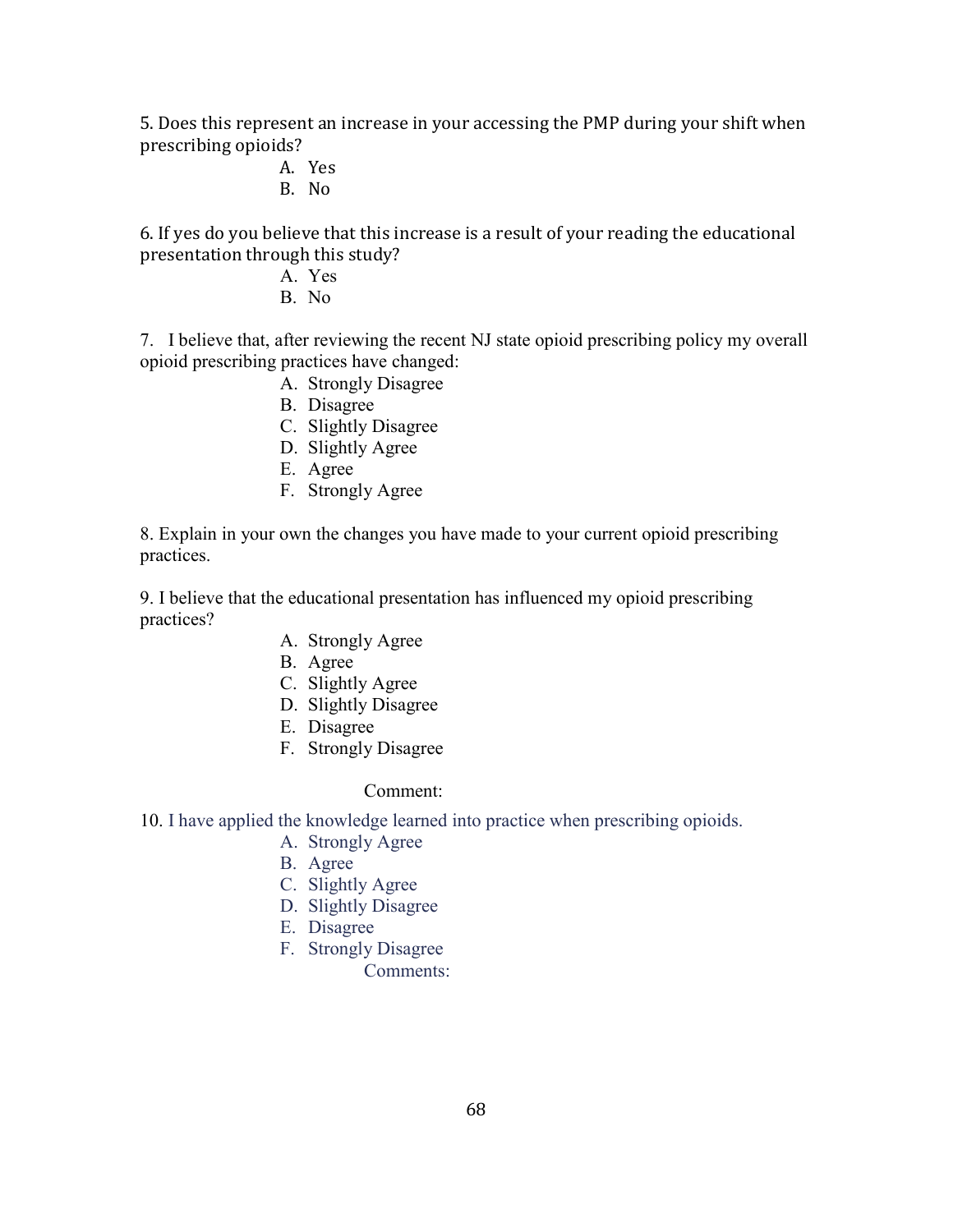- 11. The material present has been useful for my practice when prescribing opioids.
	- A. Strongly Agree
	- B. Agree
	- C. Slightly Agree
	- D. Slightly Disagree
	- E. Disagree
	- F. Strongly Disagree
- 12. In your opinion what aspect of the educational presentation can be improved?

Comments:

13. Please add any additional comments you believe would contribute to strengthening the ability of clinicians to adhere to the NJ statute regarding opioid prescribing practices.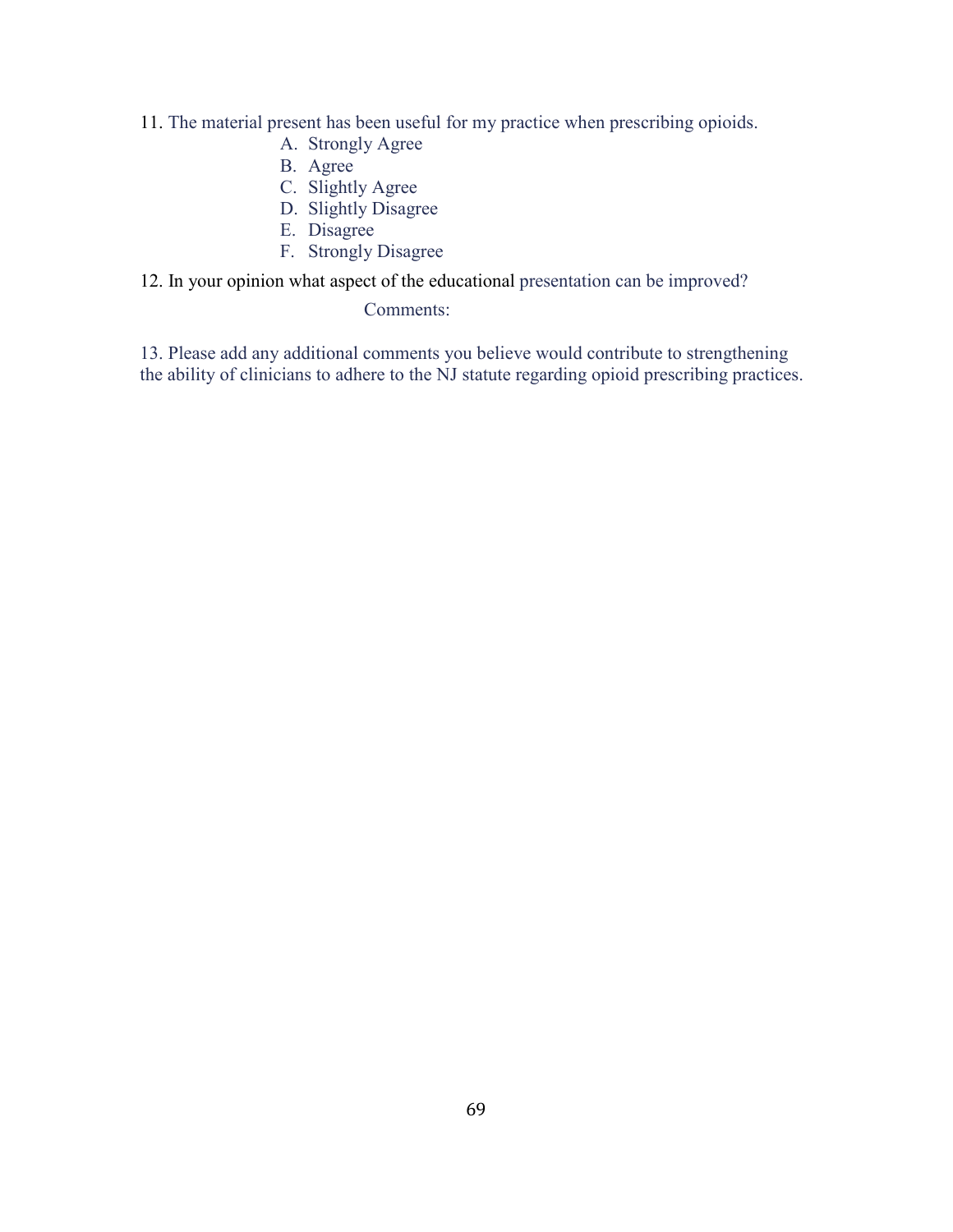#### **References**

American Academy of Emergency Medicine. (2017). http://www.aaem.org

Center for Connected Health Policy, The National Telehealth Policy Resource Center.

(2017).

http://www.cchpca.org/sites/default/files/resources/Telehealth%20Laws%20and% 20Policies%20Report%20FINAL%20Fall%202017%20PASSWORD.pdf

- del Portal, D. A., Healy, M. E., Satz, W. A., & McNamara, R. M. (2016). Impact of an opioid prescribing guideline in the acute care setting. *The Journal of Emergency Medicine*, *50 (1)*, 21-27.
- Fox, T. R., & Li, J. (2013, September 1). A performance improvement prescribing guideline reduces opiate prescriptions for emergency department dental pain patients. *Annals of Emergency Medicine*, *62(3)*, 237-240. Retrieved from https://innovations.ahrq.gov/profiles/emergency-department-and-urgent-careclinicians-use-protocol-reduce-opioid-prescriptions
- Ganem, V. J., Mora, A. G., Varney, S. M., & Bebarta, V. S. (2015). Emergency department opioid prescribing-practices for chronic pain : a 3-year analysis. *Journal of Medical Toxicology*, *11*, 288-294. http://dx.doi.org/DOI 10.1007/s13181-014-0449-5
- Getzen, T. E. (2013). *Health economics and financing* (5th ed.). Library of Congress: John Wiley & Sons.
- Gren, L. W., & Kreuter, M. W. (1991). *Health promotion planning an educational approach* (2 ed.). Ca: Myfield Publishing Company.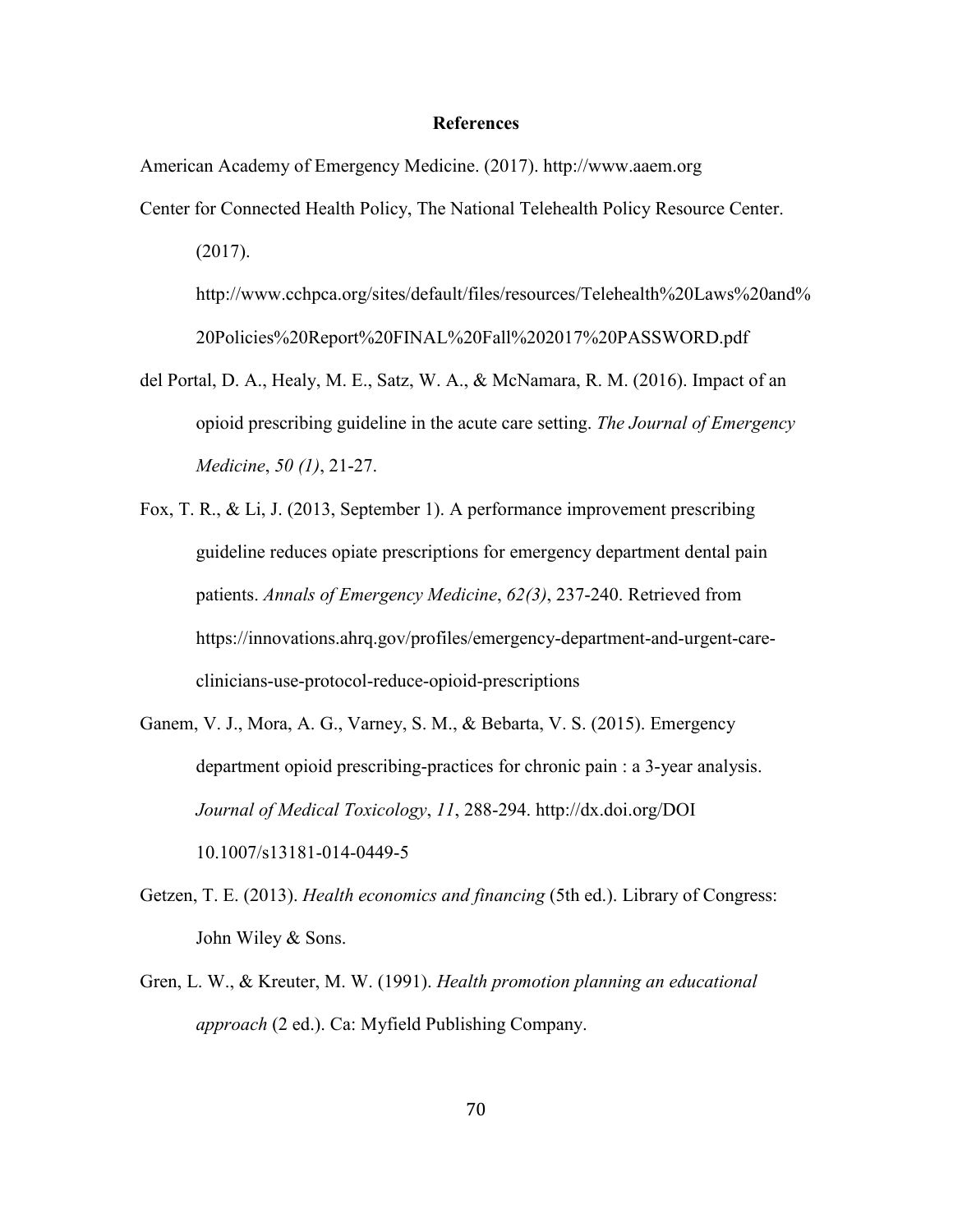- Jan, S. A., & Wiggall, A. J. (2018). Opioid abuse toolkit resources for New Jersey communities. Retrieved from https://pharmacy.rutgers.edu/wpcontent/uploads/Opioid-Abuse-Toolkit-2018-Resources-for-New-Jersey-Communities-2018-003.pdf
- Jordan, A. E., Blackburn, N. A., DesJarlais, D. C., & Hagan, H. (2017). Past-year prevalence of prescription opioid misuse among those 11 to 30 years of age in the United States: a systematic review and meta-analysis. *Journal of Substance Abuse Treatment*, *77*, 31-37.

http://dx.doi.org/http://dx.doi.org/10.1016/j.jsat.2017.03.007

- Lee, S. S., Choi, Y., & Pransky, G. S. (2015). Extent and impact opioid prescribing for acute occupational low back pain inn the emergency department. *The Journal of Emergency Medicine*, *50(3)*, 376-384.
- Mazurek Melnyk, B., & Fineout-Overholt, E. (2015). Making the case for evidence-based practice and cultivating a spirit of inquiry. In *Evidence-based practice in nursing & healthcare* (3 ed.). Philadephia: Wolters Kluwer.
- Mc Donald, D., Carlson, K., & Izrael, D. (2012, October). Geographic variation in opiate prescribing. *National Institute of Health*, *13*, 1-17. http://dx.doi.org/doi:10.1016/j.jpain.2012.07.007
- Moran, K., Burson, R., & Conrad, D. (2017). *The doctor of nursing practice scholarly project a framework for success* (2 ed.). Burlington, MA: Jones & Bartlett Learning.

National All Schedules Prescription Reporting Act. (2005). http://nasper.org/facts.htm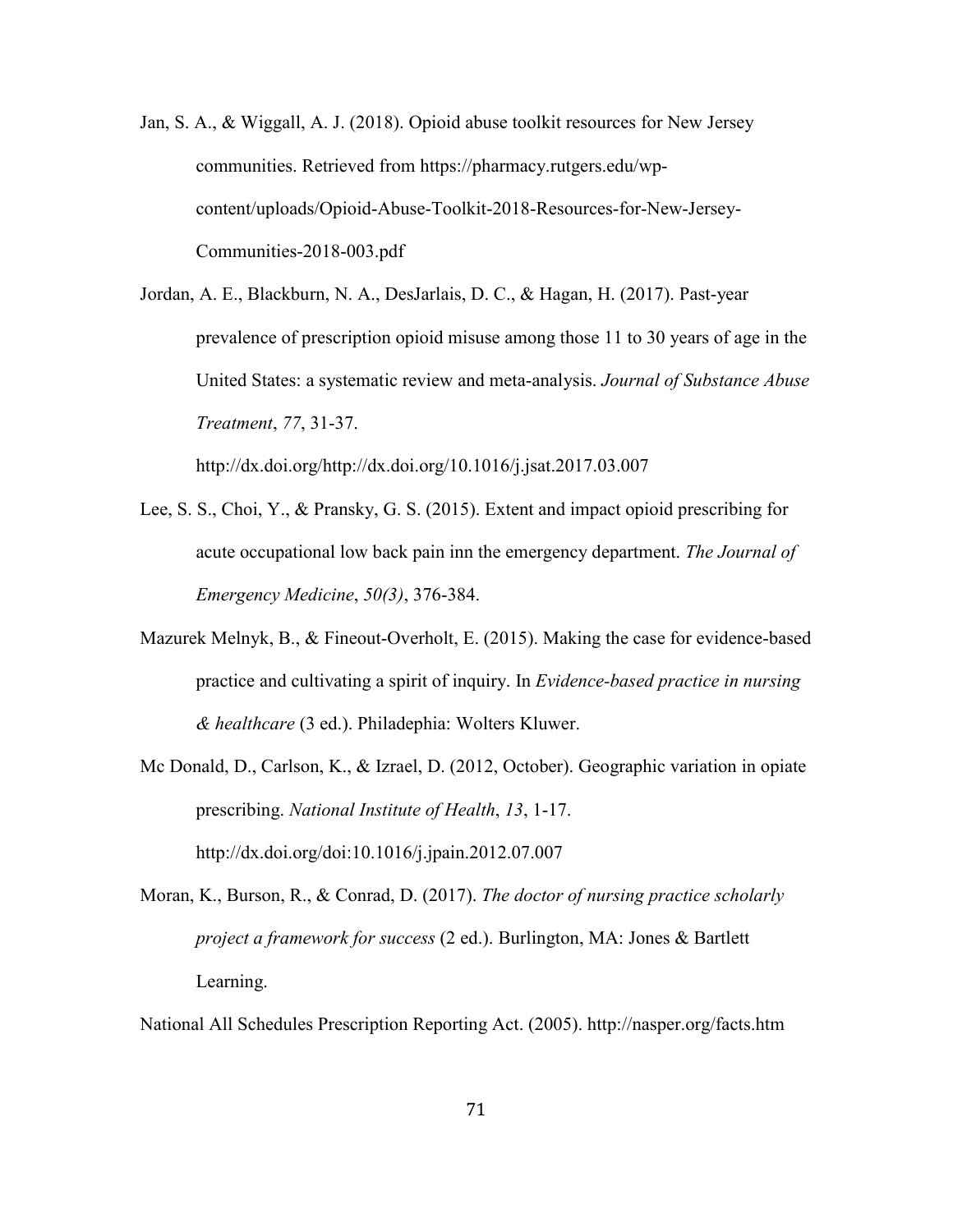National Governors Association. (2016). https://www.nga.org/cms/news/2016/governorssign-compact-to-fight-opioid-addiction

New Jersey State Legislature. (2018).

http://www.njleg.state.nj.us/bills/BillsByKeyword.asp

Osbourn, S. R., Yu, J., Williams, B., Vasilyadis, M., & Blackmore, C. C. (2016). Changes in provider prescribing patterns after implementation of an emergency department prescription opioid policy. *Pharmacology in Emergency Medicine*, *52 (4)*, 538-546. http://dx.doi.org/DOI:

http://dx.doi.org/10.1016/j.jemermed.2016.07.120

SAMHSA : The Dawn Report. (2013).

http://archive.samhsa.gov/data/2k13/DAWN127/sr127-DAWN-highlights.htm

- Schein, E. H. (2010). . In *Organizational culture and leadership* (4th ed.). San Francisco, CA: Jossey-Bass A Wiley Imprint.
- Smulowitz, P. B., Cary, C., Boyle, K. L., Novack, V., & Jagminas, L. (2016). Variation in opiate prescribing patterns between ed providers. *Internal and Emergency Medicine*, *11*, 1121-1124. http://dx.doi.org/DOI 10.1007/s11739-016-1505-8

Southern Ocean Medical Center. (nod). http://www.southernoceanmedicalcenter.com

Substance Abuse and Mental Health Administration. (2013).

http://archive.samhsa.gov/data/2k13/DAWN127/sr127-DAWN-highlights.htm Substance Abuse and Mental Health Services Administration. (2013).

http://archive.samhsa.gov/data/2k13/DAWN127/sr127-DAWN-highlights.htm

Surratt, H. L., O'Gradt, C., Kurtz, S. P., Stivers, Y., Cicero, T. J., Dart, R. C., & Chen, M.

(2014). Reductions in prescription opioid diversion following recent legislative